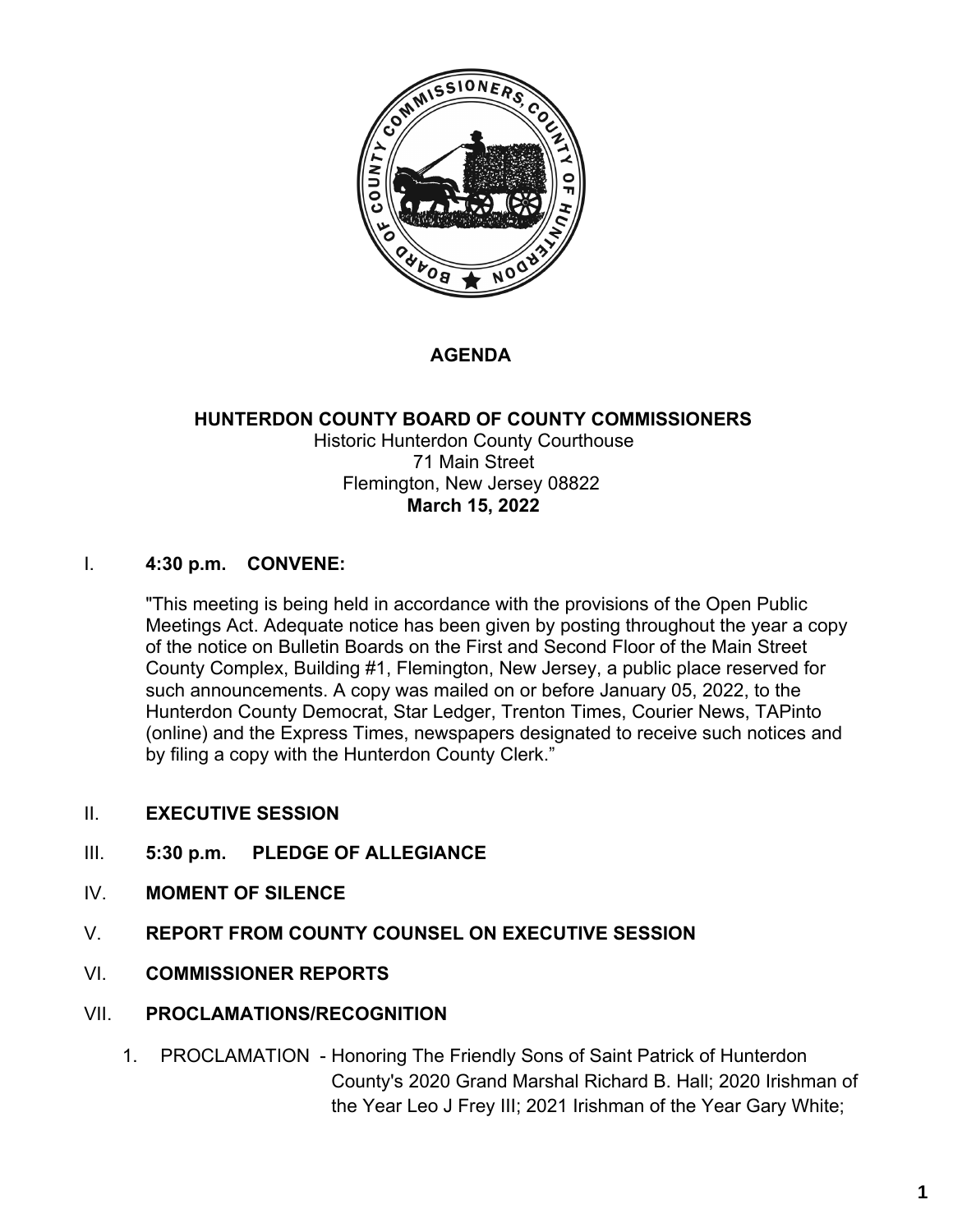2022 Irishman of the Year Tom Mallon; and 2022 Grand Marshal David Bolduc, for their work and dedication to the residents of Hunterdon County.

- 2. PROCLAMATION Recognizing Hunterdon County Polytech Students on their First Place Finish at the Greater Lehigh Valley Automobile Dealer's Association (GLVADA) Automotive Technology competition.
- 3. PROCLAMATION Honoring Hunterdon County Polytech Students in the Environmental Sustainability and Engineering Academy.
- 4. PROCLAMATION Recognizing the Grand Opening of *Operation Jersey Cares* in Raritan Township.
- 5. PROCLAMATION Recognizing March 2022 as *National Developmental Disabilities Awareness Month* in Hunterdon County.
- 6. PROCLAMATION Designating March 2022 as *Women's History Month* in Hunterdon County.
- 7. PROCLAMATION Recognizing March 6th as World Lymphedema Day.

#### VIII. **PUBLIC COMMENT, Limited to 2 minutes per person. (Comments exceeding 2 minutes will be entertained later in the agenda)**

### IX. **GRANTS, Janet Previte, CFO**

- 1. RESOLUTION Authorizing the County's Division of Senior, Disabilities, and Veterans Services to file an application for a WIC/Seniors Farmers Market Nutrition grant, for the period of June 1, 2022 through September 30, 2022, in an amount not of \$1,000.00, from the State of New Jersey Department of Agriculture.
- 2. RESOLUTION Authorizing the Hunterdon County Division of Senior, Disabilities, and Veteran Services to submit the State Health Insurance Program grant application, for the period of April 1, 2022 through March 31, 2023, in an amount not to exceed \$29,000.00, to the State of New Jersey Department of Human Services, Division of Aging Services.
- 3. RESOLUTION Authorizing the Commissioner Director to sign and accept on behalf of the County, a a Victims of Crime Act (VOCA) Application, for the Hunterdon County Victim Assistance Project/Victims of Crime Act, with the New Jersey Department of Law and Public Safety, Division of Criminal Justice, Office of the Attorney General, in the amount of \$314,514.00, for the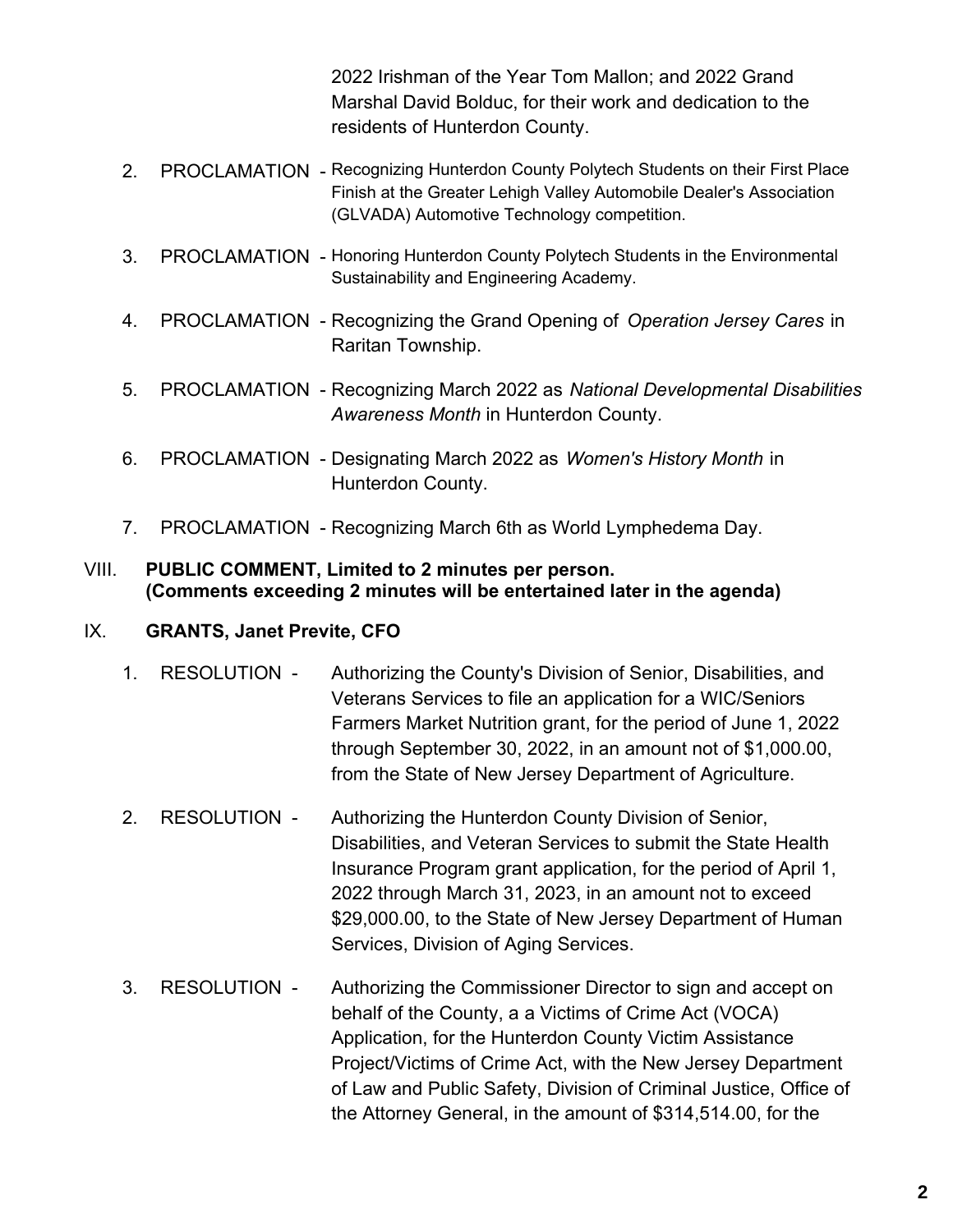#### XII. **COUNTY ADMINISTRATOR, Kevin Davis**

- 1. RESOLUTION Opposing the Russian invasion of Ukraine and expressing Hunterdon County's support of the Ukrainian people.
- 2. RESOLUTION Supporting Assembly Bill No. 750 and Senate Bill No. 1207 at the request of Sheriff Fred Brown, which creates a new offense of theft by financial exploitations of a vulnerable person.
- 3. RESOLUTION Authorizing modification of a contract with Vault Medical Services of New Jersey for the operation of a COVID-19 community testing site pursuant to N.J.S.A.40A:11-6, for the period of March 29, 2022 through April 30, 2022, using funds received from the American Rescue Plan.
- 4. RESOLUTION Authorizing required engineering studies on speed limits on certain County roadways per the written requests of Readington and Delaware Townships.

### XIII. **APPOINTMENTS**

1. RESOLUTION - Approving the reappointment of Ruth Cooper as a member of the Hunterdon County Human Services Advisory Council (HSAC) effective immediately through February 28, 2025.

### XIV. **CONSENT AGENDA**

"All matters listed under the Consent Agenda are considered to be routine by the Board of County Commissioners of the County of Hunterdon and will be enacted by one motion in the form listed below. There will be no separate discussion of these items. If discussion is desired that item will be removed from the Consent Agenda and will be considered separately."

- 1. AGENDA ITEM Approving the claims register dated March 15, 2022.
- 2. RESOLUTION Approving the executive session and regular meeting minutes from March 01, 2022.
- 3. RESOLUTION Approving the recommendation of the Assistant County Engineer to reduce the weight limit on County Bridge D-383, on Ferry Road in the Township of Delaware, from the current 15 ton weight limit to a 10-ton weight limit effective immediately.
- 4. RESOLUTION Authorizing the Commissioner Director to execute Contract Modification #1 with Maryville, Inc., for the provision of 12-hour IDRC administration services at the rate of \$25.00 per hour, with a maximum 10-hours per week, not to exceed \$2,250.00,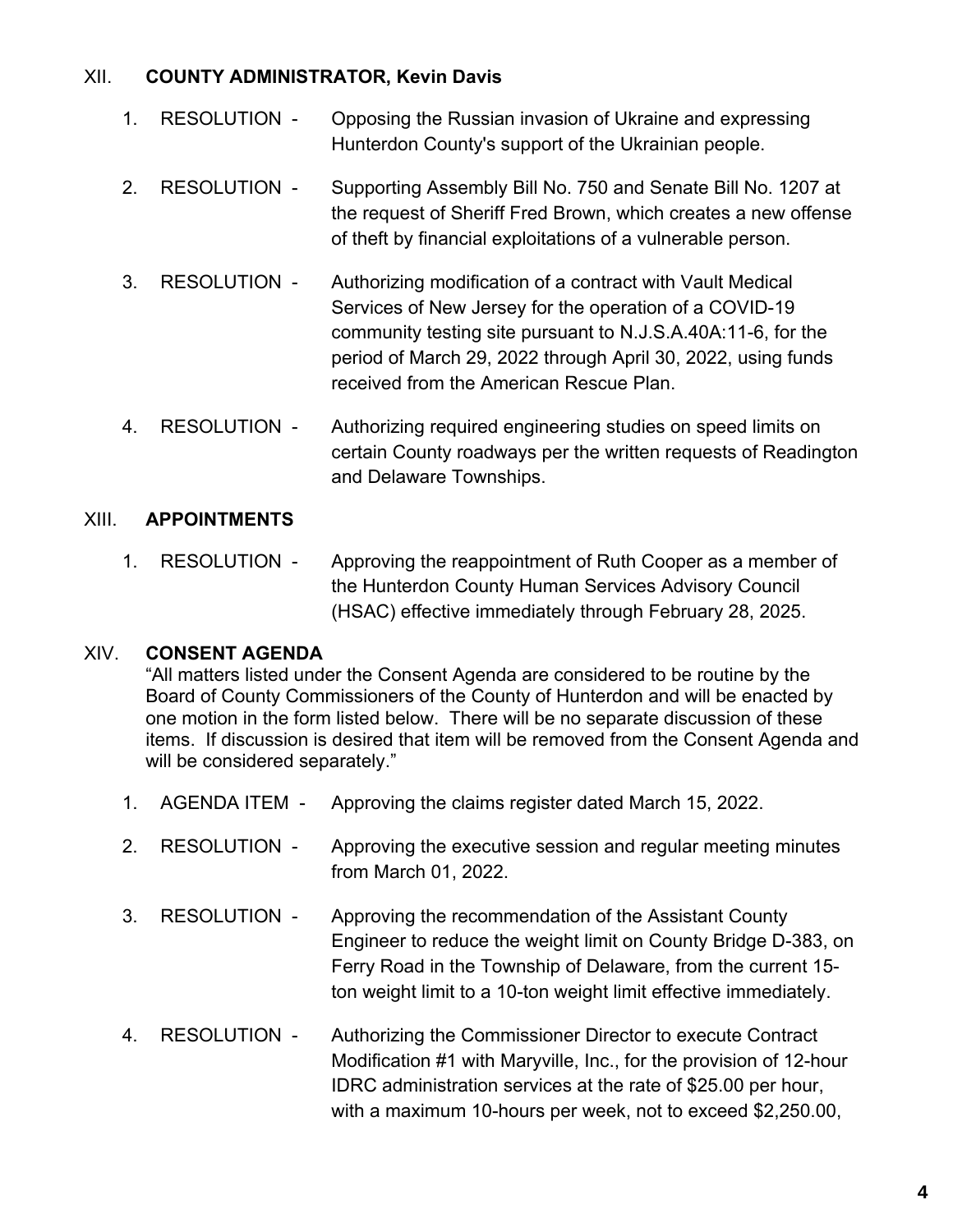for the period of February 1, 2022 through April 30, 2022.

- 5. RESOLUTION Acknowledging a one-time payment to staff members in the Office of the Hunterdon County Clerk as provided through a Memorandum of Agreement between the County Clerk and CWA Local 1036.
- 6. RESOLUTION Authorizing an employment agreement between the County of Hunterdon and William Youells, an employee within the Division of Information Technology.
- 7. RESOLUTION Authorizing a Certified Home Health Aide Services and Business Associates Agreement with Visiting Nurse Association of Northern New Jersey, Affiliated Health Services, Inc., for the provision of community-based services known as Certified Home Health Aide, for the period of January 1, 2022, through December 31, 2024, in an amount not to exceed \$6,048.00 (\$2,016.00 per County fiscal year).
- 8. RESOLUTION Authorizing the Commissioner Director to sign on behalf of the County, an agreement with Evergreen Environmental, LLC, for the purchase and sale of Riparian Mitigation Credits, for the replacement of County Culvert L-1, in the Township of Lebanon, in an amount not to exceed \$18,873.00.
- 9. RESOLUTION Authorizing the Commissioner Director to execute a shared services Memorandum of Understanding on behalf of the County of Hunterdon, with Somerset County, for the provision of community-based services known as the Bi-County Intoxicated Driver Resource Center (IDRC) for the period of May 1, 2022 through December 31, 2024, with a not to exceed amount of \$17,000.00 per year.
- 10. RESOLUTION Authorizing the County Purchasing Agent to advertise for bids for the resurfacing and safety improvements to County Route 604 in the Townships of Delaware and East Amwell, as prepared Hunterdon County Engineer.
- 11. RESOLUTION Authorizing the County Purchasing Agent to advertise for bids for Tropical Storm IDA damage repairs to County Route 601 in the Township of West Amwell, as prepared by the County Engineer.
- 12. RESOLUTION Acknowledging the titles and salaries of the members of the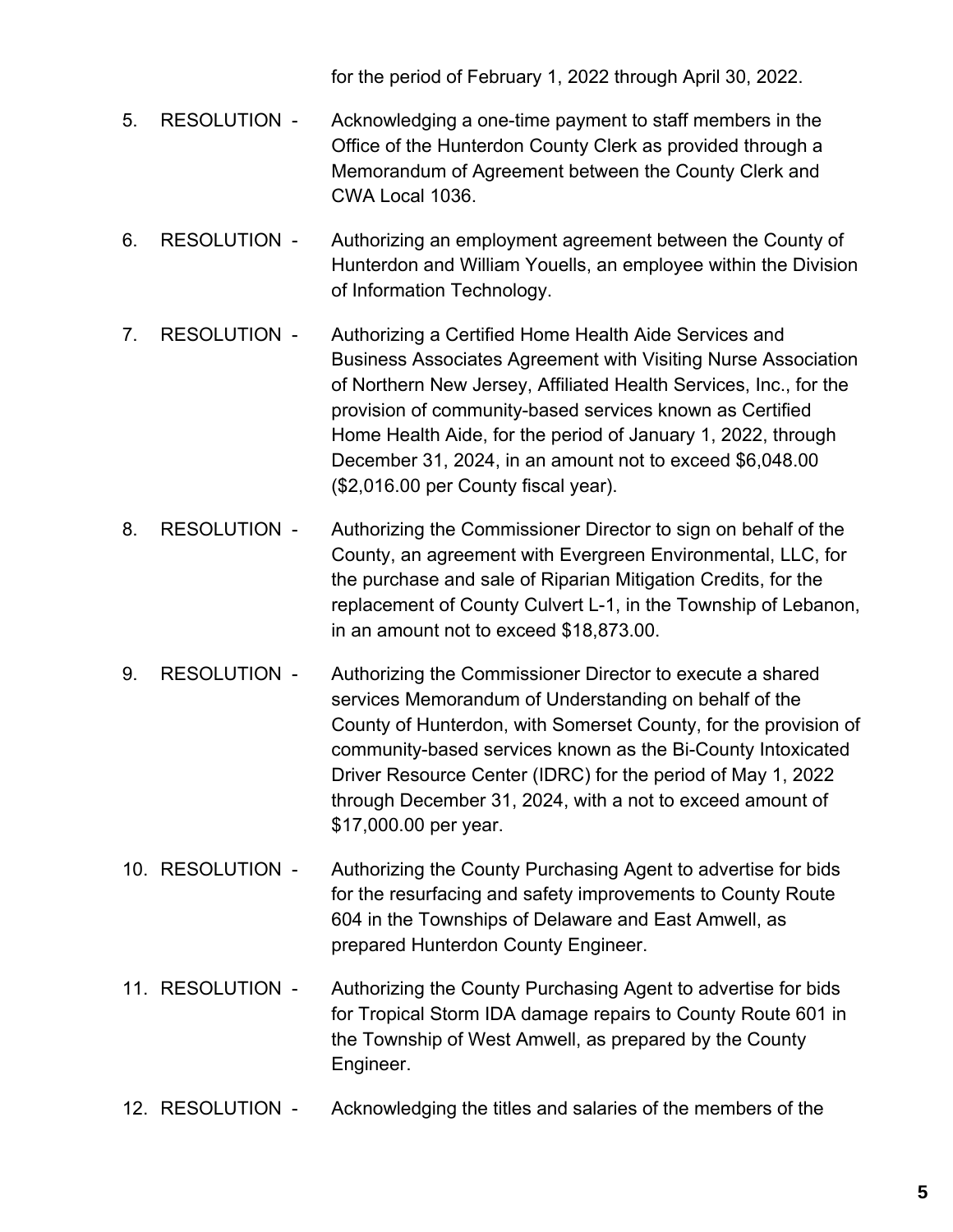Hunterdon County Board of Elections, as established at the Board's annual reorganization meeting that was held on March 8, 2022.

- 13. RESOLUTION Approving the hire and unclassified appointment of Anthony Mando as a Division Head in the Hunterdon County, Department of Information and Technology.
- 14. RESOLUTION Authorizing the County's Qualified Purchasing Agent to initiate competitive contracting for tourism marketing as specified by the Department of Economic Development and Tourism.

#### XV. **CORRESPONDENCE**

- 1. RESOLUTION Approving a request from Lucy Bush to use the Historic Courthouse Steps to host the 71st Annual Day of Prayer on Thursday, May 5, 2022 from 5 p.m. to 7 p.m.
- 2. RESOLUTION Approving a request from the High Bridge Fire Department to host a coin toss on Saturday April 9th, and November 26th, 2022 at 95 W. Main Street in the Borough of High Bridge.
- 3. RESOLUTION Approving a request from the Hunterdon County Bulldogs Detachment #927 Marine Corps League to host a coin toss on Saturday, May 7, 2022 from 9 a.m. to 3 p.m. at the intersection of County Route 519 and Bridge Street in the Borough of Milford, with a rain date of Saturday, May 14, 2022.
- 4. RESOLUTION Approving a request from the Califon Recreation Committee to hold a Memorial Day Parade on Monday, May 30, 2022 from 10:45 a.m. till about 12 p.m., starting on School Street, proceeding down Main Street, and ending at Califon Island Park, in the Borough of Califon.
- 5. RESOLUTION Authorizing the Commissioner Director to sign as water body owner, the NJ Division of Fish and Wildlife Trout in the classroom TIC permits, for the purpose of fish restocking in Hunterdon County Parks and for individual programming with Holland Township School, Alexandria Township Middle School, and Clinton Public School, in the County of Hunterdon.
- 6. RESOLUTION Approving a request from the Township of Readington to host a Memorial Day Parade on Monday, May 30th, 2022 on County Route 523.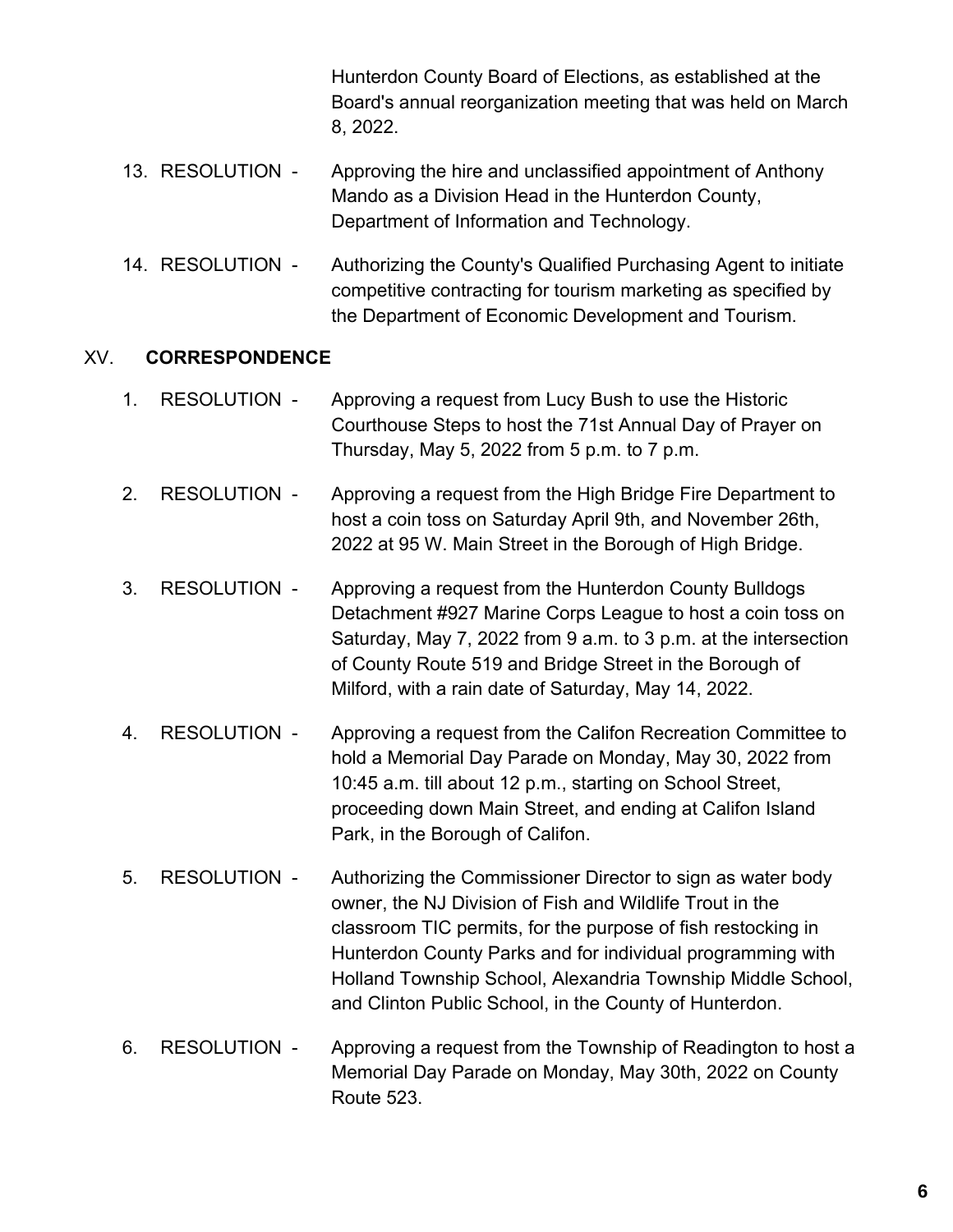- 7. RESOLUTION Acknowledging a letter from Christine M. Zapicchi, Bureau Chief of Local Government Services, of the New Jersey Department of Community Affairs dated February 04, 2022, accepting receipt of the 2020 Hunterdon County Audit.
- 8. RESOLUTION Approving a requested from Whitehouse Rescue Squad to host a coin toss on Saturday, April 2, 2022, and Saturday, April 3, 2022, with the rain dates of Saturday, April 9, 2022, and Sunday, April 10, 2022, and Saturday, October 1, 2022, and Sunday, October 2, 2022, with the rain dates of Saturday, October 8, 2022, and Sunday, October 3, 2022.

### XVI. **ADDITIONAL COMMISSIONER COMMENTS**

- XVII. **OPEN TO THE PUBLIC**
- XVIII. **EXECUTIVE SESSION (Reconvene if necessary)**
- XIX. **ADJOURNMENT**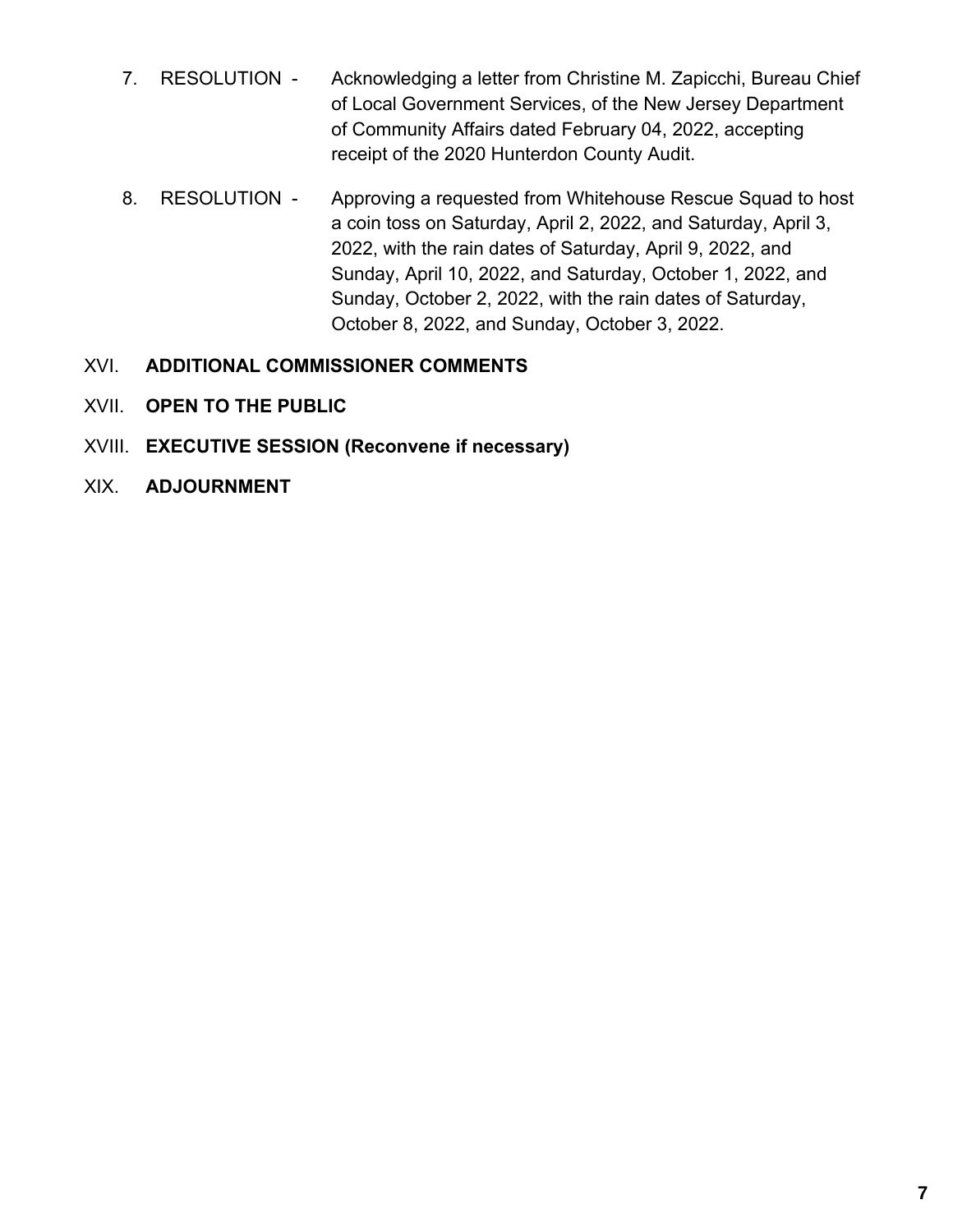### **PROCLAMATION 2022-07**

Proclamation 2022-07: Honoring The Friendly Sons of Saint Patrick of Hunterdon County's 2020 Grand Marshal Richard B. Hall, 2020 Irishman of the Year Leo J Frey III, 2021 Irishman of the Year Gary White, 2022 Irishman of the Year Tom Mallon, and 2022 Grand Marshal David Bolduc, for their work and dedication to Hunterdon County.

**WHEREAS,** Hunterdon County has a large and vibrant Irish community and since their founding in 2008, the Friendly Sons of Saint Patrick, Hunterdon Chapter has highlighted the contributions of Irish Americans to the culture and makeup of Hunterdon County; and,

**WHEREAS,** The Friendly Sons of Saint Patrick have sponsored a parade with the support of many Hunterdon County residents and businesses to celebrate Irish culture throughout the county; and,

**WHEREAS,** This year's parade marks the 7<sup>th</sup> Annual Hunterdon County Saint Patrick's Day Parade, after having to suspend the celebrations of the last two years due to the ongoing COVID-19 Public Health Emergency; and,

**WHEREAS,** It is with great excitement and pride that the County welcomes back the Annual Saint Patrick's Day Parade; and

**THEREFORE, BE IT RESLOVED,** the Hunterdon County Board of County Commissioners wishes to thank the Friendly Sons of Saint Patrick for their continued support and generosity to the residents of Hunterdon County; and

**BE IT FURTHER RESOLVED**, the Hunterdon County Board of County Commissioners take great pride in recognizing 2020 Grand Marshal Richard B. Hall; 2020 Irishman of the Year Leo J Frey III; 2021 Irishman of the Year Gary White; 2022 Irishman of the Year Tom Mallon; and 2022 Grand Marshal David Bolduc, for their ongoing work and dedication to the residents of Hunterdon County.

| <b>ROLL CALL</b>                           | <b>MOVED</b> | <b>SECONDED</b> | <b>AYES</b> | <b>NAYS</b> | <b>ABSTAIN</b> | <b>ABSENT</b> |
|--------------------------------------------|--------------|-----------------|-------------|-------------|----------------|---------------|
| John E. Lanza, Director                    |              |                 |             |             |                |               |
| Zachary T. Rich, Deputy<br><b>Director</b> |              |                 |             |             |                |               |
| J. Matthew Holt, Commissioner              |              |                 |             |             |                |               |
| Susan J. Soloway,<br><b>Commissioner</b>   |              |                 |             |             |                |               |
| Shaun C. Van Doren,<br><b>Commissioner</b> |              |                 |             |             |                |               |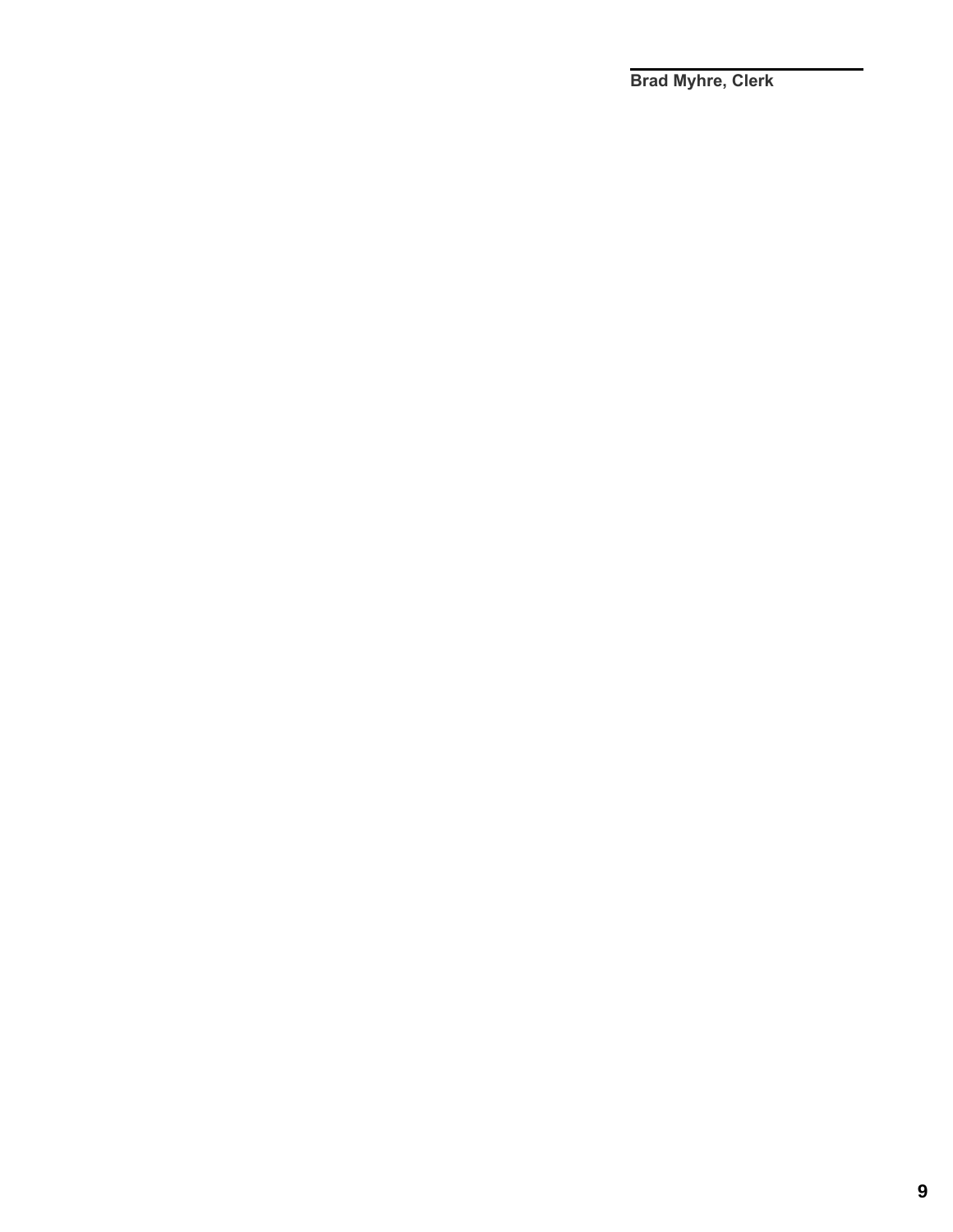### **PROCLAMATION 2022-08**

Proclamation 2022-08: Polytech Students First Place Finish, Automotive Technology program in the Greater Lehigh Valley Auto Dealer's Association (GLVADA) competition

**WHEREAS** the Board of County Commissioners of the County of Hunterdon wishes to recognize two juniors at Hunterdon County Polytech Career and Technical Highschool for earning first place at the Greater Lehigh Valley Auto Dealers Association and,

**WHEREAS** these exceptional students competed against teams from technical schools across the Lehigh Valley; and

**WHEREAS** the team of Walker and Colasurdo were the most effective at identifying bugs and technical difficulties in their car; and

**WHEREAS,** for receiving a first place finish, both Ethan Walker and Christopher Colasurdo were awarded ratcheting wrench sets, their names on a billboard on Route 22 in Pennsylvania, and a full scholarship to the Universal Technical Institute; and

**NOW THEREFORE, BE IT RESOLVED,** that the Hunterdon County Board of County Commissioners extend their praise and congratulations to Ethan Walker and Christopher Colasurdo on their tremendous accomplishment and dedication to their craft; and

**BE IT FURTHER RESOLVED**, the Hunterdon County Board of County Commissioners also recognizes Automotive Technology Instructor, Chris Scheuerman and the entire Polytech Community for continuously creating an award-winning environment where students can compete and be recognized for their skills.

| <b>ROLL CALL</b>                           | <b>MOVED</b> | <b>SECONDED</b> | <b>AYES</b> | <b>NAYS</b> | <b>ABSTAIN</b> | <b>ABSENT</b> |
|--------------------------------------------|--------------|-----------------|-------------|-------------|----------------|---------------|
| John E. Lanza, Director                    |              |                 |             |             |                |               |
| Zachary T. Rich, Deputy<br><b>Director</b> |              |                 |             |             |                |               |
| J. Matthew Holt, Commissioner              |              |                 |             |             |                |               |
| Susan J. Soloway,<br><b>Commissioner</b>   |              |                 |             |             |                |               |
| Shaun C. Van Doren,<br><b>Commissioner</b> |              |                 |             |             |                |               |

#### **ADOPTED** March 15, 2022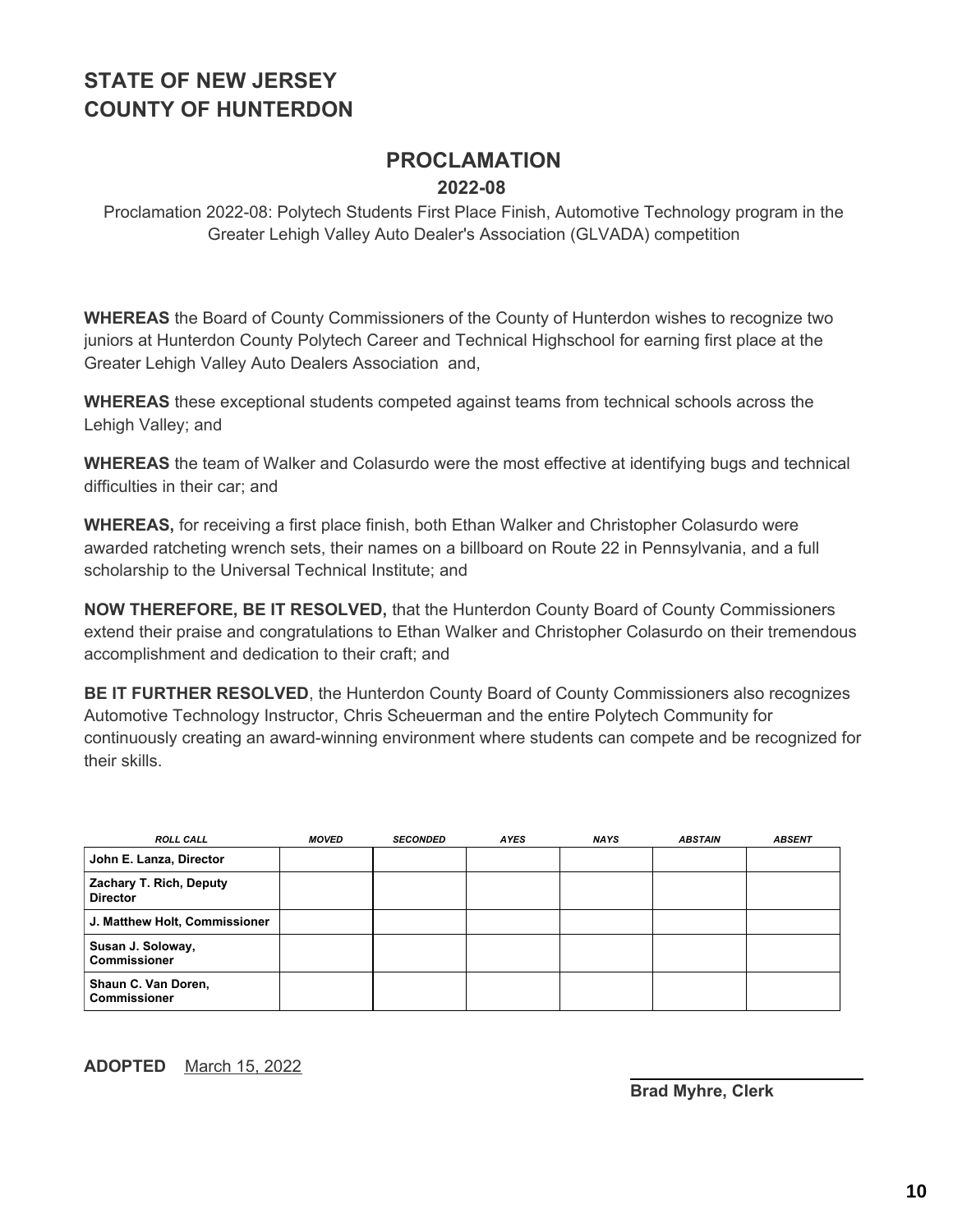### **PROCLAMATION 2022-09**

Proclamation 2022-09: Polytech Students, Environmental Sustainability and Engineering Academy

**WHEREAS** the Hunterdon County Board of County Commissioners wishes to recognize eight students at located within the *Environmental Sustainability and Engineering Academy* within the Hunterdon County Polytech Career and Technical Highschool; and,

**WHEREAS,** these eight exceptional students, within the *Environmental Sustainability and Engineering Academy*, competed against teams from across the State of New Jersey; and

**WHEREAS,** through strong commitment and determination, Hunterdon County placed within the top 10 of competitors; and,

**WHEREAS t**he Land Judging Career Development Event **helps FFA members and Agricultural Education students to understand basic differences in soils**. Students will be able to comprehend why soils respond differently to management practices, as well as how soil properties affect crop growth and homesite dwellings.

**WHEREAS** The Forestry Career Development Event (CDE) requires students to demonstrate their skills in diagnosing forest disorders, managing forests and forest inventory, and applying approved silviculture practices. Participation in the event offers students experience relevant to a career choice in forestry and natural resources.

**THEREFORE, BE IT RESOLVED,** the Hunterdon County Board of County Commissioners wishes to extend their praise and congratulations to the students of the *Environmental Sustainability and Engineering Academy* for their hard work and dedication;

**BE IT FURTHER RESOLVED**, the Hunterdon County Board of County Commissioners Environmental Sustainability and Engineering Academy Instructor, Renée Stillwell, and the entire Polytech Community for continuously creating an award-winning environment where students can compete and be recognized for their skills.

| <b>ROLL CALL</b>                           | MOVED | <b>SECONDED</b> | <b>AYES</b> | <b>NAYS</b> | <b>ABSTAIN</b> | <b>ABSENT</b> |
|--------------------------------------------|-------|-----------------|-------------|-------------|----------------|---------------|
| John E. Lanza, Director                    |       |                 |             |             |                |               |
| Zachary T. Rich, Deputy<br><b>Director</b> |       |                 |             |             |                |               |
| J. Matthew Holt, Commissioner              |       |                 |             |             |                |               |
| Susan J. Soloway,<br><b>Commissioner</b>   |       |                 |             |             |                |               |
| Shaun C. Van Doren,<br><b>Commissioner</b> |       |                 |             |             |                |               |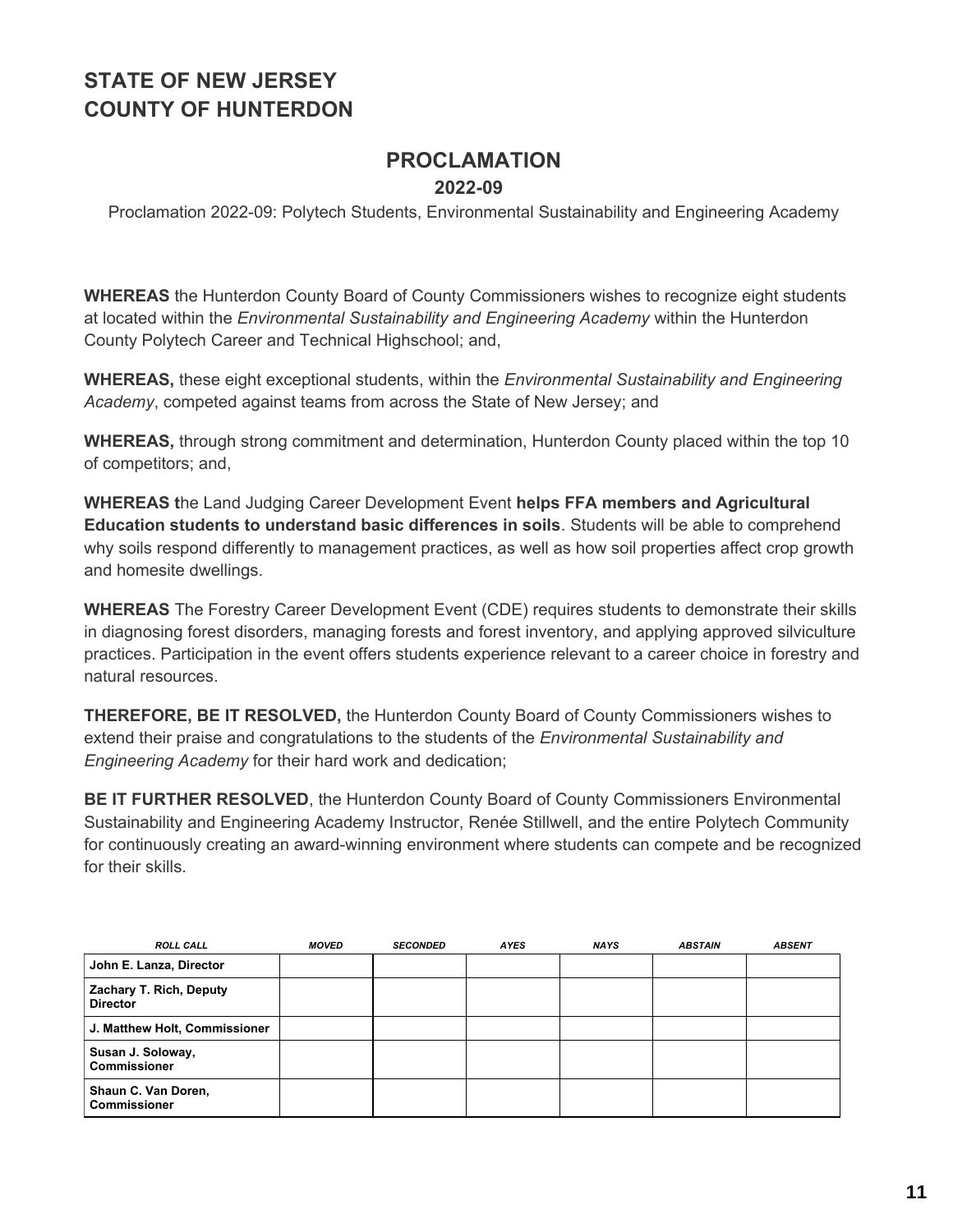**ADOPTED** March 15, 2022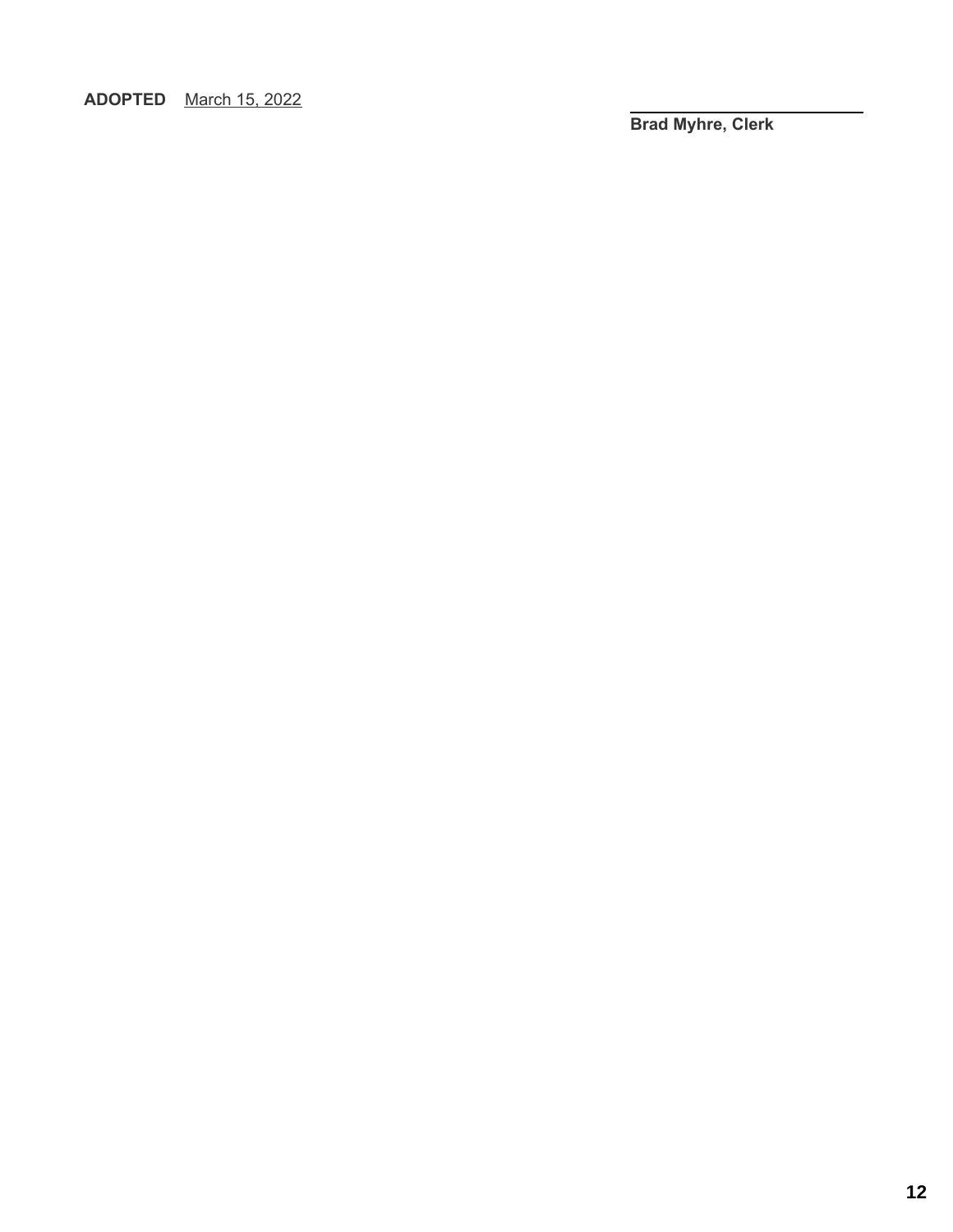#### **PROCLAMATION 2022-10**

Proclamation 2022-10: Recognizing and Welcoming Operation Jersey Cares to Hunterdon **County** 

**WHEREAS** the Board of County Commissioners of the County of Hunterdon wishes to recognize Operation Jersey Cares as well as welcome them to Hunterdon County: and,

**WHEREAS** Operation Jersey Cares is composed of veterans and proud Americans who give freely of their time to ensure that those who are deployed, as well as those who have served, are supported through our mission. ; and

**WHEREAS** Operation Jersey Cares began in 2006 when the founders began packing and shipping boxes, including their family members, to those deployed. In 2007 we filed for our non-profit status; and

**WHEREAS,** to date, Operation Jersey Cares has packed and shipped more than 1,300,000 pounds of needs to our deployed service men and women. While also working with our troops as they return from tour, enter civilian life, and need guidance, support and/or a "hand up" with their current financial or medical situation(s).

**THEREFORE, BE IT RESLOVED,** the Hunterdon County Board of County Commissioners extend much praise and thanks for all of your organization's work for our Nation's Military men and women.

**BE IT FURTHER RESOLVED**, the Hunterdon County Board of County Commissioners are proud to welcome Operation Jersey Cares to Hunterdon County.

| <b>ROLL CALL</b>                           | <b>MOVED</b> | <b>SECONDED</b> | <b>AYES</b> | <b>NAYS</b> | <b>ABSTAIN</b> | <b>ABSENT</b> |
|--------------------------------------------|--------------|-----------------|-------------|-------------|----------------|---------------|
| John E. Lanza, Director                    |              |                 |             |             |                |               |
| Zachary T. Rich, Deputy<br><b>Director</b> |              |                 |             |             |                |               |
| J. Matthew Holt, Commissioner              |              |                 |             |             |                |               |
| Susan J. Soloway,<br><b>Commissioner</b>   |              |                 |             |             |                |               |
| Shaun C. Van Doren,<br><b>Commissioner</b> |              |                 |             |             |                |               |

**ADOPTED** March 15, 2022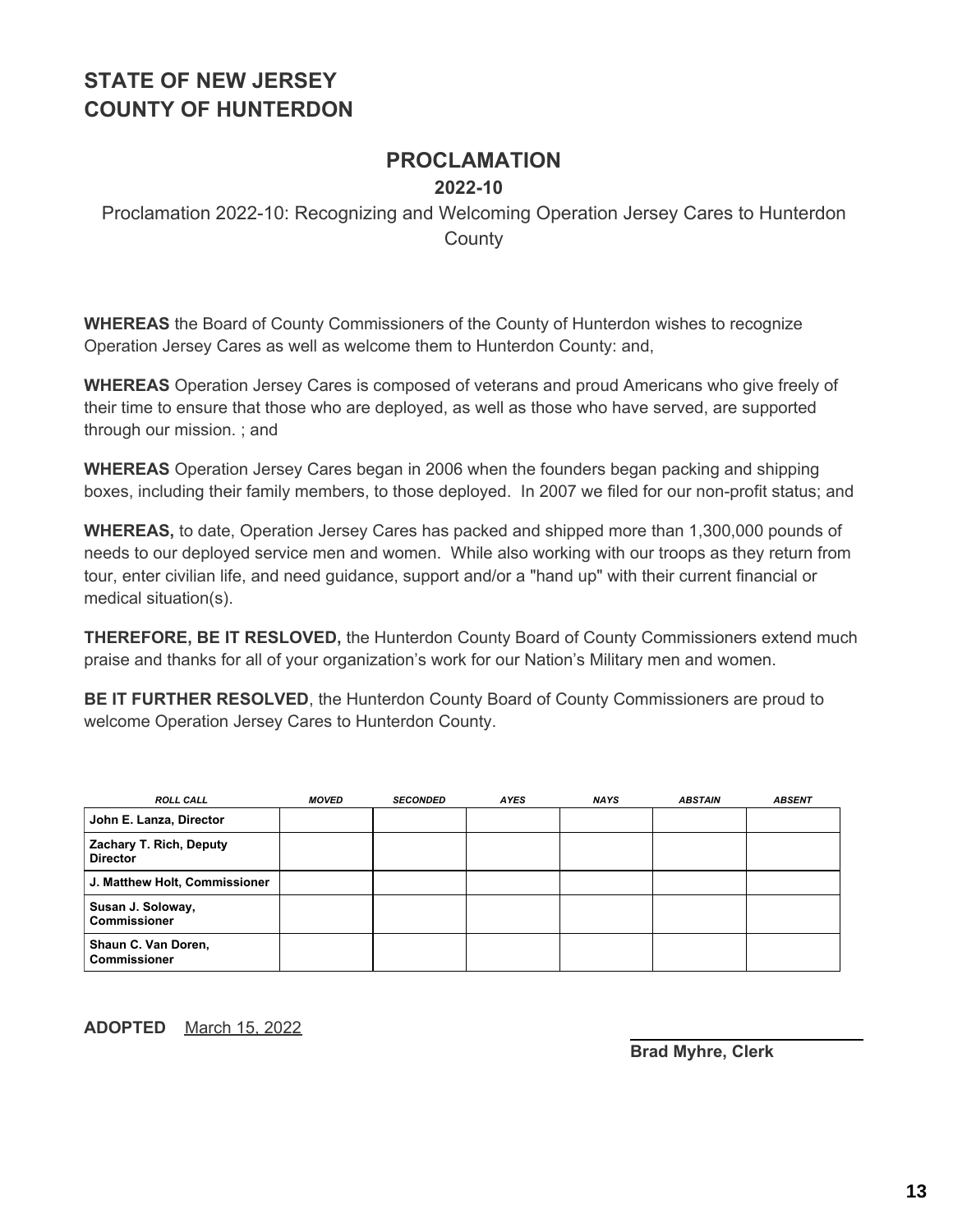# **PROCLAMATION**

#### **2022-11**

Proclamation 2022-11: National Developmental Disabilities Awareness Month

**WHEREAS,** on February 26, 1987 President Ronald Reagan officially declared Proclamation 5613 making March "National Developmental Disabilities Awareness Month," in order to celebrate and recognize people with disabilities; and

**WHEREAS,** many changes have occurred in society and attitudes, in addition to the Americans with Disabilities Act, which celebrates over 30 years of success, including state and federal laws and regulations that have been developed to support and maximize the independence of people with developmental disabilities to create a more inclusive society; and

**WHEREAS,** disability is a part of the human experience and in no way diminishes the rights of people with disabilities to make choices, contribute to society, and experience in full the many offerings of society; and

**WHEREAS,** family members, friends, and the community at large all play a role in supporting people with disabilities as they pursue their dreams; and

**WHEREAS,** the goals of the County of Hunterdon, include helping people with disabilities realize full access to housing, employment, and recreational activities which help create productive and satisfying lives; and to live as independently as possible;

**WHEREAS,** the County of Hunterdon supports many citizens with developmental disabilities by providing services through the Department of Human Services, Division of Seniors, Disabilities and Veterans, and by supporting partner organizations and community providers; and

**WHEREAS,** employers across the state have embraced diversity and inclusion by hiring people with disabilities, and have been recognized by the state and within their communities as leaders through example; and

**WHEREAS,** encouraging awareness of disabilities is vital to the success of all sectors of Hunterdon County's economy; and

**NOW, THEREFORE, BE IT RESOLVED,** the Hunterdon County Board of County Commissioners does hereby declare March as National Developmental Disabilities Awareness Month; and commends the various community organizations, agencies, and programs for their dedication, awareness campaigns, and outstanding service toward improving the quality of life for Hunterdon County residents with developmental disabilities.

| <b>ROLL CALL</b>                           | <b>MOVED</b> | <b>SECONDED</b> | <b>AYES</b> | <b>NAYS</b> | <b>ABSTAIN</b> | <b>ABSENT</b> |
|--------------------------------------------|--------------|-----------------|-------------|-------------|----------------|---------------|
| John E. Lanza, Director                    |              |                 |             |             |                |               |
| Zachary T. Rich, Deputy<br><b>Director</b> |              |                 |             |             |                |               |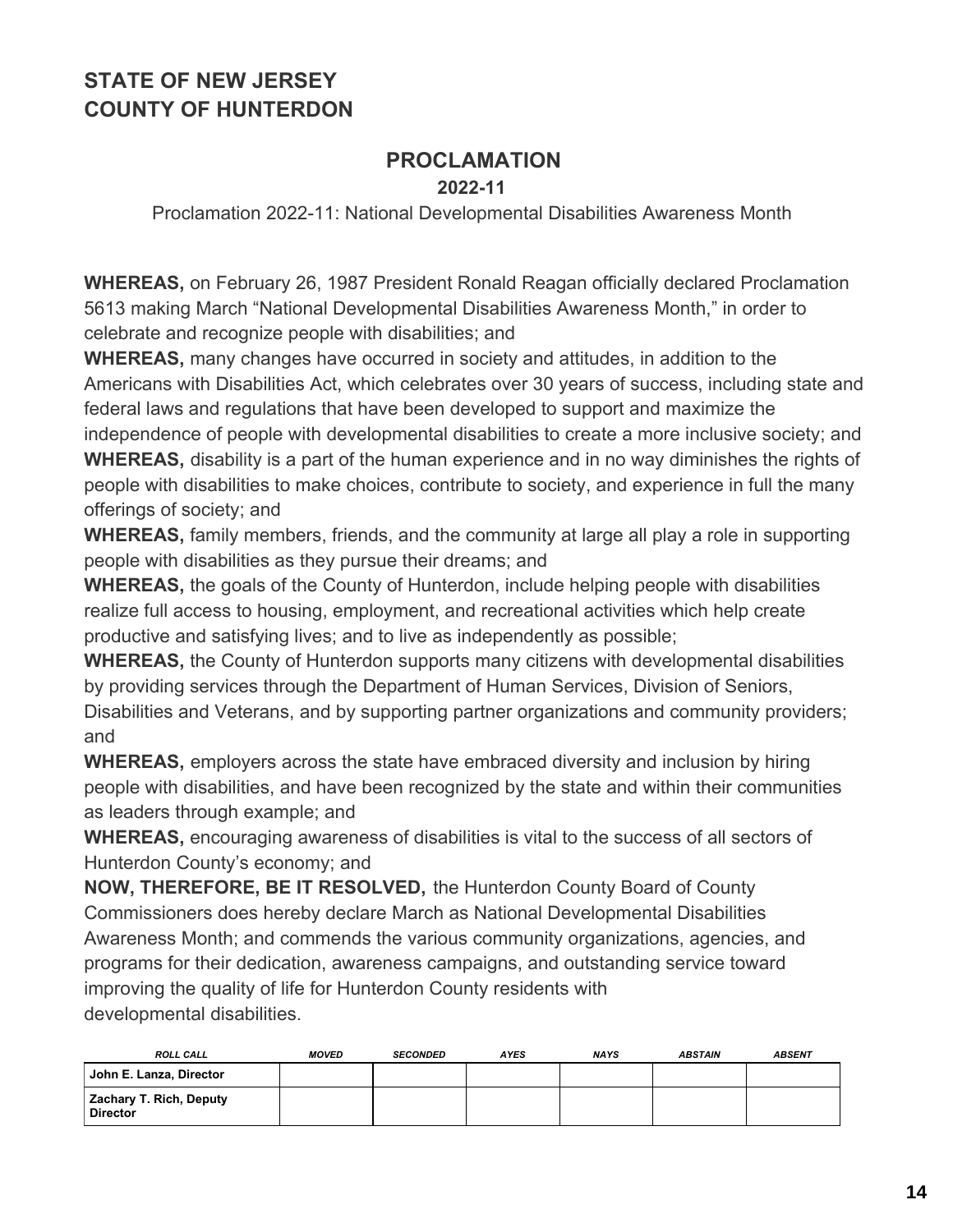| J. Matthew Holt, Commissioner              |  |  |  |
|--------------------------------------------|--|--|--|
| Susan J. Soloway,<br><b>Commissioner</b>   |  |  |  |
| Shaun C. Van Doren,<br><b>Commissioner</b> |  |  |  |

**ADOPTED** March 15, 2022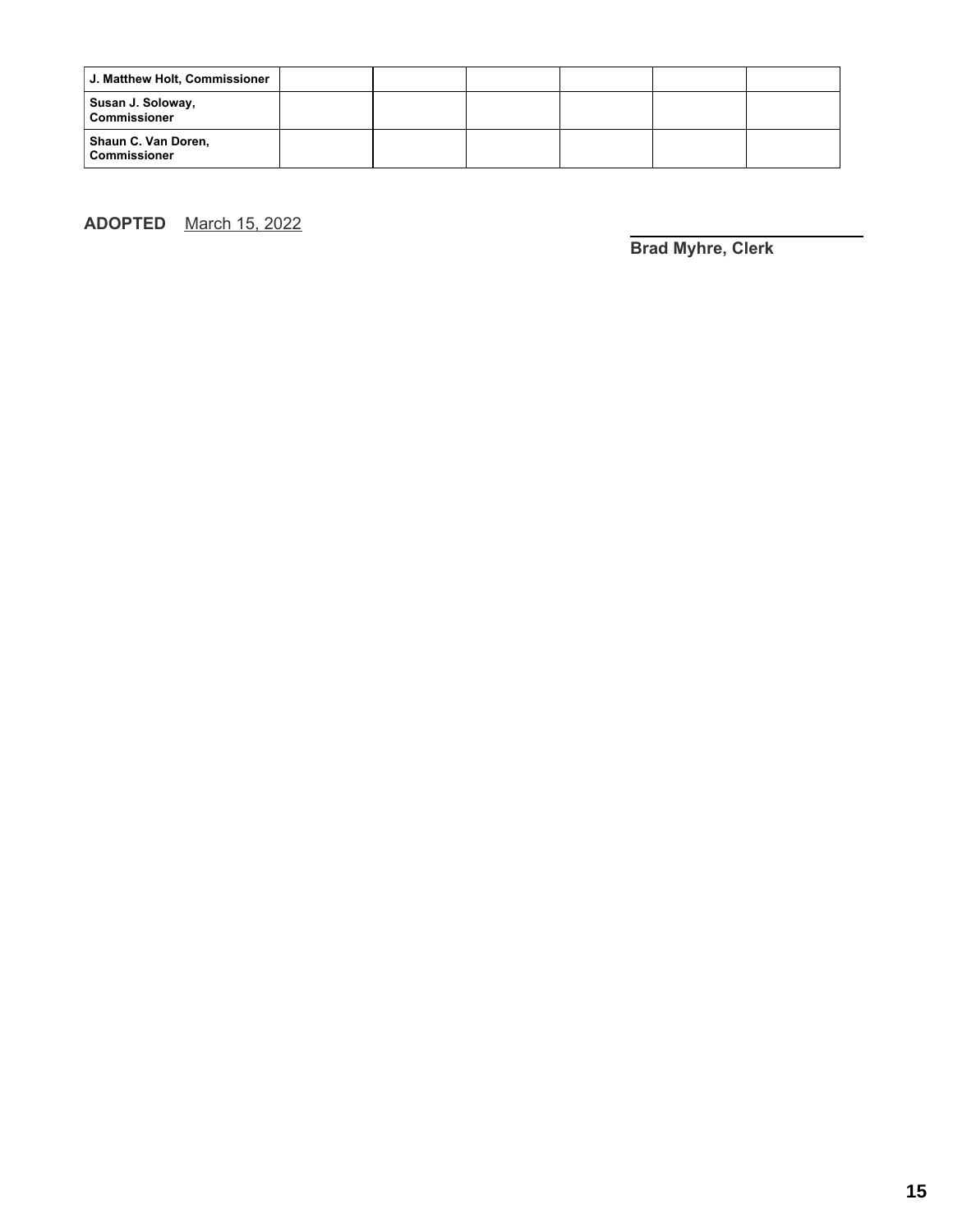# **PROCLAMATION**

**2022-12**

#### Proclamation 2022-12: Recognizing Women's History Month

**WHEREAS,** the month of March has been declared "Women's History Month" through Congressional Resolution, renewed each year with an issue of the President's special Proclamation in support of women;

**WHEREAS,** women of America, every race, creed and class have made and continue to make historic contributions to and for the stability and strength of our nation; and

**WHEREAS,** the women throughout our Nation's history have helped to shape the country as it stands today; and

**WHEREAS,** women have been a strong voice of our nation, actively participating in government, healthcare, education and other key social roles; and

**WHEREAS,** woman heroically serve in the military, create movements to benefit our society as a whole, and serve as a force for equal opportunity, charitable organizations and philanthropic institutions; and

**WHEREAS,** even as women have consistently contributed to and expanded the growth of our nation, the role of American women in history has been routinely overlooked or undervalued in the literature, teaching and study of American history; and

**WHEREAS,** Hunterdon County boasts many extraordinary women who were trailblazers in the County in the field of business, government, arts, healthcare, and advocacy; and

**WHEREAS**, notable Hunterdon County women have played a role in the founding of the Hunterdon Medical Center, and have held prominent positions such as Sheriff, Freeholder, Commissioner Senator, and Governor;

**NOW THEREFORE BE IT RESOLVED,** that the Hunterdon County Board of County Commissioners, joined by the Senate and House of Representatives of the United States of America in Congress, that March is designated as "Women's History Month." The Board calls upon all residents of Hunterdon County to honor and remember the important women in their lives, to seek out women and their roles in the making of our nation and to observe "Women's History Month" in March with appropriate programs, ceremonies and activities .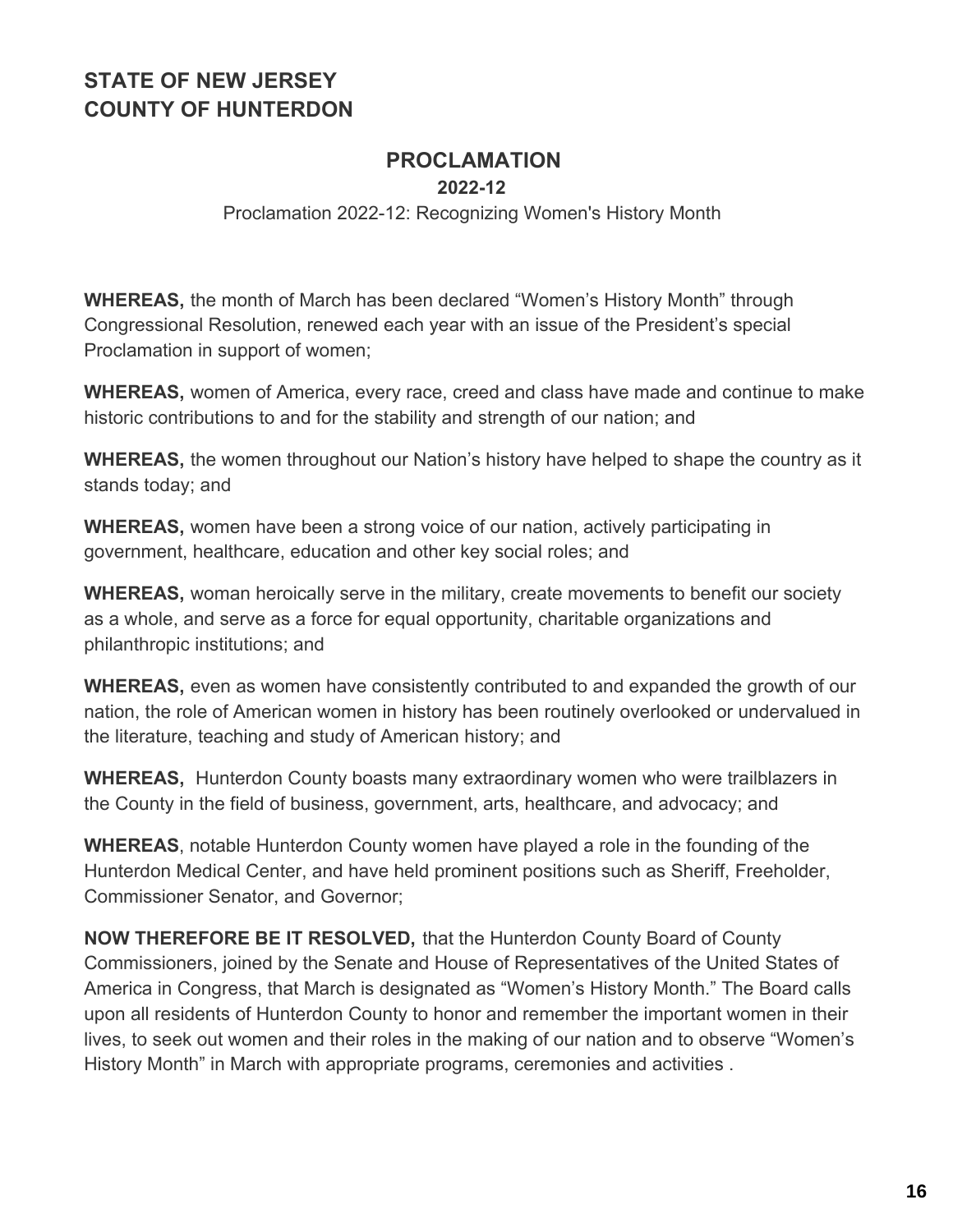| <b>ROLL CALL</b>                           | <b>MOVED</b> | <b>SECONDED</b> | <b>AYES</b> | <b>NAYS</b> | <b>ABSTAIN</b> | <b>ABSENT</b> |
|--------------------------------------------|--------------|-----------------|-------------|-------------|----------------|---------------|
| John E. Lanza, Director                    |              |                 |             |             |                |               |
| Zachary T. Rich, Deputy<br><b>Director</b> |              |                 |             |             |                |               |
| J. Matthew Holt, Commissioner              |              |                 |             |             |                |               |
| Susan J. Soloway,<br><b>Commissioner</b>   |              |                 |             |             |                |               |
| Shaun C. Van Doren,<br><b>Commissioner</b> |              |                 |             |             |                |               |

**ADOPTED** March 15, 2022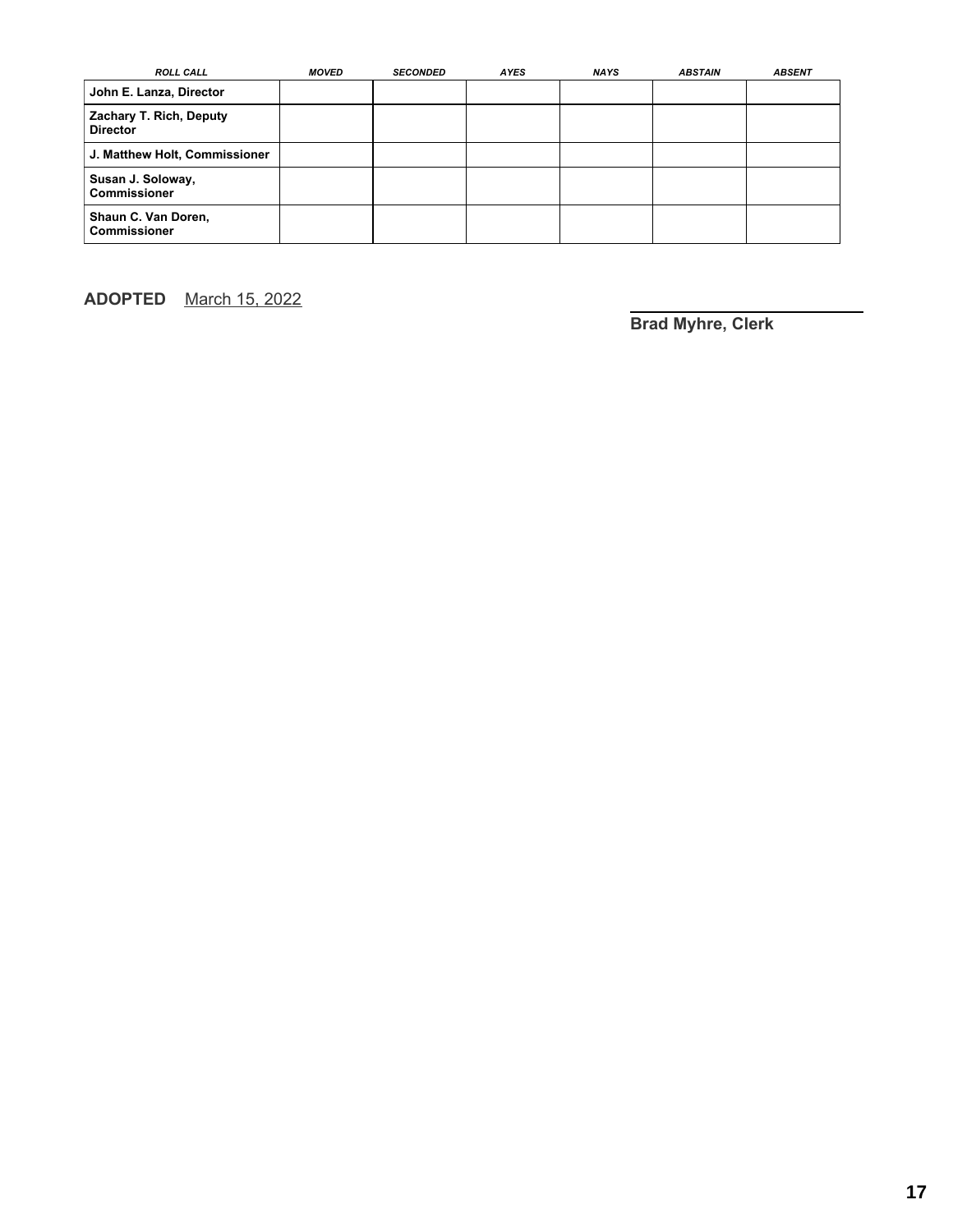### **PROCLAMATION**

**2022-13**

Proclamation 2022-13: World Lymphedema Day, March 6th

**WHEREAS,** In 2016, the US Senate established World Lymphedema Day on March 6. The event was celebrated worldwide, and resolutions were passed in State Houses to recognize this day; and,

**WHEREAS** Lymphedema is a disease that affects up to 10 million Americans and 170 million people worldwide. It can be hereditary or acquired as a result of cancer treatment or physical trauma; and,

**WHEREAS,** Up to 30% of women who survive breast cancer will get this debilitating disease that results in the accumulation of lymph fluid in the limbs when the lymphatic system is damaged. Similarly, survivors of prostate and ovarian cancers and melanoma are susceptible; and,

**WHEREAS** Our veterans suffer from this as a result of battle injury or trauma from surgery. And our children are born with this disease. Currently, there is no cure. The effects are lifelong, drastically affect quality of life and can lead to shorten lifespan; and,

**WHEREAS** The Lymphatic Education & Research Network is an International Organization that fights lymphedema and lymphatic diseases through education, research and advocacy; and,

**THEREFORE, BE IT RESOLVED,** The Hunterdon County Board of County Commissioners recognize March as World Lymphedema Month, to stand with all of those who are suffering with or have lost someone to this horrible disease.

| <b>ROLL CALL</b>                                  | <b>MOVED</b> | <b>SECONDED</b> | <b>AYES</b> | <b>NAYS</b> | <b>ABSTAIN</b> | <b>ABSENT</b> |
|---------------------------------------------------|--------------|-----------------|-------------|-------------|----------------|---------------|
| John E. Lanza, Director                           |              |                 |             |             |                |               |
| <b>Zachary T. Rich, Deputy</b><br><b>Director</b> |              |                 |             |             |                |               |
| J. Matthew Holt, Commissioner                     |              |                 |             |             |                |               |
| Susan J. Soloway,<br>l Commissioner               |              |                 |             |             |                |               |
| Shaun C. Van Doren,<br>l Commissioner             |              |                 |             |             |                |               |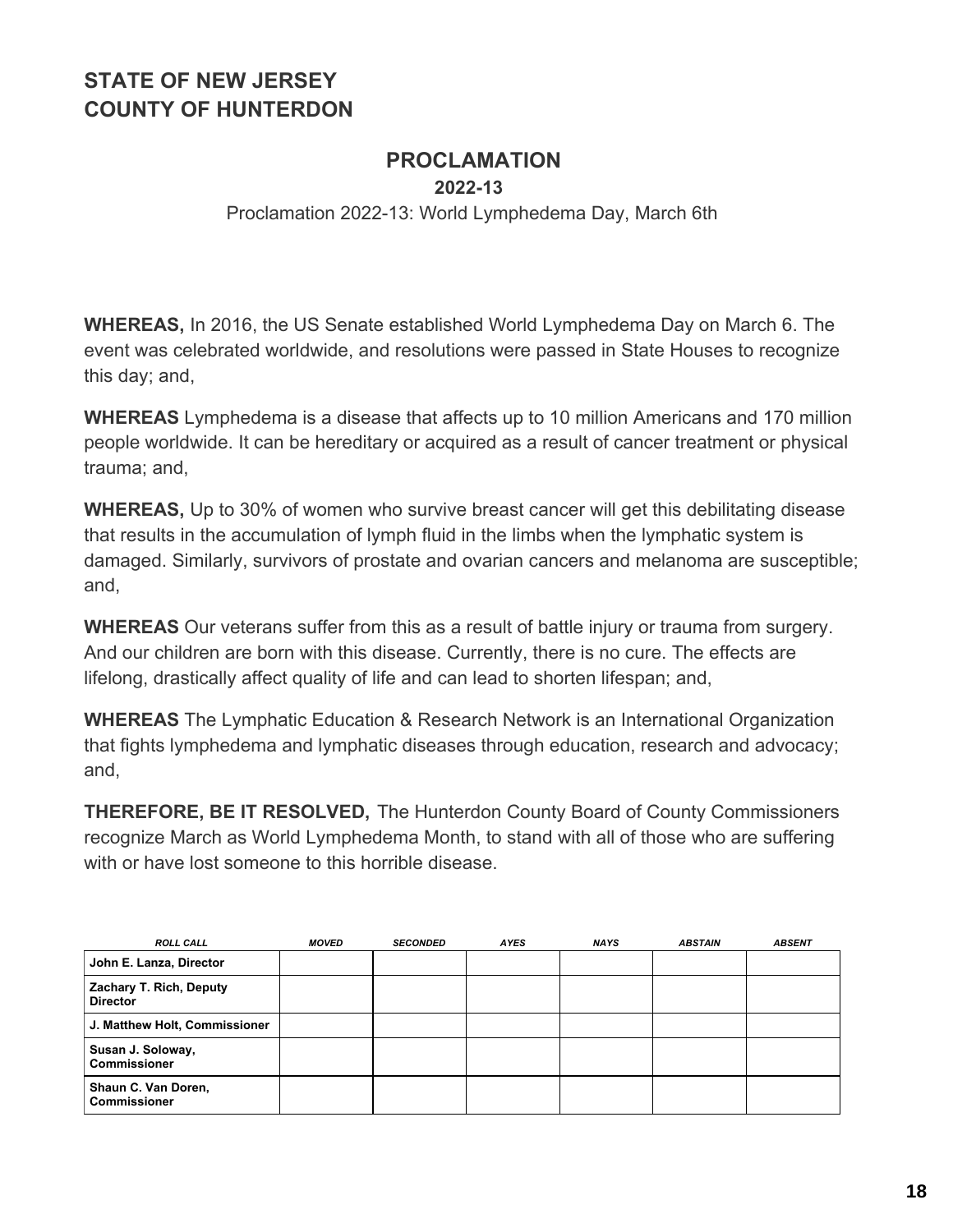**ADOPTED** March 15, 2022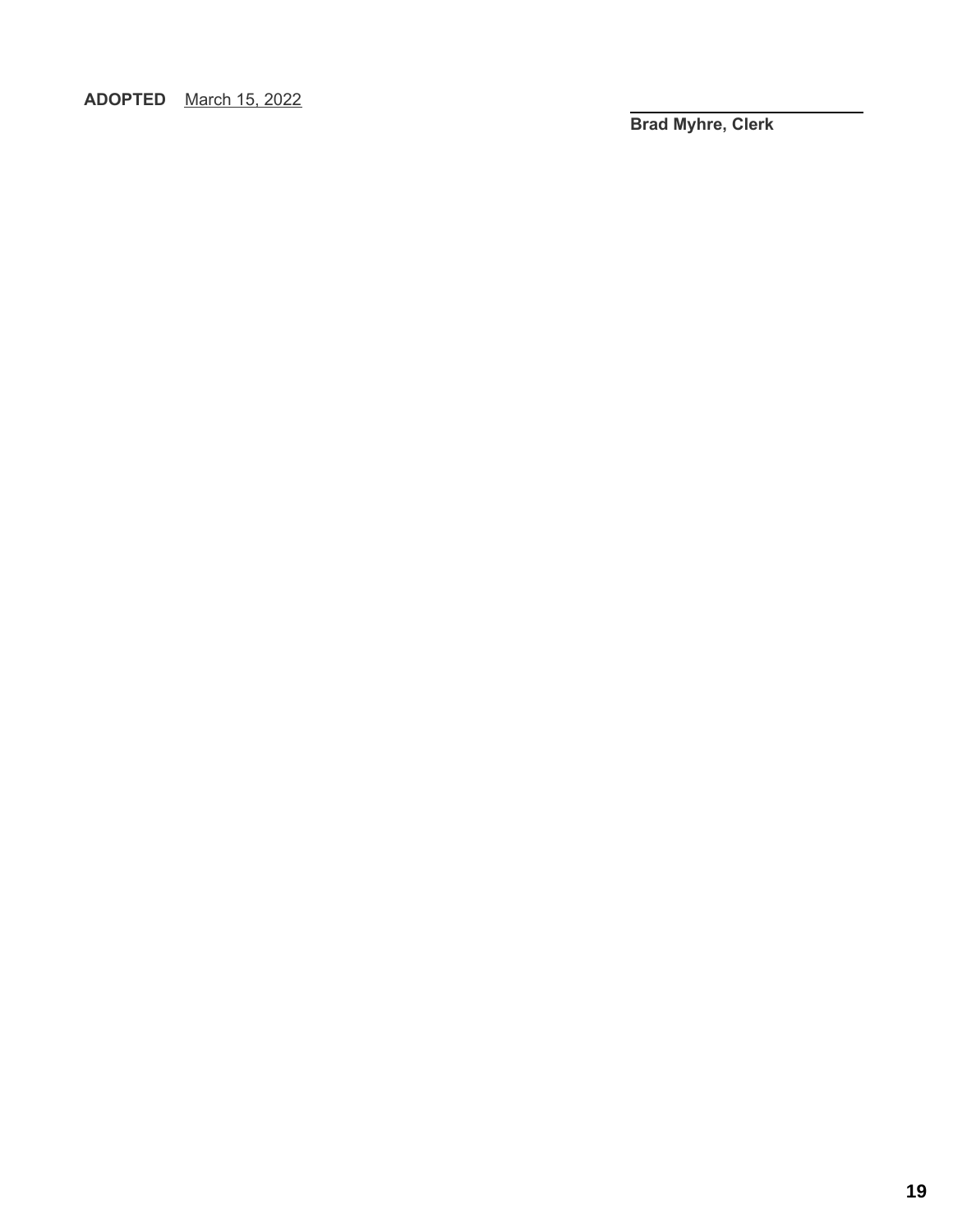### **RESOLUTION**

**2022-201**

#### WIC/Seniors Farmers' Market Nutrition Grant Application

#### **Budget Account #N/A**

**WHEREAS,** the State of New Jersey Department of Agriculture has issued renewal of the WIC/Seniors Farmers Market Nutrition Program in the anticipated award amount of \$1,000.00 for the period June 1, 2022 to September 30, 2022; and

**WHEREAS,** the State of New Jersey Department of Agriculture requires that the WIC/Seniors Farmers Market Nutrition Program grant be completed and submitted through the Department of Human Services System for Administering Grants Electronically (SAGE) system; and

**WHEREAS**, the County Division of Senior, Disabilities and Veterans Services utilizes these grant funds to provide Vouchers to Hunterdon County seniors to purchase fresh produce from local produce stands.

**NOW, THEREFORE, BE IT RESOLVED,** that the Director of the Board of County Commissioners hereby authorizes the County Division of Senior, Disabilities and Veterans Services to submit the WIC/Seniors Farmers Market Nutrition grant application through the DHS SAGE System.

|                                         | Grant Number: DFHS22WMN006         |
|-----------------------------------------|------------------------------------|
| Grant Amount: \$1,000.00                |                                    |
| <b>Funding Source: \$1,000.00 State</b> |                                    |
| <b>Grant Term:</b>                      | June 1, 2022 to September 30, 2022 |

| <b>ROLL CALL</b>                                  | <b>MOVED</b> | <b>SECONDED</b> | <b>AYES</b> | <b>NAYS</b> | <b>ABSTAIN</b> | <b>ABSENT</b> |
|---------------------------------------------------|--------------|-----------------|-------------|-------------|----------------|---------------|
| John E. Lanza, Director                           |              |                 |             |             |                |               |
| <b>Zachary T. Rich, Deputy</b><br><b>Director</b> |              |                 |             |             |                |               |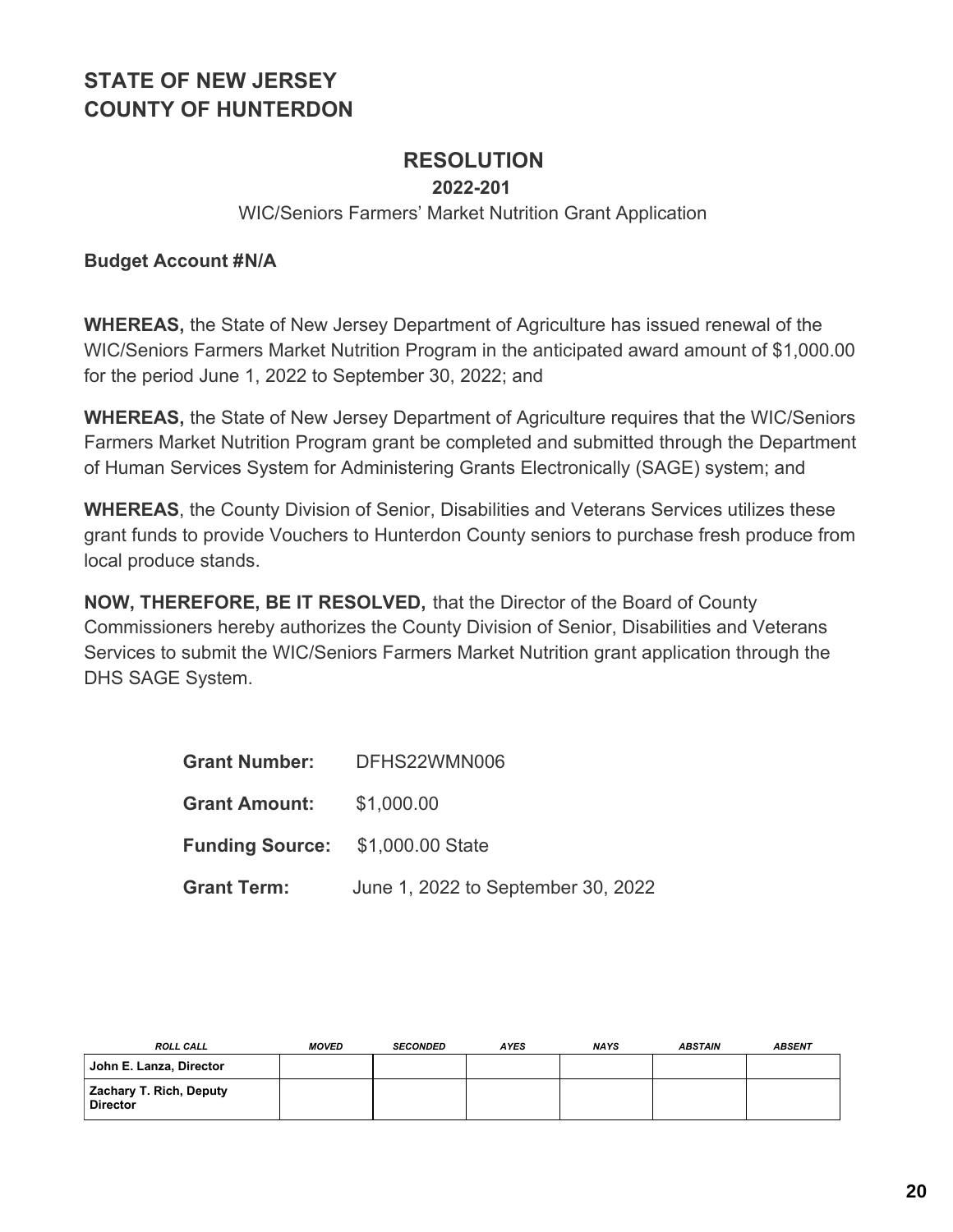| J. Matthew Holt, Commissioner              |  |  |  |
|--------------------------------------------|--|--|--|
| Susan J. Soloway,<br><b>Commissioner</b>   |  |  |  |
| Shaun C. Van Doren,<br><b>Commissioner</b> |  |  |  |

**ADOPTED** March 15, 2022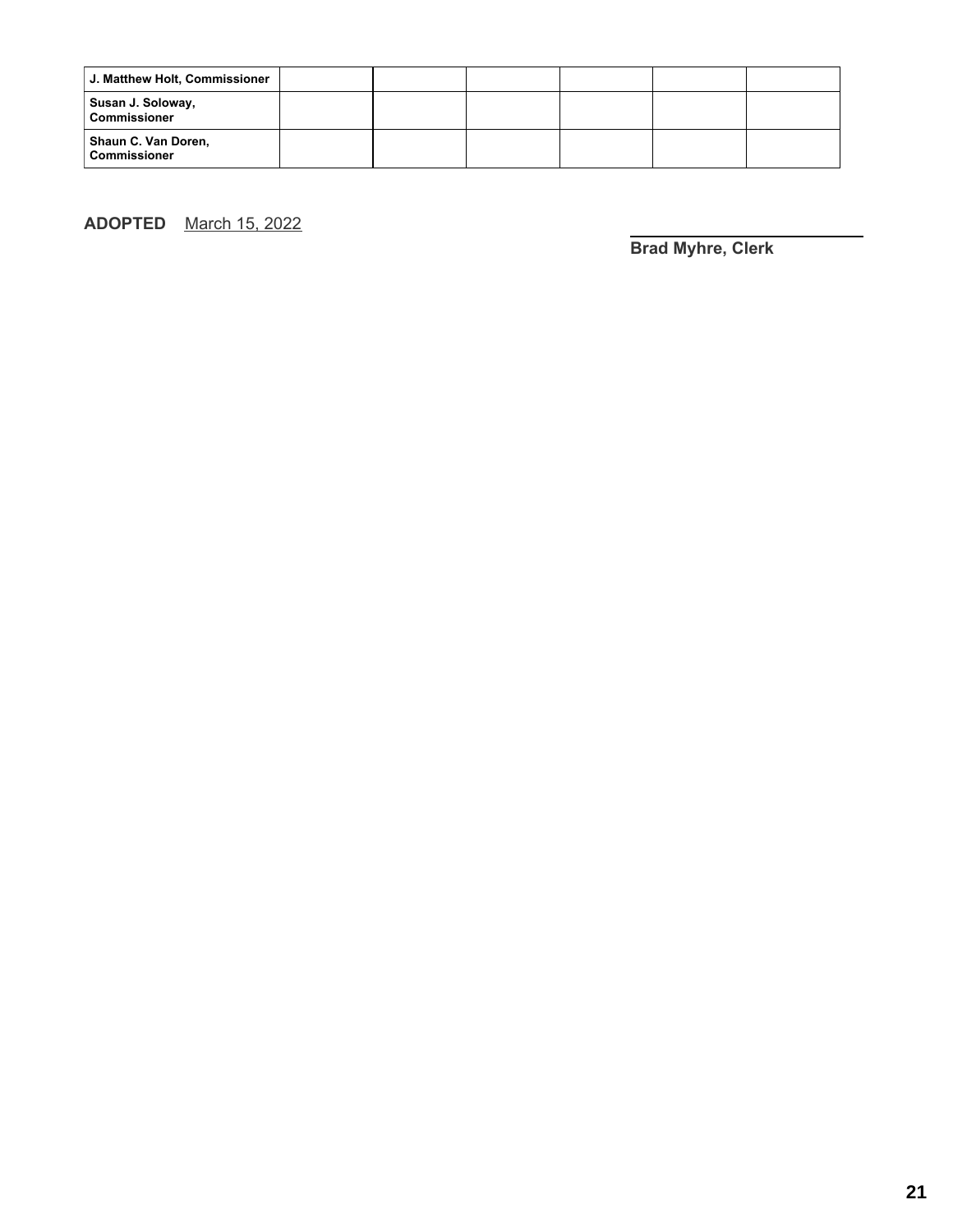# **RESOLUTION**

**2022-202**

State Health Insurance Program (SHIP) Grant Application

#### **Budget Account #N/A**

**WHEREAS,** the State Of New Jersey, Department of Human Services, Division of Aging Services has issued renewal of the State Health Insurance Program (SHIP) grant in the anticipated award amount of \$29,000.00 for the period April 1, 2022 through March 31, 2023; and

**WHEREAS,** the Department of Human Services requires that the SHIP grant be completed and submitted through the Department of Human Services' System for Administering Grants Electronically (SAGE).

**THEREFORE, BE IT RESOLVED,** that the Director of the Board of County Commissioners does hereby authorize the Division of Senior, Disabilities and Veterans Services to submit the State Health Insurance Program grant application through the DHS SAGE system.

| <b>Grant Number:</b> | DOAS22SHF010 |
|----------------------|--------------|
|                      |              |

**Grant Amount:** \$29,000.00

**Funding Source:** \$29,000.00 State

**Grant Term:** April 1, 2022 through March 31, 2023

| <b>ROLL CALL</b>                           | <b>MOVED</b> | <b>SECONDED</b> | <b>AYES</b> | <b>NAYS</b> | <b>ABSTAIN</b> | <b>ABSENT</b> |
|--------------------------------------------|--------------|-----------------|-------------|-------------|----------------|---------------|
| John E. Lanza, Director                    |              |                 |             |             |                |               |
| Zachary T. Rich, Deputy<br><b>Director</b> |              |                 |             |             |                |               |
| J. Matthew Holt, Commissioner              |              |                 |             |             |                |               |
| Susan J. Soloway,<br><b>Commissioner</b>   |              |                 |             |             |                |               |
| Shaun C. Van Doren,<br><b>Commissioner</b> |              |                 |             |             |                |               |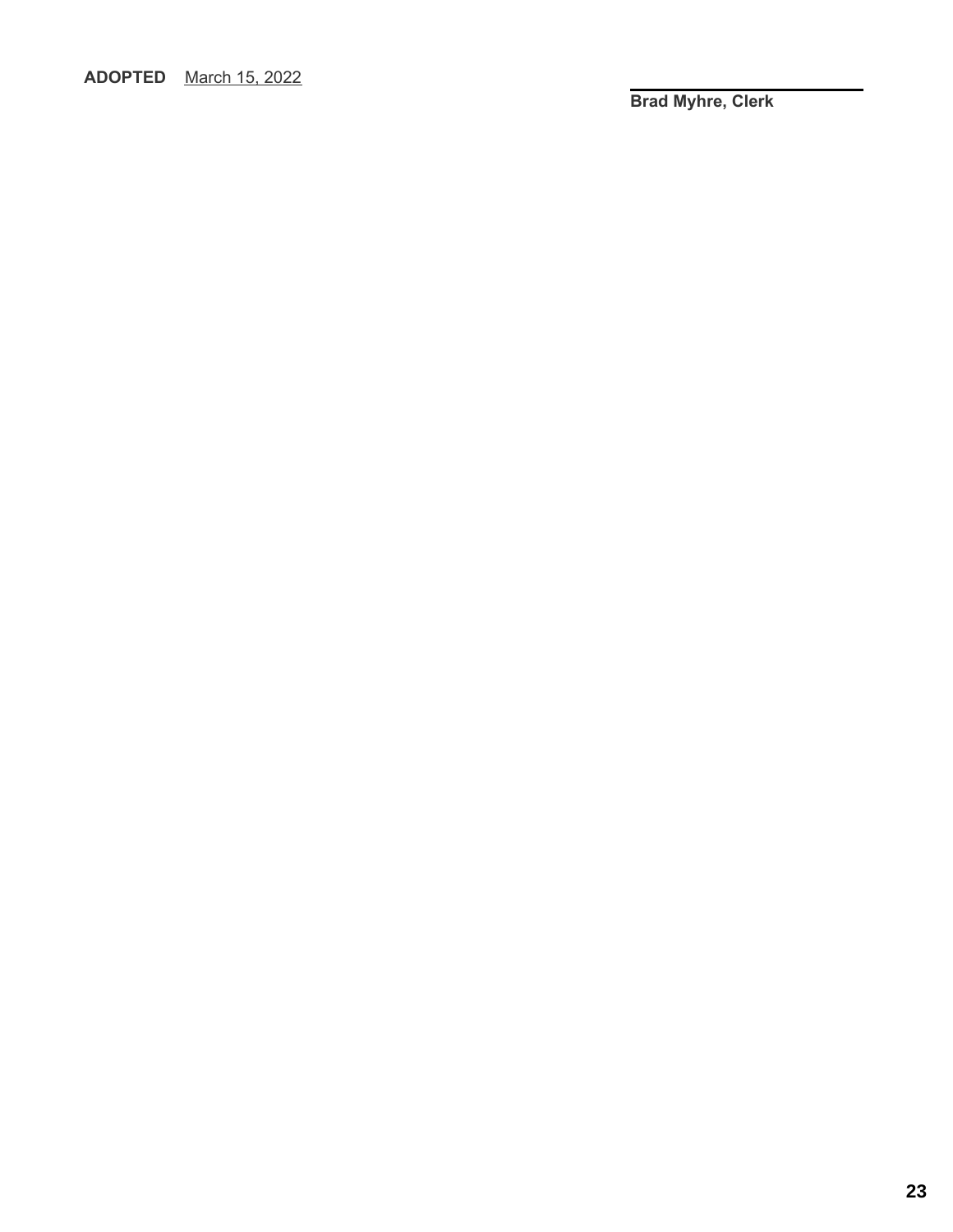### **RESOLUTION 2022-203**

Grant Application: V-10-21.

**Subaward Number: V-10-21**

**BE IT RESOLVED**, that the Director of the Board of County Commissioners, of the County of Hunterdon, is hereby authorized to sign and accept, on behalf of the County, a Victims of Crime Act (VOCA) Application, for the Hunterdon County Victim Assistance Project/Victims of Crime Act, with the New Jersey Department of Law and Public Safety, Division of Criminal Justice, Office of the Attorney General, in the amount of \$314,514.00, for the period of July 1, 2022 to June 30, 2023, for the Office of the Hunterdon County Prosecutor.

Federal Funds: \$251,611.00

County Match: \$ 62,903.00

**TOTAL PROJECT: \$314,514.00**

| <b>ROLL CALL</b>                           | <b>MOVED</b> | <b>SECONDED</b> | <b>AYES</b> | <b>NAYS</b> | <b>ABSTAIN</b> | <b>ABSENT</b> |
|--------------------------------------------|--------------|-----------------|-------------|-------------|----------------|---------------|
| John E. Lanza, Director                    |              |                 |             |             |                |               |
| Zachary T. Rich, Deputy<br><b>Director</b> |              |                 |             |             |                |               |
| J. Matthew Holt, Commissioner              |              |                 |             |             |                |               |
| Susan J. Soloway,<br><b>Commissioner</b>   |              |                 |             |             |                |               |
| Shaun C. Van Doren,<br><b>Commissioner</b> |              |                 |             |             |                |               |

**ADOPTED** March 15, 2022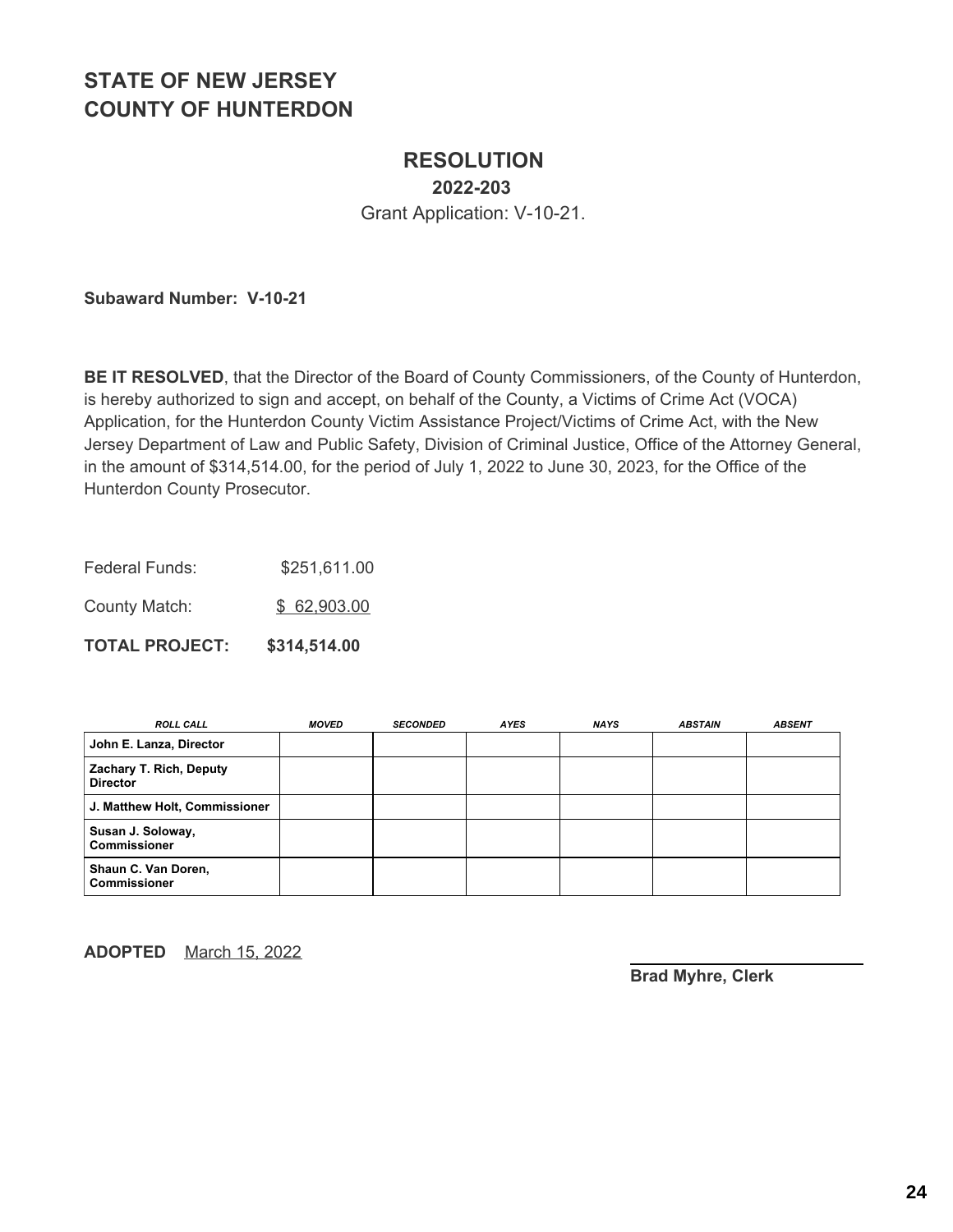### **RESOLUTION**

#### **2022-204**

#### Recycling Enhancement Act (REA) Approval to Apply for Grant

#### **Budget Account #To be determined**

**BE IT RESOLVED,** that the Board of Commissioners of the County of Hunterdon hereby authorizes the Hunterdon County Department of Health to apply for a renewal of the Recycling Enhancement Act (REA) Grant through the State of New Jersey in the amount of \$162,000.00; and

**BE IT FURTHER RESOLVED,** that the Director of the Board of Commissioners is authorized to sign any documents in conjunction with this grant application.

| <b>ROLL CALL</b>                                  | <b>MOVED</b> | <b>SECONDED</b> | <b>AYES</b> | <b>NAYS</b> | <b>ABSTAIN</b> | <b>ABSENT</b> |
|---------------------------------------------------|--------------|-----------------|-------------|-------------|----------------|---------------|
| John E. Lanza, Director                           |              |                 |             |             |                |               |
| <b>Zachary T. Rich, Deputy</b><br><b>Director</b> |              |                 |             |             |                |               |
| J. Matthew Holt, Commissioner                     |              |                 |             |             |                |               |
| Susan J. Soloway,<br><b>Commissioner</b>          |              |                 |             |             |                |               |
| Shaun C. Van Doren,<br>l Commissioner             |              |                 |             |             |                |               |

**ADOPTED** March 15, 2022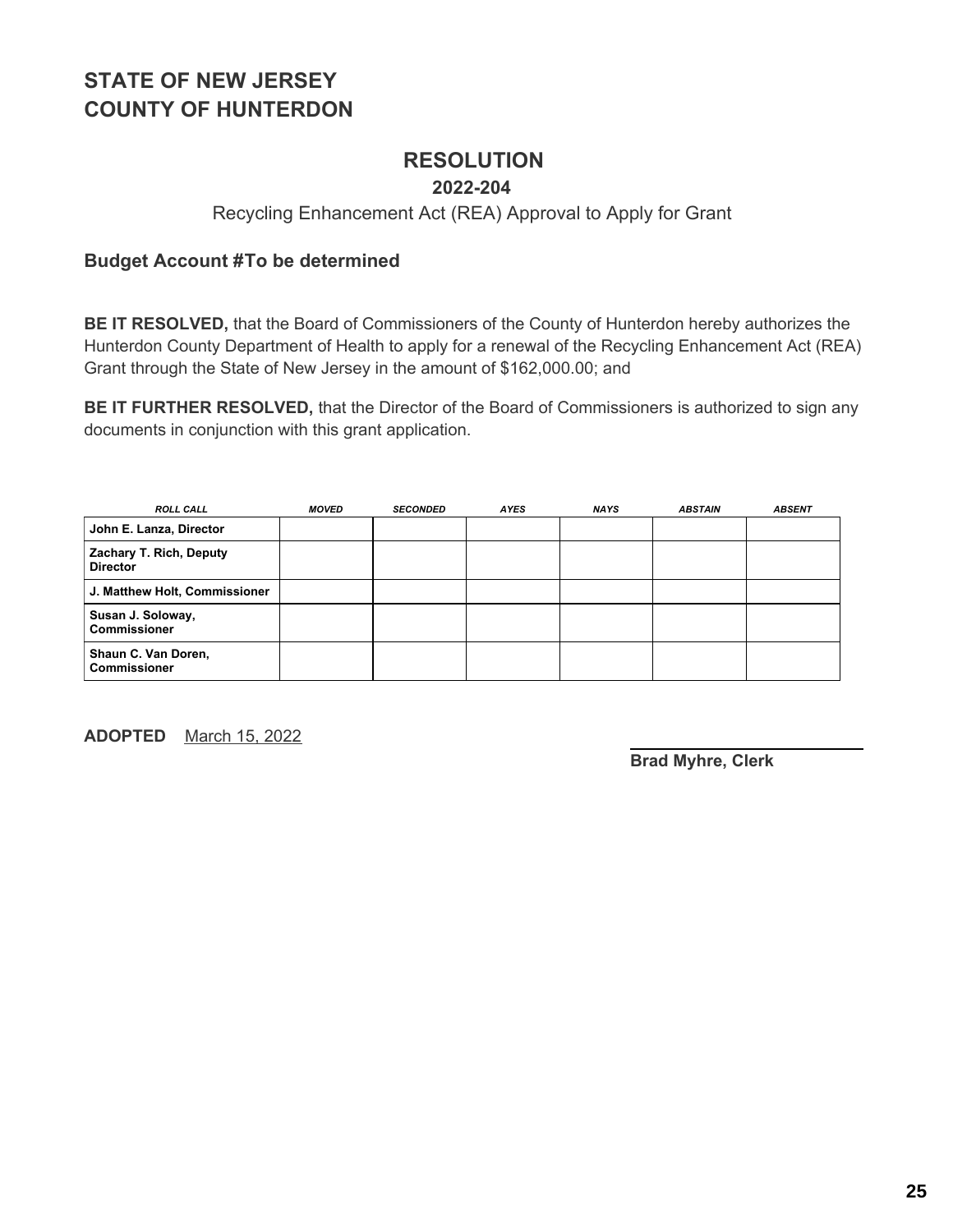#### **RESOLUTION 2022-205**

#### Eligible Entity Application for Federal Farmland Preservation Funding

**BE IT RESOLVED,** that the Director of the Hunterdon County Board of County is hereby authorized to execute, on behalf of the County of Hunterdon, an Entity Application for an Agricultural Land Easement (ALE) Agreement through the Agricultural Conservation Easement Program- Agricultural Land Easement (ACEP-ALE) between the United States Department of Agriculture, Natural Resources Conservation Service (NRCS), the New Jersey State Agriculture Development Committee (SADC), the County of Hunterdon, and the Hunterdon Land Trust (HLT). The agreement establishes the County of Hunterdon as a Local Government Eligible Entity in cooperation with the Hunterdon Land Trust as the Primary Applicant.

| <b>ROLL CALL</b>                           | <b>MOVED</b> | <b>SECONDED</b> | <b>AYES</b> | <b>NAYS</b> | <b>ABSTAIN</b> | <b>ABSENT</b> |
|--------------------------------------------|--------------|-----------------|-------------|-------------|----------------|---------------|
| John E. Lanza, Director                    |              |                 |             |             |                |               |
| Zachary T. Rich, Deputy<br><b>Director</b> |              |                 |             |             |                |               |
| J. Matthew Holt, Commissioner              |              |                 |             |             |                |               |
| Susan J. Soloway,<br><b>Commissioner</b>   |              |                 |             |             |                |               |
| Shaun C. Van Doren,<br><b>Commissioner</b> |              |                 |             |             |                |               |

**ADOPTED** March 15, 2022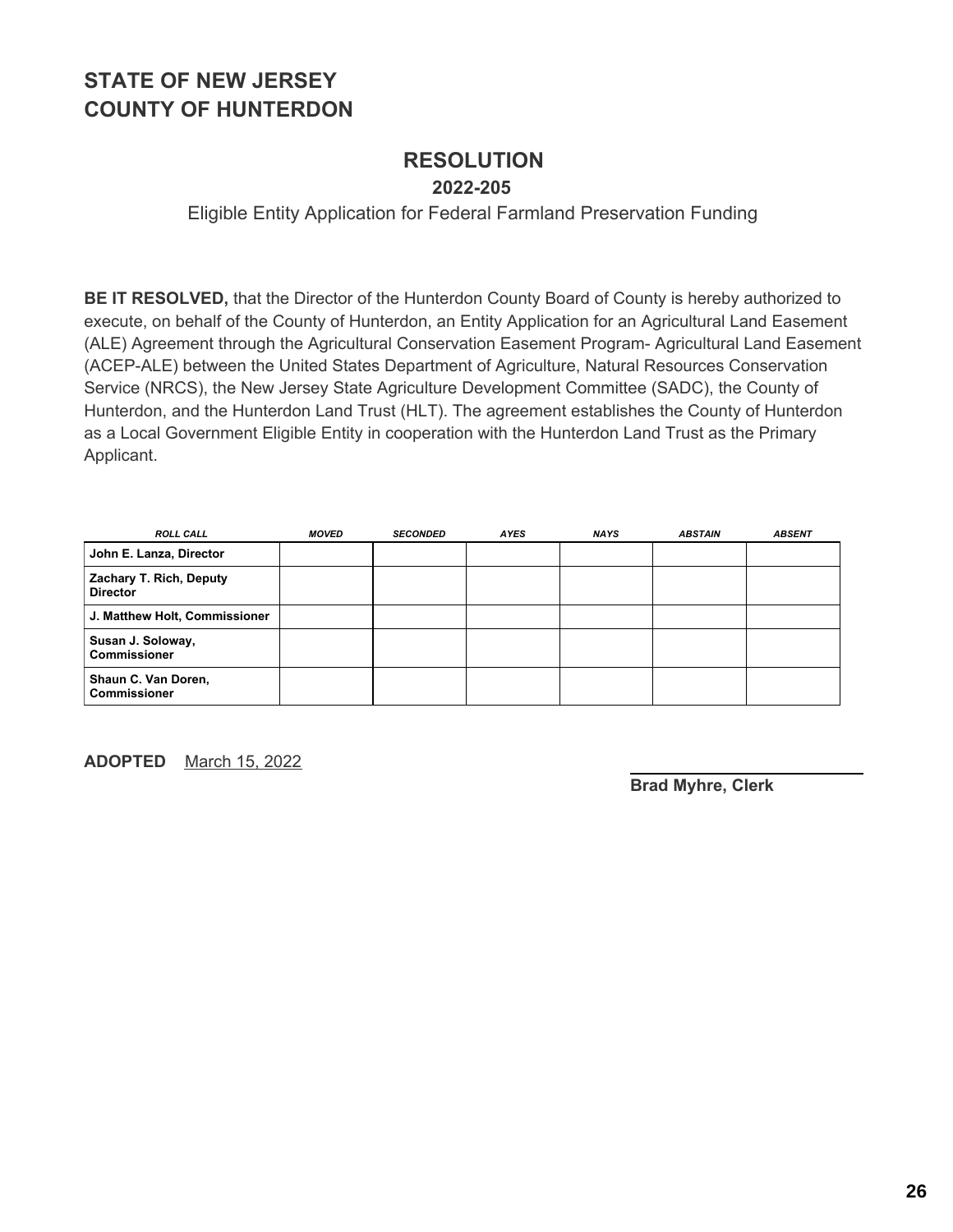### **ORDINANCE**

#### **2022-206**

Rules and Regulations Regarding Battery Powered Aircraft in Hunterdon County Parks

#### **Budget Account #NA**

**WHEREAS** the Hunterdon County Board of County Commissioners in accordance with NJSA 40:32-7.12 readopts the Rules and Regulations of the Division of Hunterdon County Parks in the Department of Planning and Land use with the addition of Fees and Rules and Regulations regarding the use of **Battery Powered Model Aircraft**.

WHEREAS a fee structure will be set to allow permits during the months of April 1<sup>st</sup> to November 31<sup>st</sup> during the calendar year at South County Park on an annual basis.

Fees:

\$25.00 In-County

\$40.00 Out-County

**WHEREAS** the adopted Rules and Regulations regarding the use, along with State and Federal Regulations/Guidelines that must be met to acquire a permit will be adopted.

Required Documents:

AMA card

Photo ID

FAA Registration Card

Insurance documents

**NOW, THEREFORE, BE IT RESOLVED**, the Board of County Commissioners approves the Rules and Regulations and fee structure associated with the use of Battery Powered Model Aircraft at South County Park in an approved flight box for the purpose of public recreation and reinforcing outdoor activity in Hunterdon County Parks.

| <b>ROLL CALL</b>        | <b>MOVED</b> | <b>SECONDED</b> | <b>IYES</b> | <b>NAYS</b> | <b>ABSTAIN</b> | <b>ABSENT</b> |
|-------------------------|--------------|-----------------|-------------|-------------|----------------|---------------|
| John E. Lanza, Director |              |                 |             |             |                |               |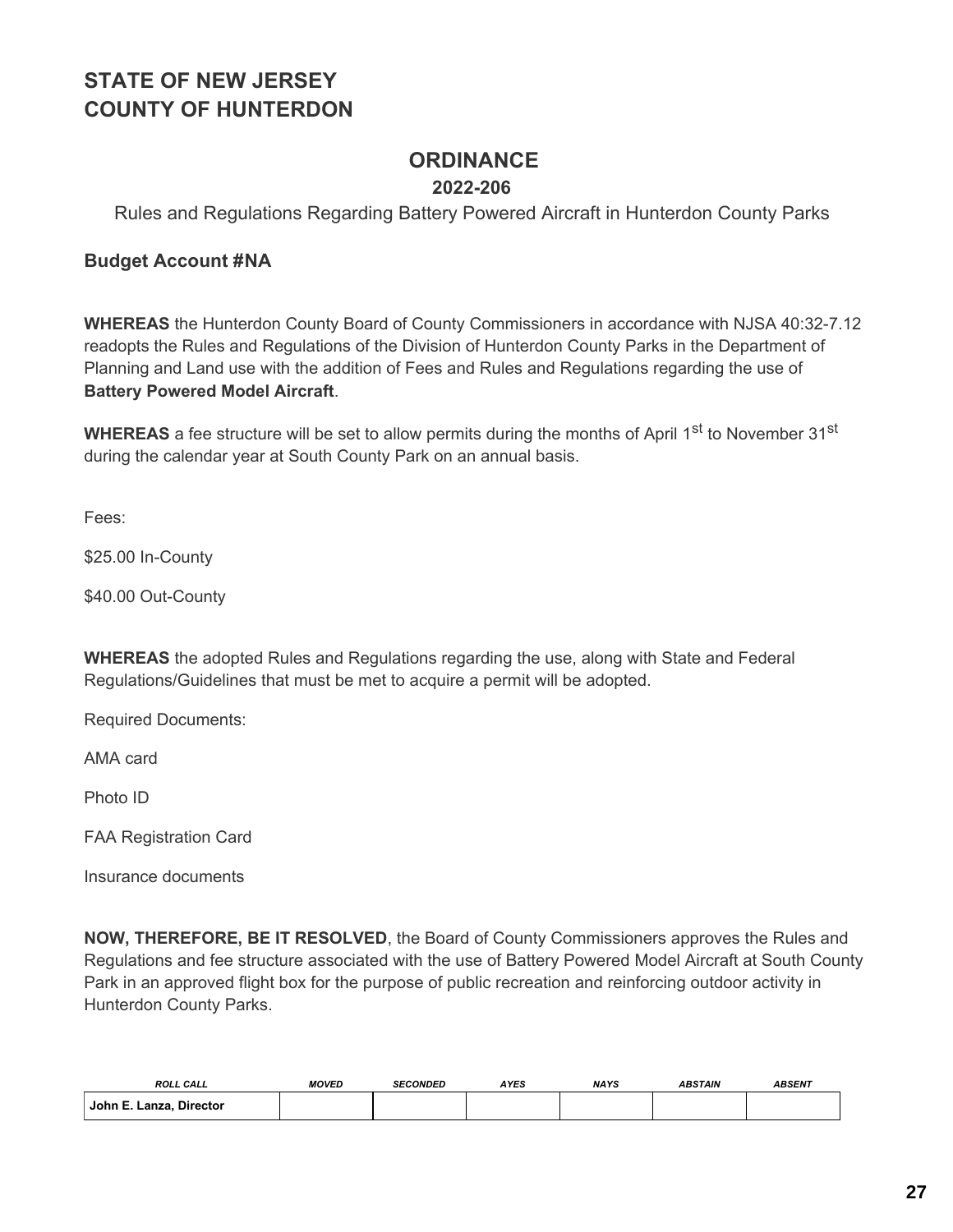| Zachary T. Rich, Deputy<br><b>Director</b> |  |  |  |
|--------------------------------------------|--|--|--|
| J. Matthew Holt, Commissioner              |  |  |  |
| Susan J. Soloway,<br><b>Commissioner</b>   |  |  |  |
| Shaun C. Van Doren,<br><b>Commissioner</b> |  |  |  |

**ADOPTED** March 15, 2022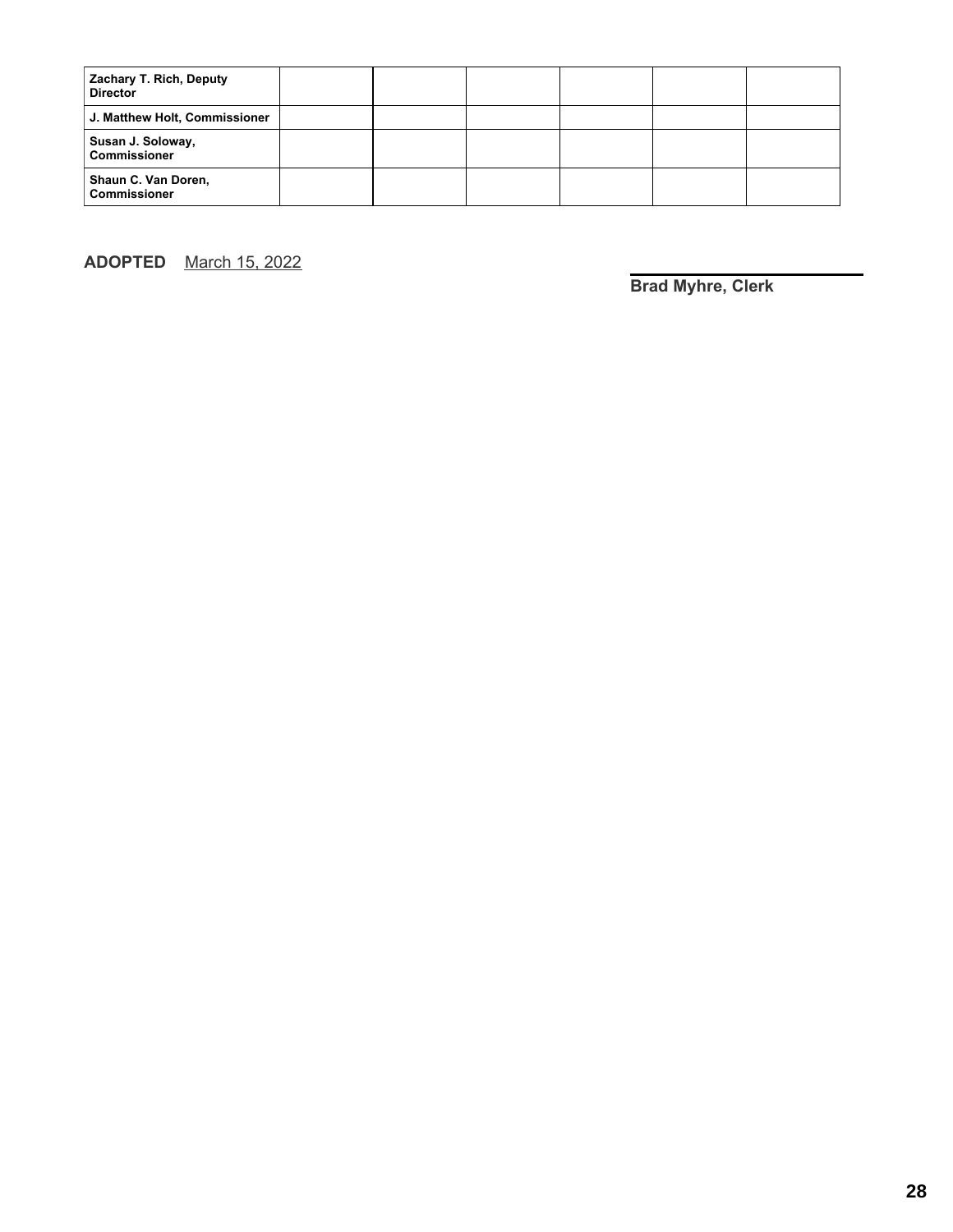### **RESOLUTION**

#### **2022-207**

#### County Bid 2022-01: Interior Renovations of the Hunterdon County Main Branch Library

#### **Budget Account #C-04-55-1901-216, G-02-41-7902-023, C-04-55-2005-215 & T-12-56-0000-017**

#### **BID #2022-01 Accounts: C-04-55-1901-216, G-02-41-7902-023, C-04-55-2005-215, T-12-56-0000-017**

**WHEREAS** bids were received, opened, and read in public on Thursday, February 24, 2022, for interior renovations of the Hunterdon County Main Branch Library; and

**WHEREAS,** eleven (11) bidders submitted proposals; and

**WHEREAS,** upon the recommendations of Frank Bell, County Architect and Raymond E. Rule, Jr., Purchasing Agent, it was determined that the bid as submitted by the lowest responsible bidder meets the intent and requirements of the County specifications.

**NOW, THEREFORE, BE IT RESOLVED,** by the Board of County Commissioners of the County of Hunterdon that the following bid be and is hereby accepted based on being the lowest responsible bidder meeting the specifications for:

#### **VENDOR**

Tri-Form Construction, Inc. 119 Liberty Street Metuchen, New Jersey 08840

#### **ITEM BID**

Interior Renovations of the Hunterdon County Main Branch Library

#### **TOTAL AMOUNT TO BE EXPENDED, NOT TO EXCEED: \$808,800.00**

**BE IT FURTHER RESOLVED** that the Director and Clerk of the Board of County Commissioners of the County of Hunterdon are hereby authorized to execute the contract subject to review of County Counsel; and

**BE IT FURTHER RESOLVED** that the Chief Financial Officer of the County of Hunterdon has certified the availability of funds for the purposes set forth in this Resolution, and such funds are provided for in the duly adopted budget of the County of Hunterdon.

| <b>MOVED</b><br><b>NAYS</b><br>ROLL<br><b>AYES</b><br><b>SECONDED</b><br>CALL | <b>ABSENT</b><br><b>ABSTAIN</b> |
|-------------------------------------------------------------------------------|---------------------------------|
|-------------------------------------------------------------------------------|---------------------------------|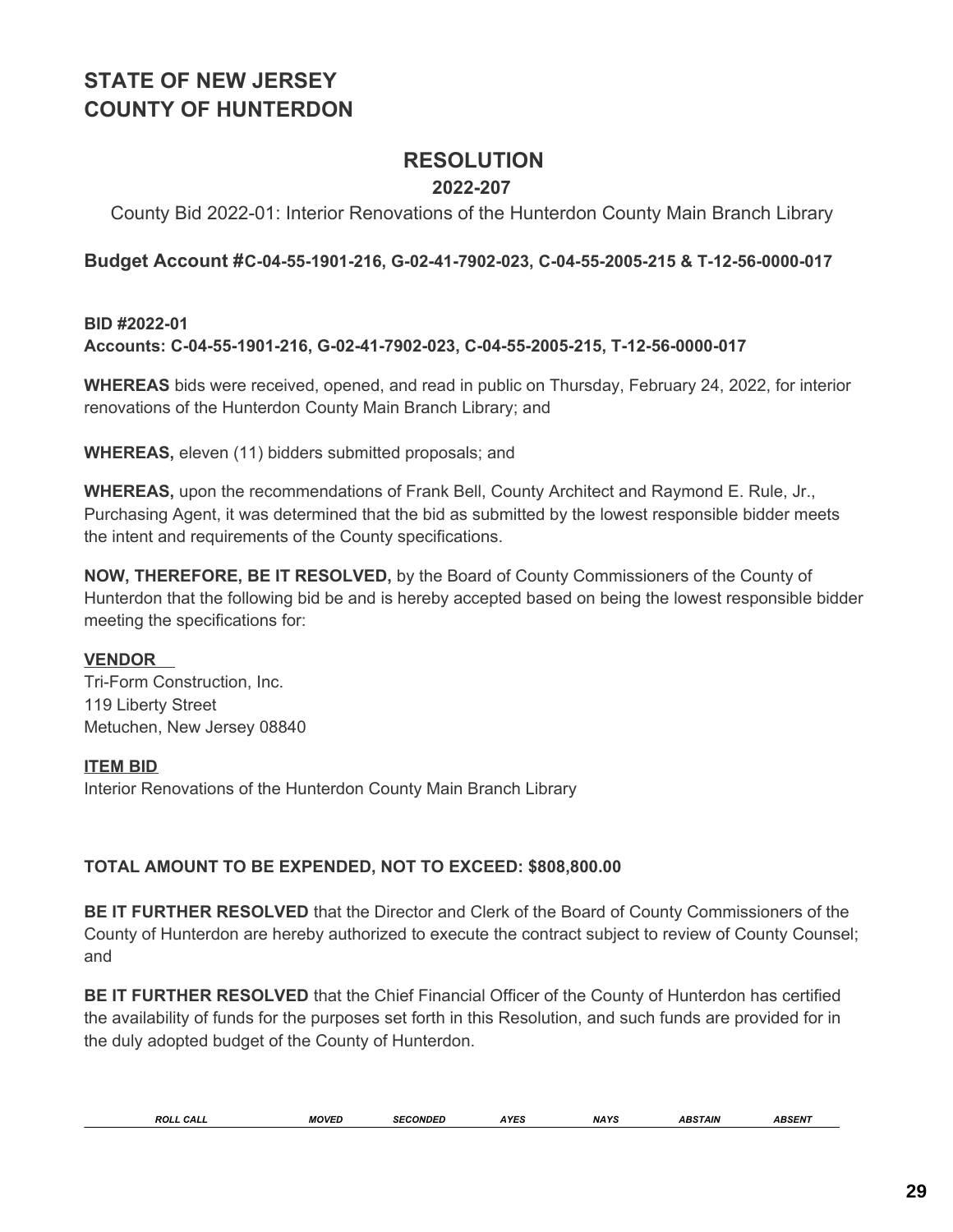| John E. Lanza, Director                           |  |  |  |
|---------------------------------------------------|--|--|--|
| <b>Zachary T. Rich, Deputy</b><br><b>Director</b> |  |  |  |
| J. Matthew Holt, Commissioner                     |  |  |  |
| Susan J. Soloway,<br><b>Commissioner</b>          |  |  |  |
| Shaun C. Van Doren,<br><b>Commissioner</b>        |  |  |  |

**ADOPTED** March 15, 2022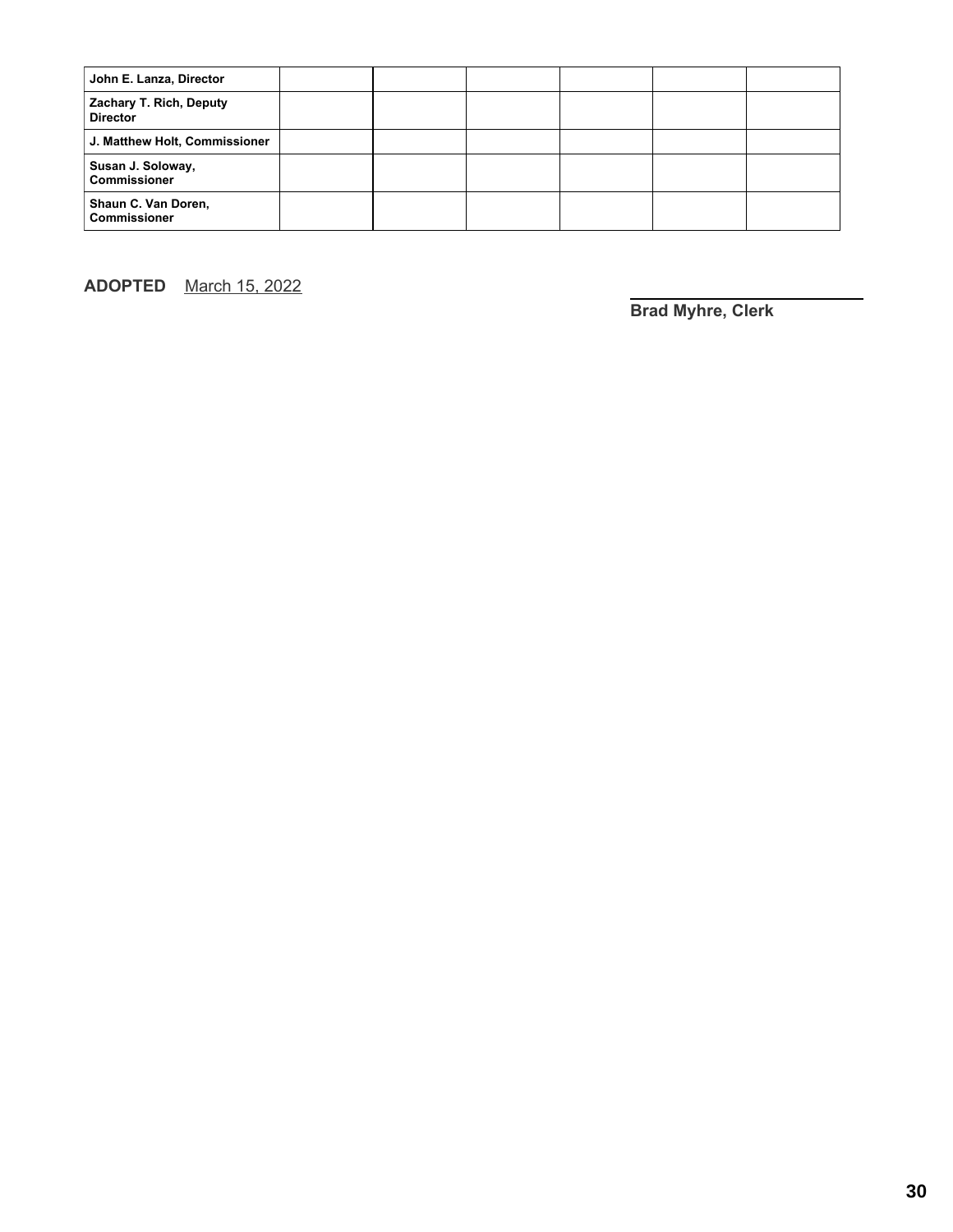### **RESOLUTION**

#### **2022-208**

#### R2-01725: Cloud Back Up Storage

#### **Budget Account #C-04-55-2005-186**

**WHEREAS** the Local Public Contracts Law requires that purchases in excess of \$44,000.00 be approved by resolution of the Governing Body; and

**NOW, THEREFORE, BE IT RESOLVED,** that the Board of County Commissioners of the County of Hunterdon does hereby approve the purchase of commodity(s)/service(s), requisition(s), #R2-01725 with CDW Government, located at 2 Corporate Drive, Suite 800 in Shelton, Connecticut 06484 for a cloud back up storage; and

**BE IT FURTHER RESOLVED,** the commodity(s)/service(s) will be purchased under Accounts C-04-55- 2005-186; and

**BE IT FURTHER RESOLVED** that the Chief Financial Officer of the County of Hunterdon has certified the availability of funding in the County Budget.

| <b>ROLL CALL</b>                           | <b>MOVED</b> | <b>SECONDED</b> | <b>AYES</b> | <b>NAYS</b> | <b>ABSTAIN</b> | <b>ABSENT</b> |
|--------------------------------------------|--------------|-----------------|-------------|-------------|----------------|---------------|
| John E. Lanza, Director                    |              |                 |             |             |                |               |
| Zachary T. Rich, Deputy<br><b>Director</b> |              |                 |             |             |                |               |
| J. Matthew Holt, Commissioner              |              |                 |             |             |                |               |
| Susan J. Soloway,<br><b>Commissioner</b>   |              |                 |             |             |                |               |
| Shaun C. Van Doren,<br><b>Commissioner</b> |              |                 |             |             |                |               |

**ADOPTED** March 15, 2022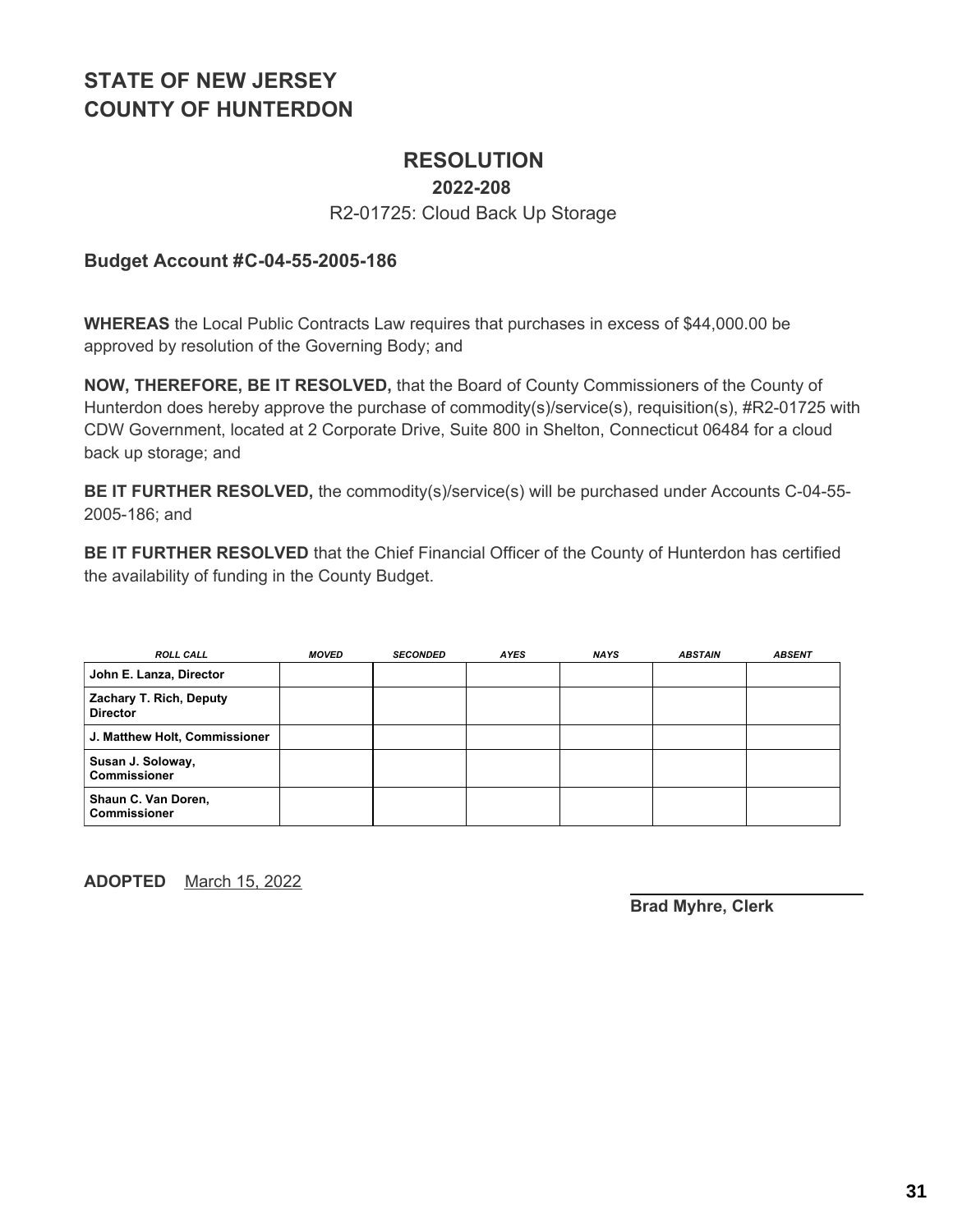### **RESOLUTION**

**2022-209**

#### Development of a Growth Management Plan

#### **Budget Account #G-02-41-7062-21A**

**BE IT RESOLVED** that the Director of the Hunterdon County Board of County Commissioners, is hereby authorized to sign, on behalf of the County, a professional consulting services with Heyer, Gruel & Associates, for Professional Consulting Services for the Development of a Growth Management Plan, in an amount not to exceed \$75,000.00; and

**BE IT FURTHER RESOLVED** that proposals for said services were solicited under County RFP 0090- 2021, in accordance with N.J.S.A. 40A:11-5(a)(i).

| <b>ROLL CALL</b>                           | <b>MOVED</b> | <b>SECONDED</b> | <b>AYES</b> | <b>NAYS</b> | <b>ABSTAIN</b> | <b>ABSENT</b> |
|--------------------------------------------|--------------|-----------------|-------------|-------------|----------------|---------------|
| John E. Lanza, Director                    |              |                 |             |             |                |               |
| Zachary T. Rich, Deputy<br><b>Director</b> |              |                 |             |             |                |               |
| J. Matthew Holt, Commissioner              |              |                 |             |             |                |               |
| Susan J. Soloway,<br><b>Commissioner</b>   |              |                 |             |             |                |               |
| Shaun C. Van Doren,<br><b>Commissioner</b> |              |                 |             |             |                |               |

**ADOPTED** March 15, 2022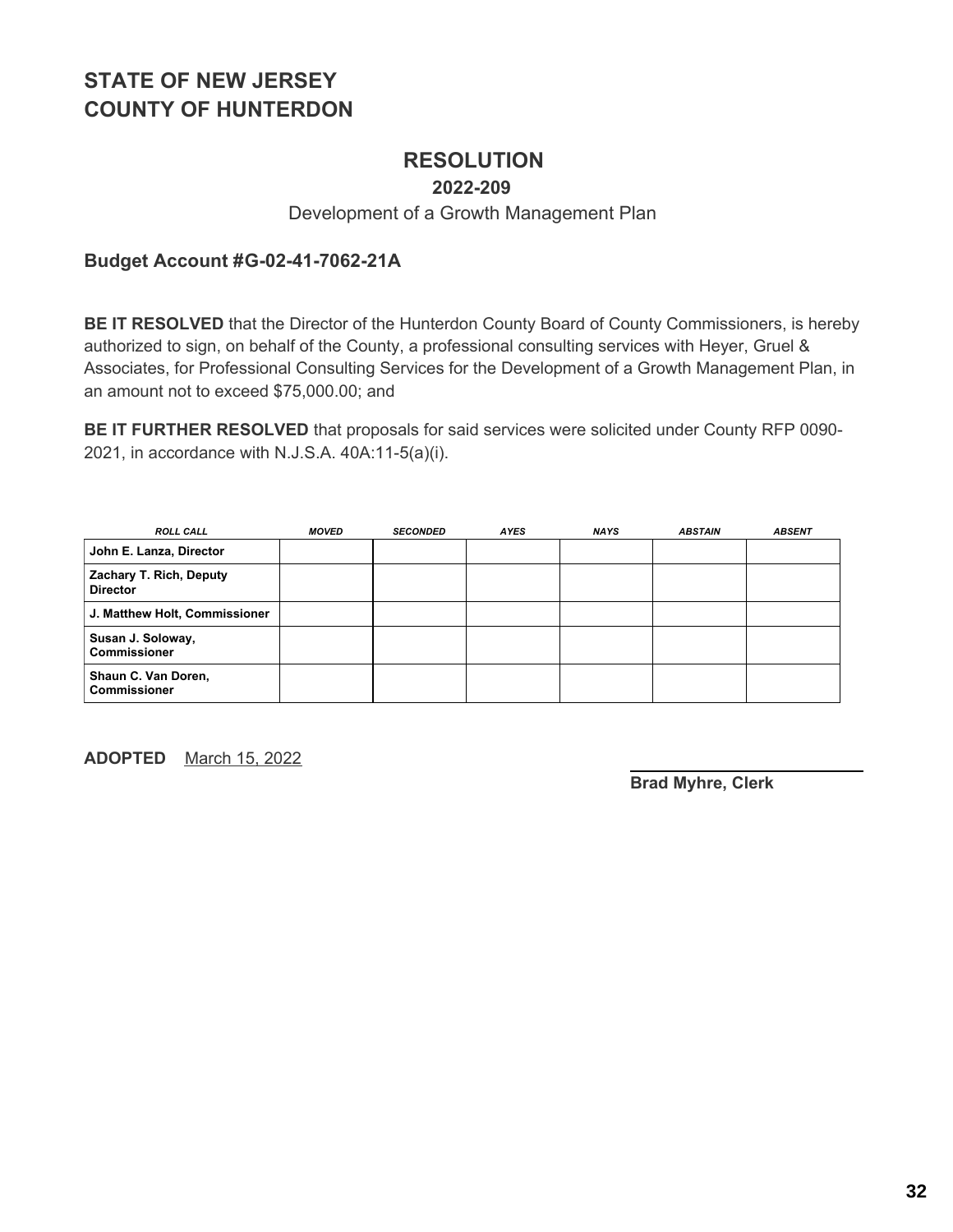### **RESOLUTION 2022-210**

Resolution In Support Of The People Of Ukraine

**WHEREAS,** the unjustified invasion of the independent and sovereign nation of Ukraine by the Russian Federation, under the direction of its President Vladimir Putin, has been condemned by governmental bodies in New Jersey, throughout the nation, and the entire world; and

**WHEREAS,** the people of Ukraine, despite overwhelming military odds, have bravely resisted the relentless assaults, bombings and crimes against humanity, including strikes against innocent, unarmed civilian populations by Putin's brutal military; and

**WHEREAS,** governments throughout the world have taken steps to financially damage and ostracize Putin, his allies, and the Russian Federation in retaliation for the attack, and have called for an end to the war and the withdrawal of Russian troops from Ukraine;

**NOW, THEREFORE, BE IT RESOLVED,** by the Board of County Commissioners of the County of Hunterdon, that the Board declares solidarity with the people of Ukraine, joins in the worldwide condemnation of the attack on Ukraine, and unites with all other governing bodies calling for the Russian military to be immediately withdrawn from Ukraine, and

**Be It Further Resolved,** that the Hunterdon County Board of County Commissioners confirm the actions of the Director of the Board in directing that no county purchases be made of any products produced in Russia or by Russian companies, that the Historic County Courthouse in Flemington be lit in blue and yellow, the colors of the Ukrainian Flag in symbolic support of the people of Ukraine, that the County donate forty cases of Meals Ready To Eat (MRE) from the supplies of the County Office of Emergency Management for use by Ukrainian people, and

**Be It Further Resolved,** that a copy of this Resolution be forwarded to Consulate General of Ukraine in New York so that the government and people of Ukraine can be aware of Hunterdon County's support for their cause and admiration of their continued bravery in the face of overwhelming odds.

| <b>ROLL CALL</b>                                  | <b>MOVED</b> | <b>SECONDED</b> | <b>AYES</b> | <b>NAYS</b> | <b>ABSTAIN</b> | <b>ABSENT</b> |
|---------------------------------------------------|--------------|-----------------|-------------|-------------|----------------|---------------|
| John E. Lanza, Director                           |              |                 |             |             |                |               |
| <b>Zachary T. Rich, Deputy</b><br><b>Director</b> |              |                 |             |             |                |               |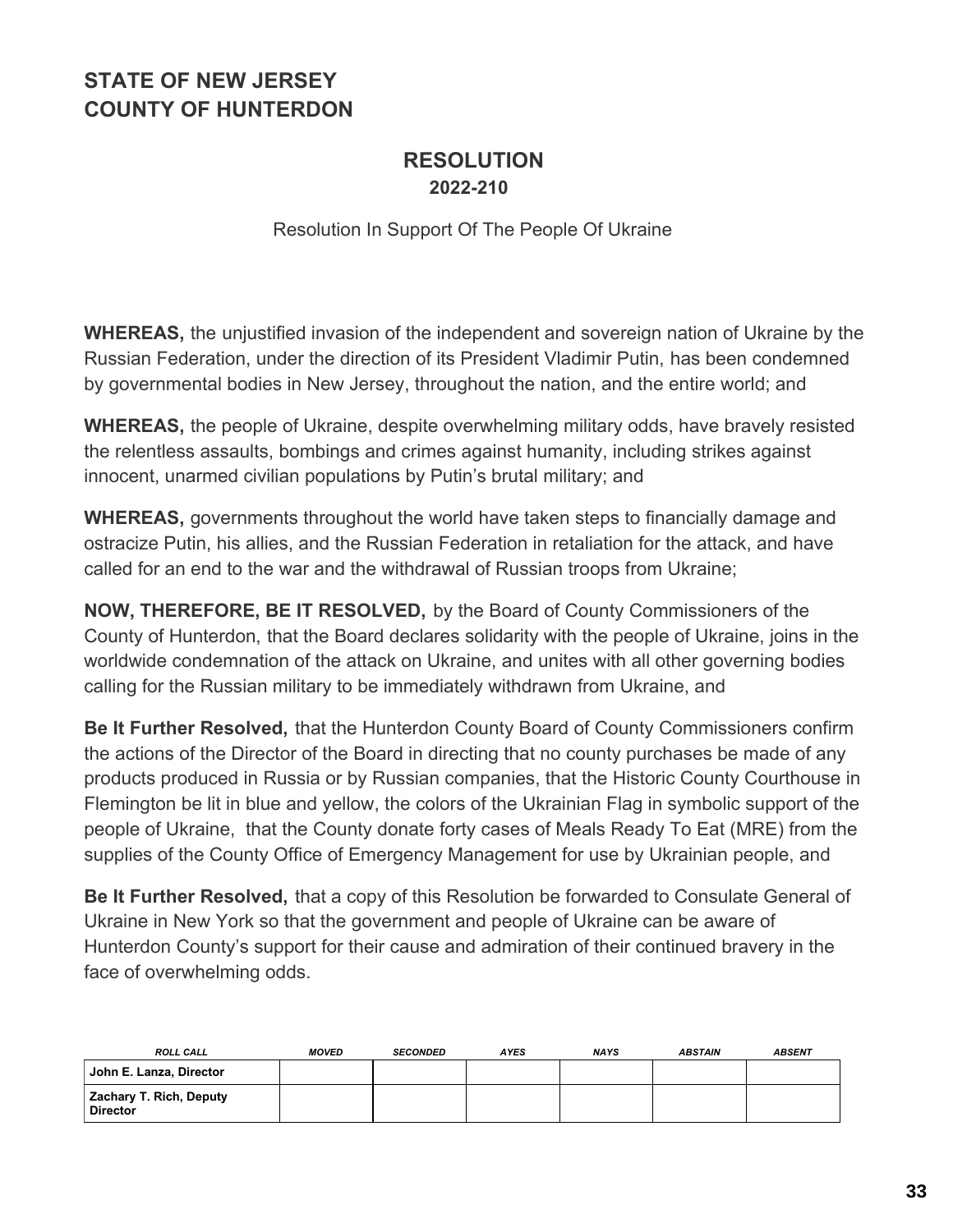| J. Matthew Holt, Commissioner              |  |  |  |
|--------------------------------------------|--|--|--|
| Susan J. Soloway,<br><b>Commissioner</b>   |  |  |  |
| Shaun C. Van Doren,<br><b>Commissioner</b> |  |  |  |

**ADOPTED** March 15, 2022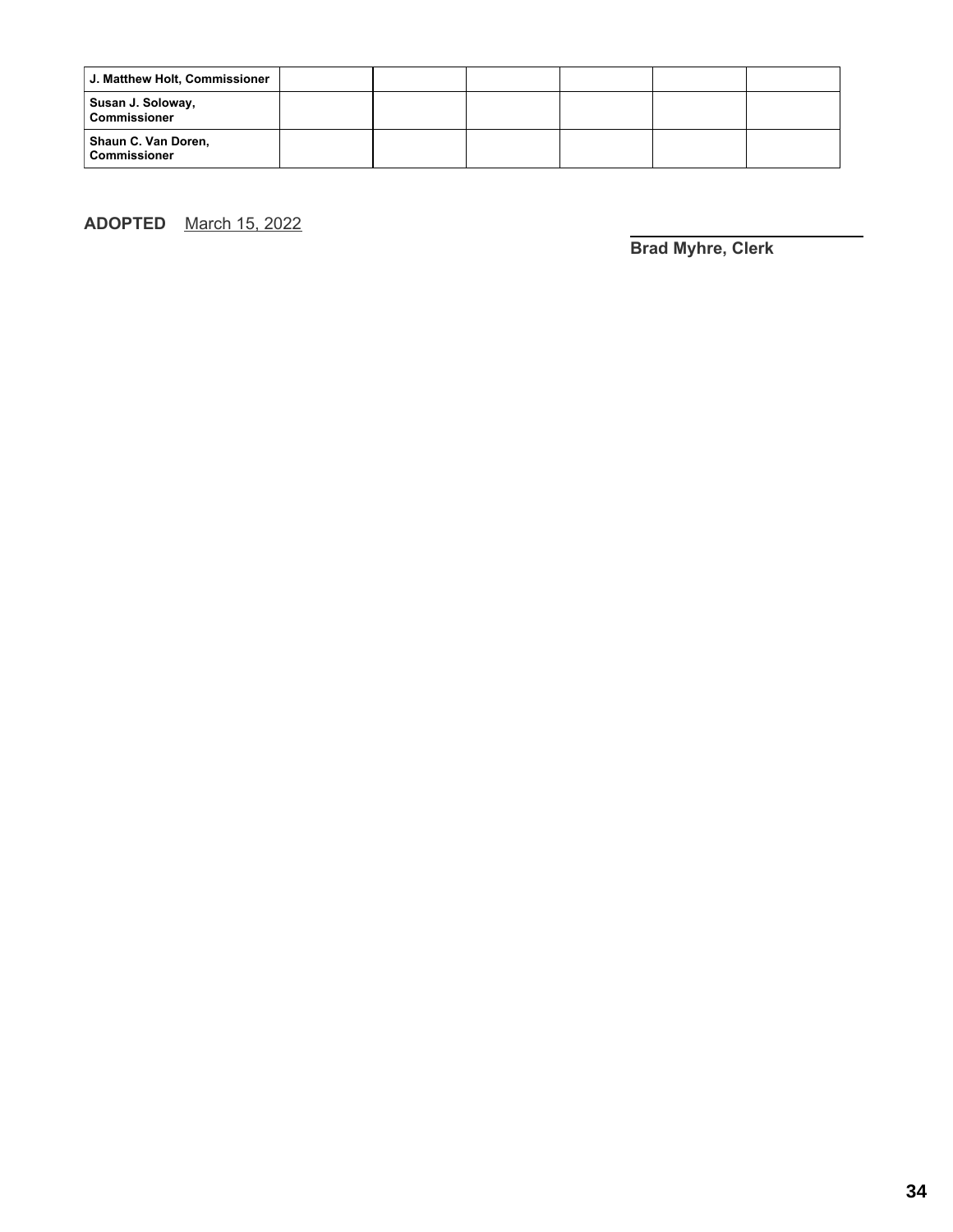### **RESOLUTION 2022-212**

Authorizing a Modification of a Contract with Vault Medical Services For Continuation of the Hunterdon County Covid-19 Test Clinic

**WHEREAS,** the State of New Jersey funded a Covid-19 testing clinic operated by Vault Medical Services in Hunterdon County beginning February 3, 2022 and has decided to terminate its funding support for the clinic on March 26, 2022; and

**WHEREAS**, there is a continued demand for covid-19 testing by Hunterdon County residents for many purposes, including for work or school, for travel, to visit loved ones in the hospital, for people who wish to be careful about spreading the virus at home or work, and as a resource to businesses, so that both vaccination and testing can be options for employees, particularly for those who have a medical or religious reason that prohibits vaccination; and

**WHEREAS,** to meet that demand and with the anticipation of potentially increased covid-19 spread due to April holiday gatherings, the Hunterdon County Health Department strongly recommends the continuation of the covid-19 testing clinic to April 30, 2022; and

**WHEREAS,** Vault Medical Services has submitted a proposal to continue the clinic, five days per week, Tuesdays through Saturdays, including evening hours on Thursday, at a cost of \$50,000 per week for five weeks and Hunterdon County is presently contracted with Vault Medical Services to provide covid-19 testing services based upon a contract approved November 30, 2020 and funded with grant funds; and

**WHEREAS,** Vault Medical Services advises Hunterdon County that there is a balance of \$301,878 in funds available, due to 3098 unused codes (URL's) from the initial on-line test resource, that can be applied to cover the cost of continuing Vault Medical Services' management and operation of the Hunterdon County covid-19 test clinic at 39 Reaville Avenue, Flemington; and

**WHEREAS,** the Deputy Director of the New Jersey Division of Local Government Services, Kevin W. Heydel, confirmed via email dated March 14, 2022, to the Hunterdon County Department of Health Director, Karen DeMarco, that using the above referenced unused funds from PO 20-04190-01 on account with Vault Medical Services for the purposes of continuing the covid-19 test clinic in Hunterdon County is approved; and

**WHEREAS,** the Hunterdon County Board of County Commissioners desires to continue the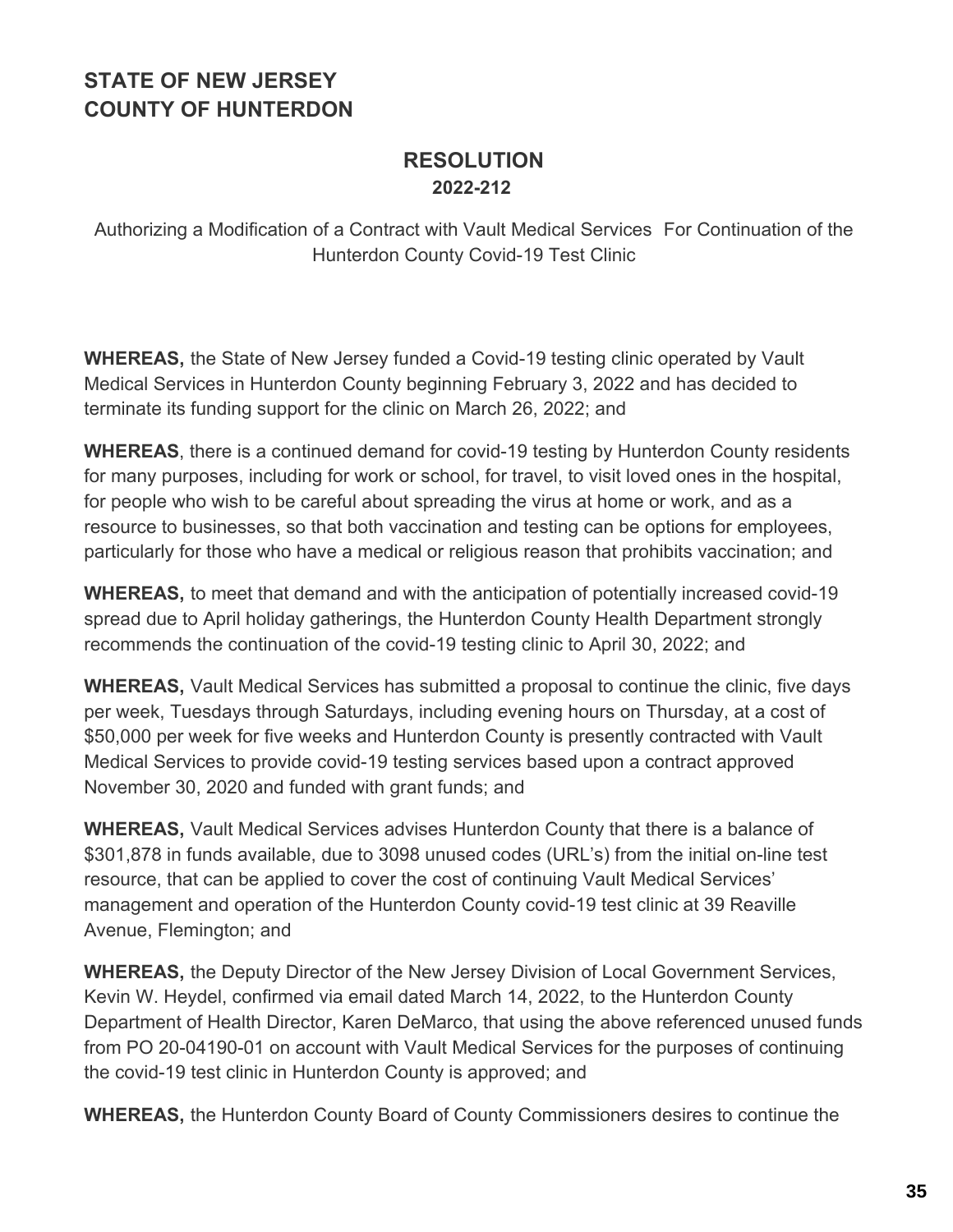covid-19 test clinic at 39 Reaville Avenue, Flemington, using grant funds on account with Vault Medical Services; and

**NOW THEREFORE, Be It Resolved,** by the Board of County Commissioner, County of Hunterdon, that a contract modification is approved between Vault Medical Services and Hunterdon County to provide for the operation and management of the covid-19 test clinic at 39 Reaville Avenue, Flemington, that the Commissioner Director, and the Clerk to the Board of Commissioners, are authorized to execute on behalf of the County, a contract modification with Vault Medical Services of New Jersey pursuant to N.J.S.A.40A:11-6; and

**BE IT FURTHER RESOLVED,** that the not-to-exceed figure for this contract modification shall be \$250,000.00 using funds on account with Vault Medical Services originally charged to grant account G-02-41-7542-020; and

**BE IT FURTHER RESOLVED,** this contract modification shall be for the period of March 29, 2022 through April 30, 2022.

| <b>ROLL CALL</b>                                  | <b>MOVED</b> | <b>SECONDED</b> | <b>AYES</b> | <b>NAYS</b> | <b>ABSTAIN</b> | <b>ABSENT</b> |
|---------------------------------------------------|--------------|-----------------|-------------|-------------|----------------|---------------|
| John E. Lanza, Director                           |              |                 |             |             |                |               |
| <b>Zachary T. Rich, Deputy</b><br><b>Director</b> |              |                 |             |             |                |               |
| J. Matthew Holt, Commissioner                     |              |                 |             |             |                |               |
| Susan J. Soloway,<br><b>Commissioner</b>          |              |                 |             |             |                |               |
| Shaun C. Van Doren,<br><b>Commissioner</b>        |              |                 |             |             |                |               |

**ADOPTED** March 15, 2022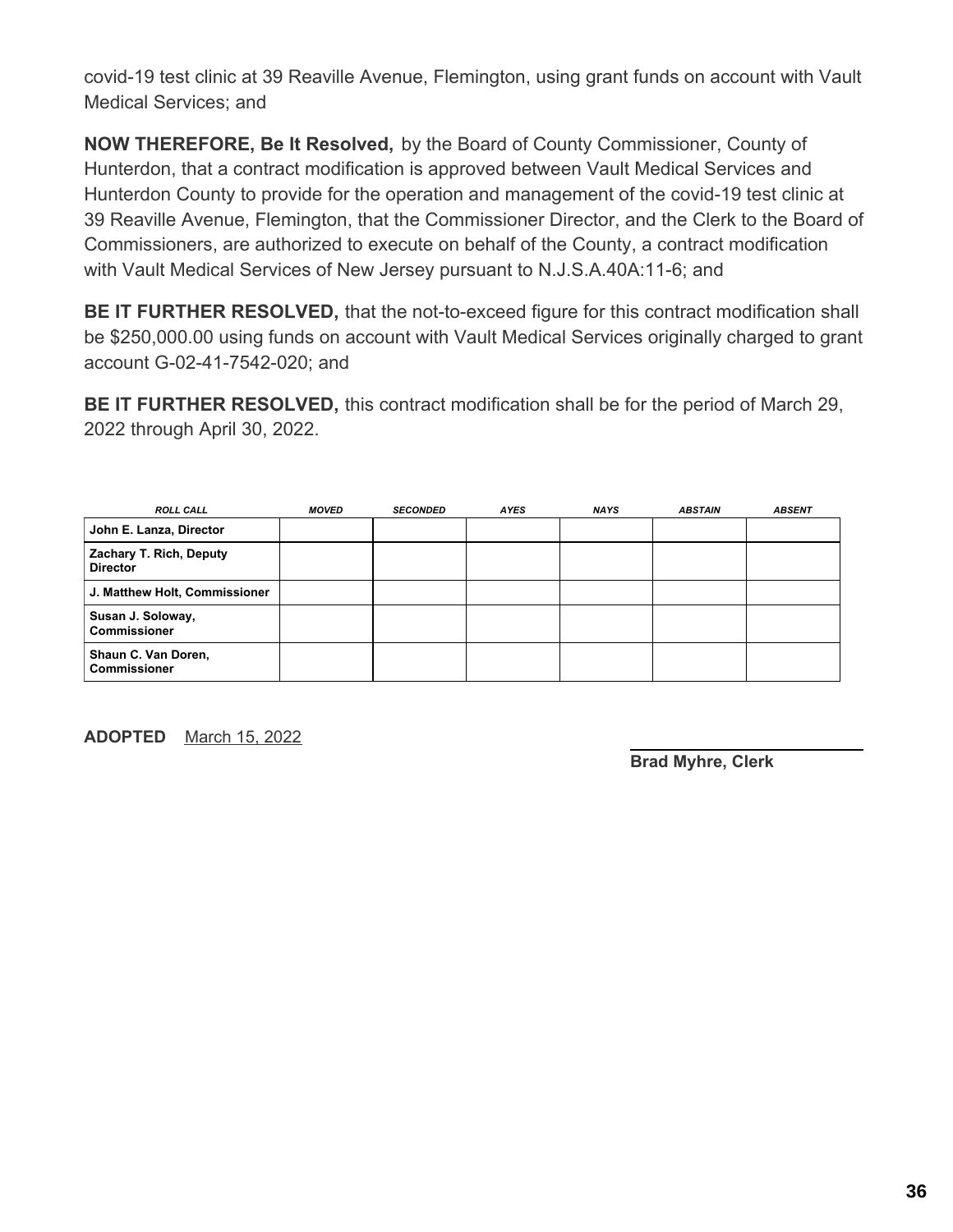### **RESOLUTION 2022-213**

Authorizing Speed Limit Studies For County Roadways Per The Requests of Readington and Delaware Townships

**WHEREAS**, The Township of Readington has requested a reduction in the speed limit from 50 miles per hour to 45 miles per hour from Dreahook Road to the Raritan Township border on County Road (CR) 523, excluding the intersection of CR 523 and CR 629 which should remain as posted at 35 miles per hour, and

**WHEREAS**, The Township of Delaware has requested a reduction in the speed limit from 35 miles per hour to 25 miles per hour on CR 523 from Delaware Drive to Milepost 3 North bound, and

**WHEREAS**, The Federal Highway Authority's Manual on Uniform Traffic Control Devices (MUTCD), Section 2B.13 Speed Limit Sign (R-21) states; *Speed zones (other than statutory speed limits) shall only be established on the basis of an engineering study that has been performed in accordance with traffic engineering practices and the engineering study shall include an analysis of the current speed distribution of free-flowing vehicles,*

**NOW THEREFORE, Be It Resolved** By the Board of County Commissioners, County of Hunterdon, that the County Administrator is hereby directed to engage the appropriate engineering professionals to conduct the required engineering studies for both roadways as soon as possible, and report back to the Board when the studies are completed.

| <b>ROLL CALL</b>                           | <b>MOVED</b> | <b>SECONDED</b> | AYES | <b>NAYS</b> | <b>ABSTAIN</b> | <b>ABSENT</b> |
|--------------------------------------------|--------------|-----------------|------|-------------|----------------|---------------|
| John E. Lanza, Director                    |              |                 |      |             |                |               |
| Zachary T. Rich, Deputy<br><b>Director</b> |              |                 |      |             |                |               |
| J. Matthew Holt, Commissioner              |              |                 |      |             |                |               |
| Susan J. Soloway,<br><b>Commissioner</b>   |              |                 |      |             |                |               |
| Shaun C. Van Doren,<br><b>Commissioner</b> |              |                 |      |             |                |               |

#### **ADOPTED** March 15, 2022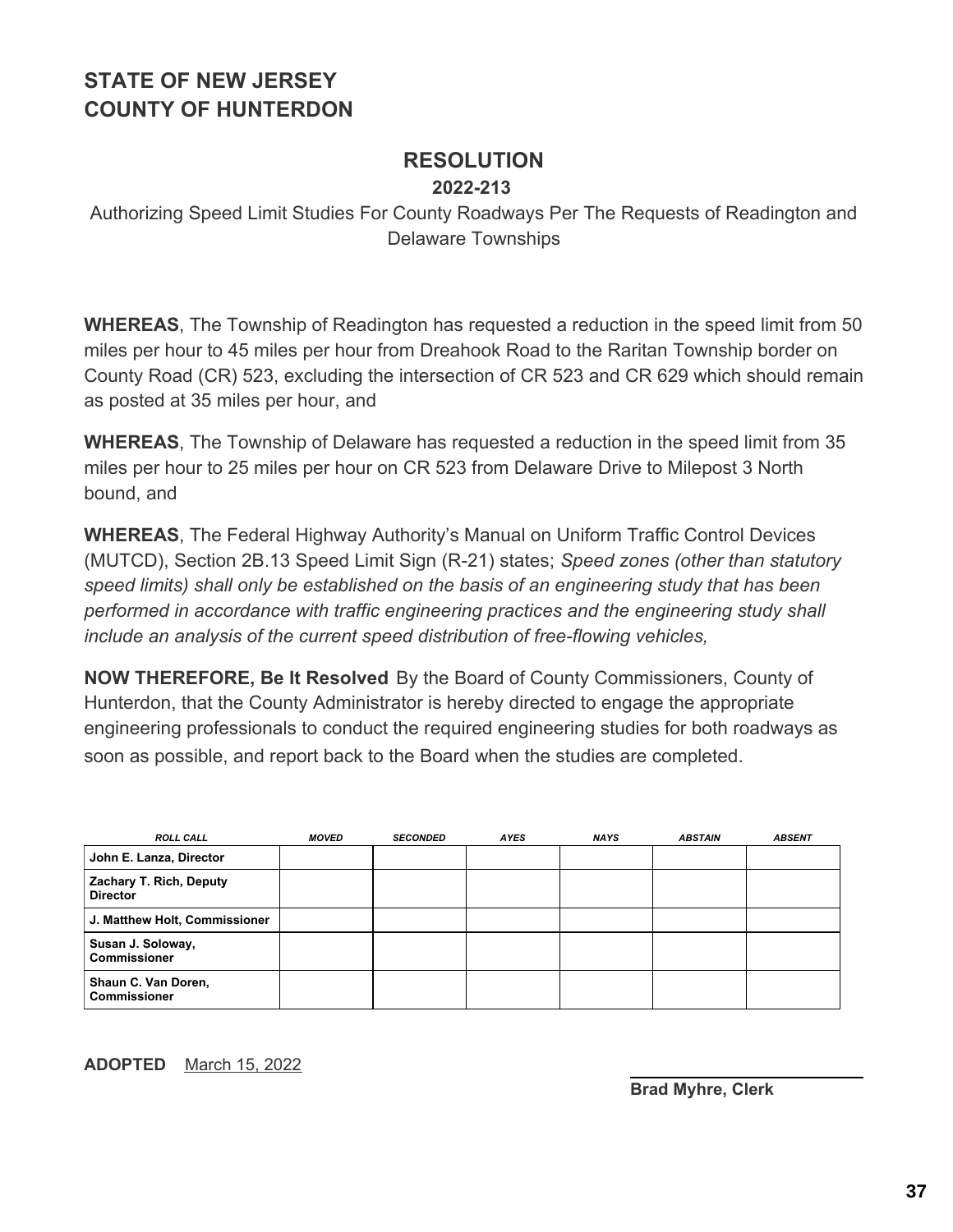### **RESOLUTION 2022-214**

Re-Appointment, Ruth Cooper, Hunterdon County Human Services Advisory Council (HSAC)

#### **Budget Account #N/A**

**BE IT RESOLVED,** that the Hunterdon County Board of County Commissioners does hereby re-appoint Ruth Cooper as a member to the Hunterdon County Human Services Advisory Council, term to be effective immediately through February 28, 2025.

| <b>ROLL CALL</b>                           | <b>MOVED</b> | <b>SECONDED</b> | <b>AYES</b> | <b>NAYS</b> | <b>ABSTAIN</b> | <b>ABSENT</b> |
|--------------------------------------------|--------------|-----------------|-------------|-------------|----------------|---------------|
| John E. Lanza, Director                    |              |                 |             |             |                |               |
| Zachary T. Rich, Deputy<br><b>Director</b> |              |                 |             |             |                |               |
| J. Matthew Holt, Commissioner              |              |                 |             |             |                |               |
| Susan J. Soloway,<br><b>Commissioner</b>   |              |                 |             |             |                |               |
| Shaun C. Van Doren,<br><b>Commissioner</b> |              |                 |             |             |                |               |

**ADOPTED** March 15, 2022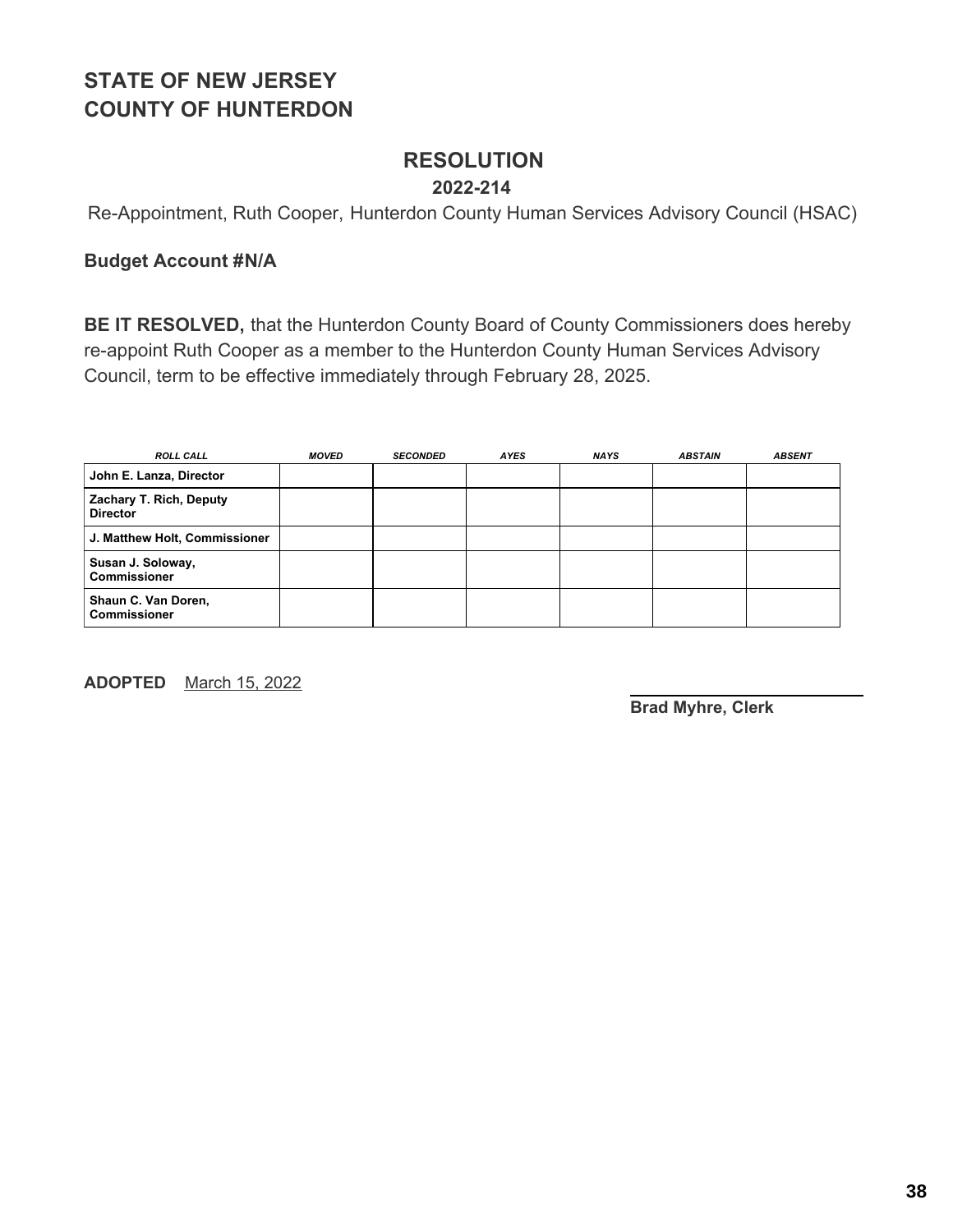# **RESOLUTION**

#### **2022-215**

#### Weight limit change on D-383, Ferry Road Delaware Township

**WHEREAS**, the County of Hunterdon desires to adopt a Resolution with respect to a 10 Ton weight limit on County Bridge D-383, Ferry Road, in the Township of Delaware, Hunterdon County, in the interest of the safety and welfare of the traveling public; and

**WHEREAS**, it is the recommendation of the Assistant County Engineer that the 15 Ton weight limit be rescinded and a new 10 Ton weight limit be adopted.

**NOW, THEREFORE, BE IT RESOLVED** by the Hunterdon County Board of County Commissioners that the above weight limit is hereby adopted to be effective immediately.

| <b>ROLL CALL</b>                           | <b>MOVED</b> | <b>SECONDED</b> | <b>AYES</b> | <b>NAYS</b> | <b>ABSTAIN</b> | <b>ABSENT</b> |
|--------------------------------------------|--------------|-----------------|-------------|-------------|----------------|---------------|
| John E. Lanza, Director                    |              |                 |             |             |                |               |
| Zachary T. Rich, Deputy<br><b>Director</b> |              |                 |             |             |                |               |
| J. Matthew Holt, Commissioner              |              |                 |             |             |                |               |
| Susan J. Soloway,<br><b>Commissioner</b>   |              |                 |             |             |                |               |
| Shaun C. Van Doren,<br><b>Commissioner</b> |              |                 |             |             |                |               |

**ADOPTED** March 15, 2022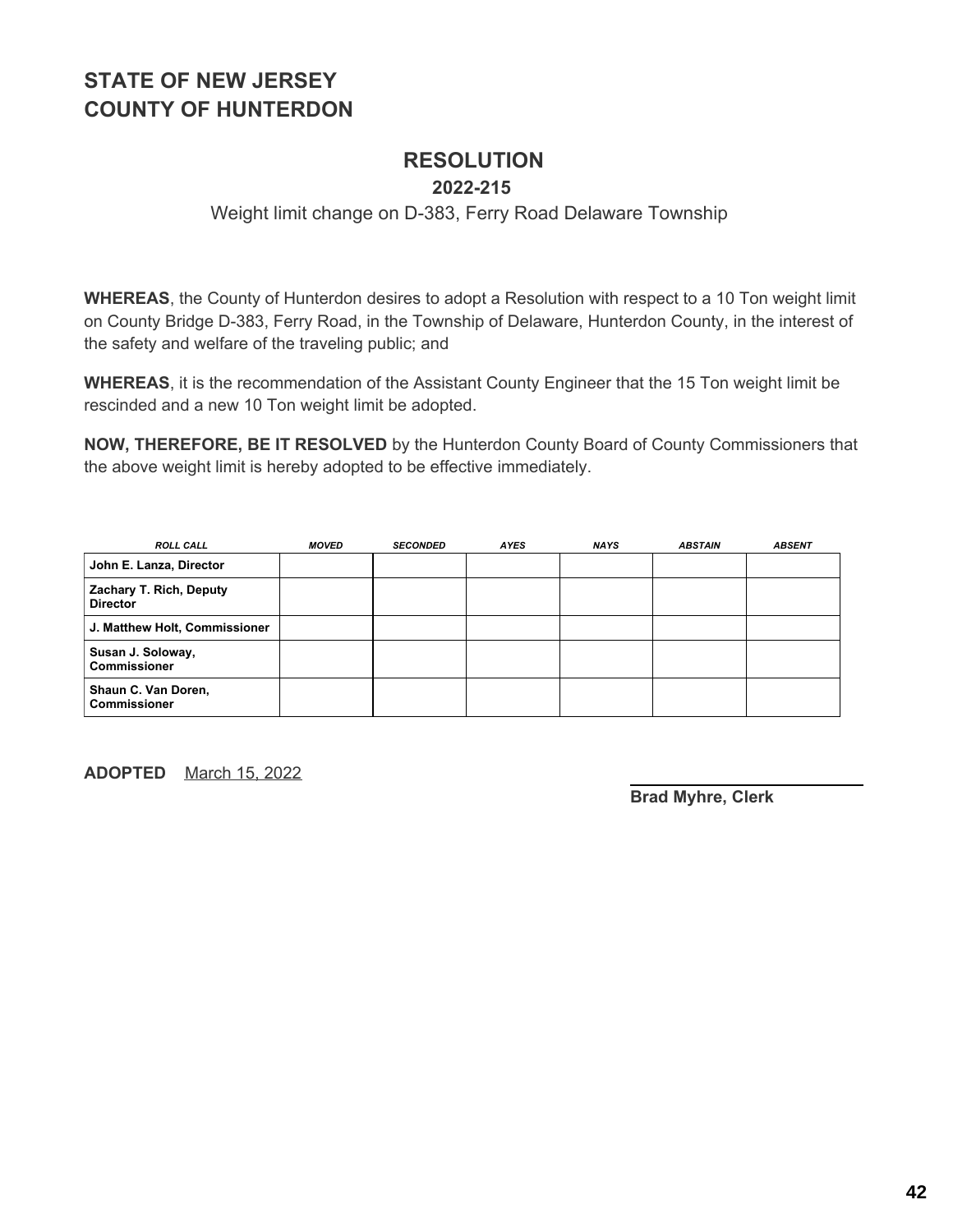### **RESOLUTION**

**2022-216**

Professional Services Provider Agreement, Maryville, Inc.

#### **Budget Account #N/A**

**WHEREAS,** there exists a need for the interim operation and provision of the Intoxicated Driver Resource Center (IDRC) in Hunterdon County as required by N.J.S.A. 39:4-50(3)(f) and N.J.A.C. 10:162-1.3; and

**WHEREAS,** the County entered into a Professional Services Provider Agreement with Maryville, Inc. for the provision of interim community-based services known as 12-Hour IDRC programming, at no cost to the County. All mandatory State regulated consumer fees collected by Maryville, Inc. shall cover the cost of providing services; and

**WHEREAS,** there is currently a need to address several outstanding Hunterdon IDRC administrative issues which Maryville, Inc. has agreed to address at the rate of \$25.00 per hour, maximum 10 hours per week, not-to-exceed \$2,250.00.

**NOW, THEREFORE, BE IT RESOLVED** that the Director of the Board of County Commissioners is hereby authorized to execute a Contract Modification #1 with Maryville, Inc. for the provision of 12-Hour IDRC administrative services at the rate of \$25.00 per hour, maximum 10 hours per week, not to exceed \$2,250.00 for the period of February 1, 2022 through April 30, 2022.

| <b>ROLL CALL</b>                           | <b>MOVED</b> | <b>SECONDED</b> | <b>AYES</b> | <b>NAYS</b> | <b>ABSTAIN</b> | <b>ABSENT</b> |
|--------------------------------------------|--------------|-----------------|-------------|-------------|----------------|---------------|
| John E. Lanza, Director                    |              |                 |             |             |                |               |
| Zachary T. Rich, Deputy<br><b>Director</b> |              |                 |             |             |                |               |
| J. Matthew Holt, Commissioner              |              |                 |             |             |                |               |
| Susan J. Soloway,<br><b>Commissioner</b>   |              |                 |             |             |                |               |
| Shaun C. Van Doren,<br><b>Commissioner</b> |              |                 |             |             |                |               |

**ADOPTED** March 15, 2022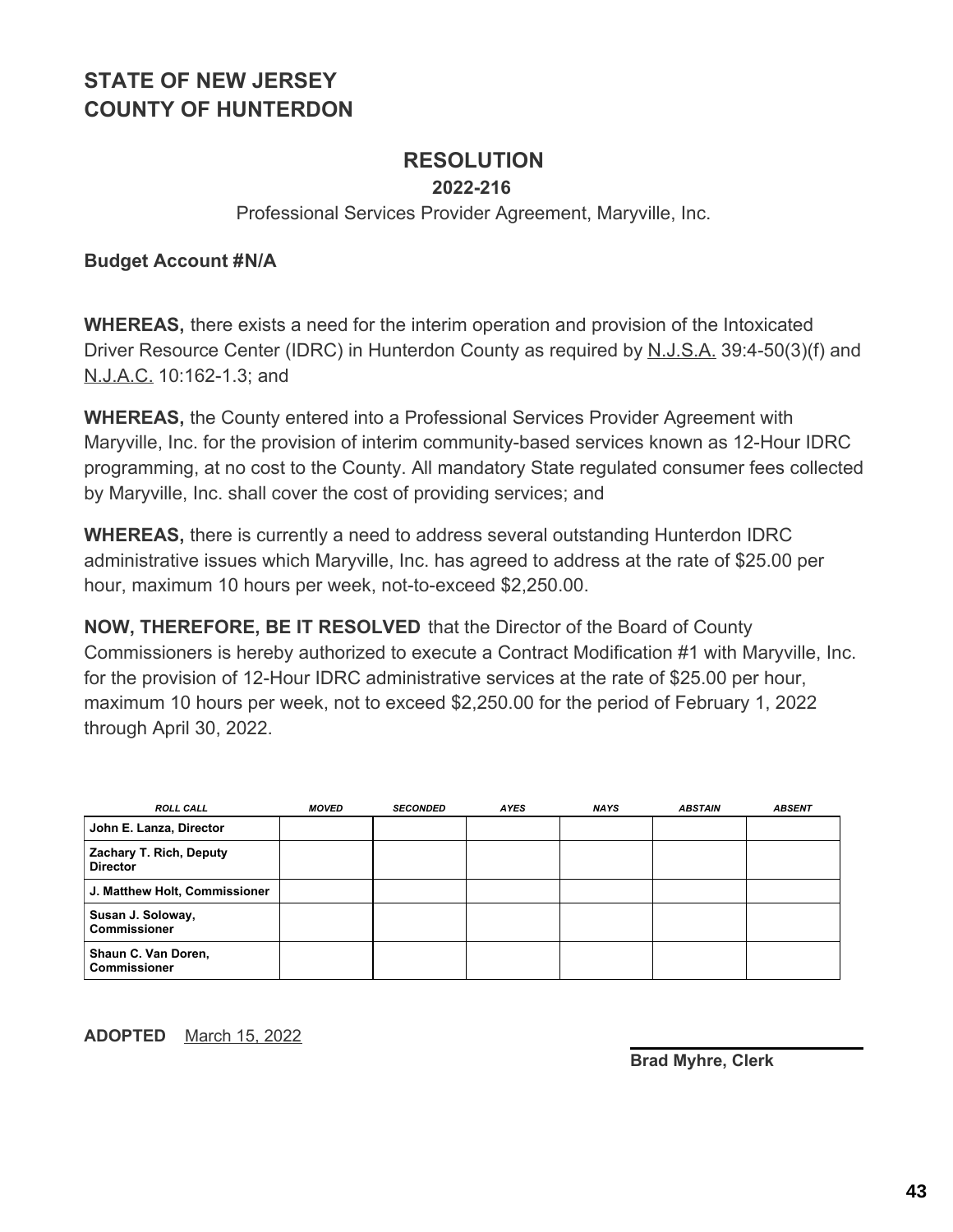# **RESOLUTION**

**2022-217**

County Clerk One-Time Pay Adjustments

**WHEREAS** the Hunterdon County Clerk is her own appointing authority; and

**WHEREAS,** an agreement has been signed dated February 1, 2022, between the Hunterdon County Clerk and CWA 1036 County Clerk's Office Employees to allow for a one-time Clerk's office lump sum compensation adjustment of \$2,500.00 per employee that were employed in a full-time status in good standing on May 1, 2021, and remained employed on the date of this agreement; and

**WHEREAS** this resolution will include a lump sum payment of \$2,500.00 to Deputy Lisa Mena, Unclassified and Assistant Deputy Linda Martorano, Unclassified; \$1,000.00 to Clerk to Constitutional Officer Karla Lamendola, Unclassified, and

**WHEREAS** the agreement has been reviewed and acknowledged by the Hunterdon County Board of Commissioners; and

**WHEREAS** the Hunterdon County Clerk's staff has continued to serve the public through the pandemic providing exceptional work and service.

**BE IT RESOLVED** that the Hunterdon County Board of Commissioners hereby acknowledges the onetime lump sum compensation adjustment of \$2,500.00, not to be added to base pay, provided by agreement between the Hunterdon County Clerk and the CWA Rank & File Local and Unclassified Staff for the following employees to be paid in the pay period ending April 17, 2022, and paid April 29, 2022:

Suzanne Bennett Isabella Cirillo Rebecca Coleman Susan Evans Amy Lee Gates Frances McAllister Faith Quickel Diana Saumsiegle Michelle Scott-Schottman Linda Martorano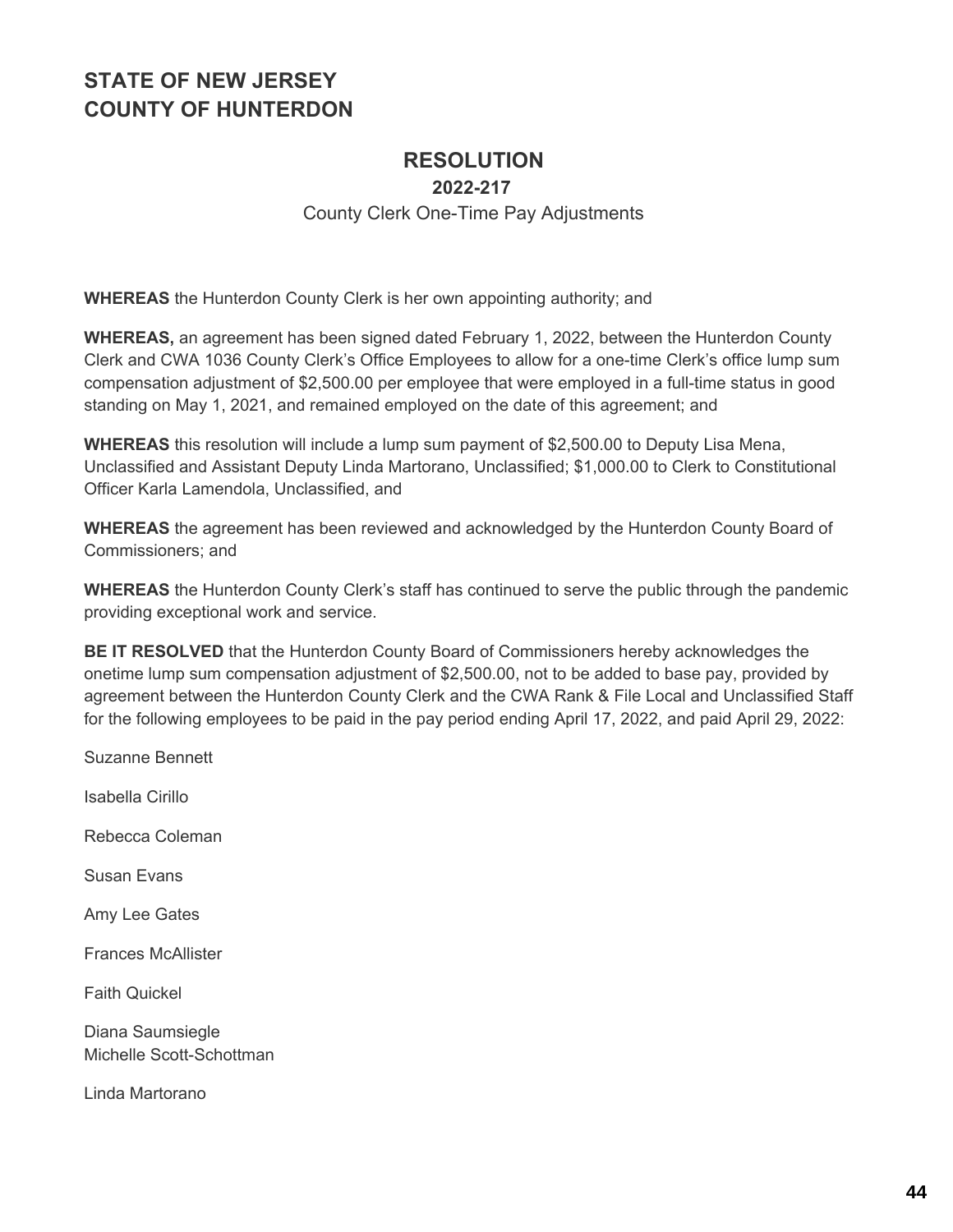#### Lisa Mena Karla Lamendola

| <b>ROLL CALL</b>                           | <b>MOVED</b> | <b>SECONDED</b> | <b>AYES</b> | <b>NAYS</b> | <b>ABSTAIN</b> | <b>ABSENT</b> |
|--------------------------------------------|--------------|-----------------|-------------|-------------|----------------|---------------|
| John E. Lanza, Director                    |              |                 |             |             |                |               |
| Zachary T. Rich, Deputy<br><b>Director</b> |              |                 |             |             |                |               |
| J. Matthew Holt, Commissioner              |              |                 |             |             |                |               |
| Susan J. Soloway,<br><b>Commissioner</b>   |              |                 |             |             |                |               |
| Shaun C. Van Doren,<br><b>Commissioner</b> |              |                 |             |             |                |               |

**ADOPTED** March 15, 2022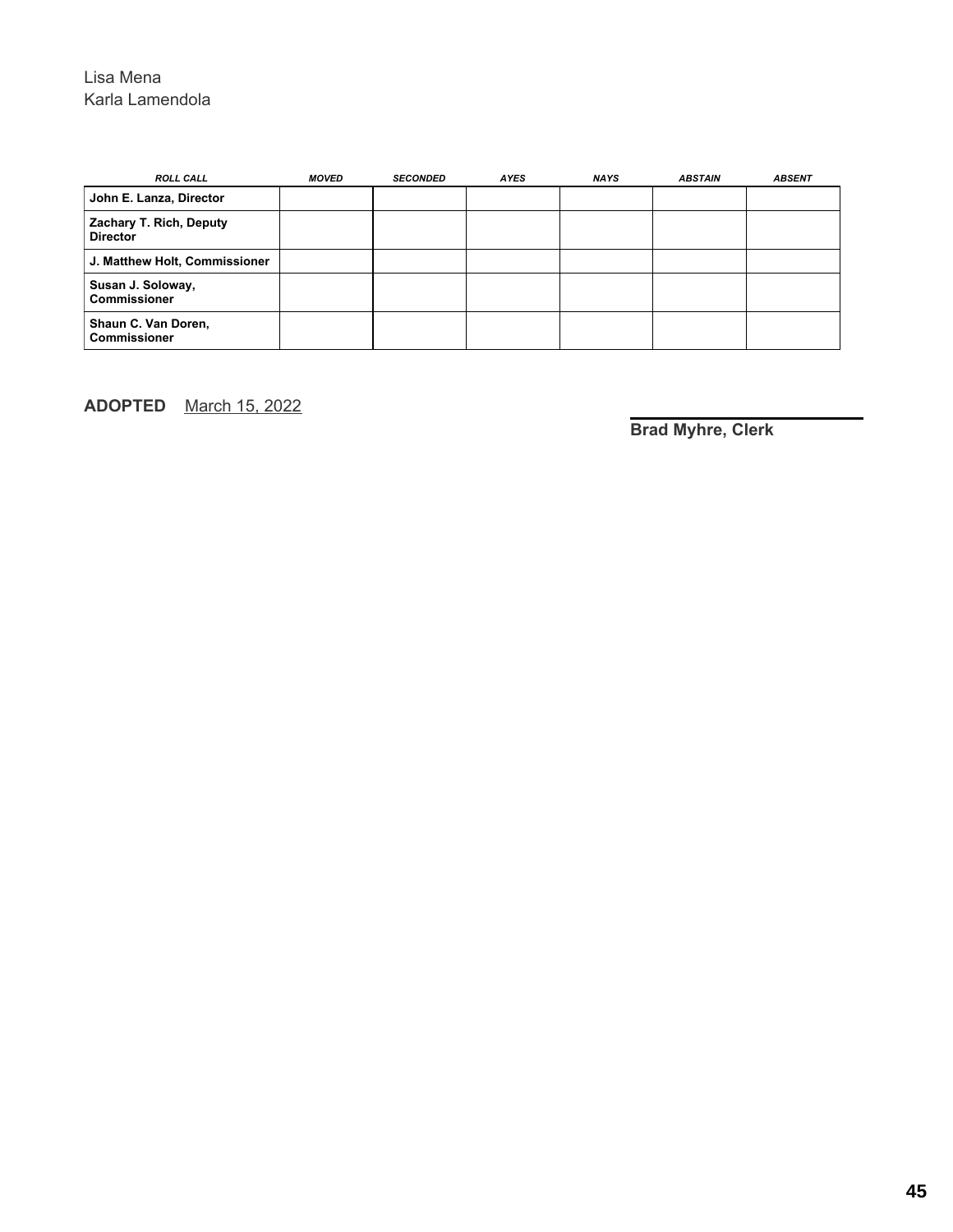# **RESOLUTION**

**2022-218**

William Youells Salary Adjustment

**BE IT RESOLVED,** that the Hunterdon County Board of County Commissioners hereby accepts the terms and conditions as outlined in an employment agreement between William Youells and the County of Hunterdon dated March 08, 2022; and

**BE IT FUTHER RESOLVED,** that William Youells salary shall be adjusted to \$103,822.80, effective January 01, 2022, in accordance with additional duties and responsibilities as outlined in the employment agreement.

| <b>ROLL CALL</b>                           | <b>MOVED</b> | <b>SECONDED</b> | <b>AYES</b> | <b>NAYS</b> | <b>ABSTAIN</b> | <b>ABSENT</b> |
|--------------------------------------------|--------------|-----------------|-------------|-------------|----------------|---------------|
| John E. Lanza, Director                    |              |                 |             |             |                |               |
| Zachary T. Rich, Deputy<br><b>Director</b> |              |                 |             |             |                |               |
| J. Matthew Holt, Commissioner              |              |                 |             |             |                |               |
| Susan J. Soloway,<br><b>Commissioner</b>   |              |                 |             |             |                |               |
| Shaun C. Van Doren,<br><b>Commissioner</b> |              |                 |             |             |                |               |

**ADOPTED** March 15, 2022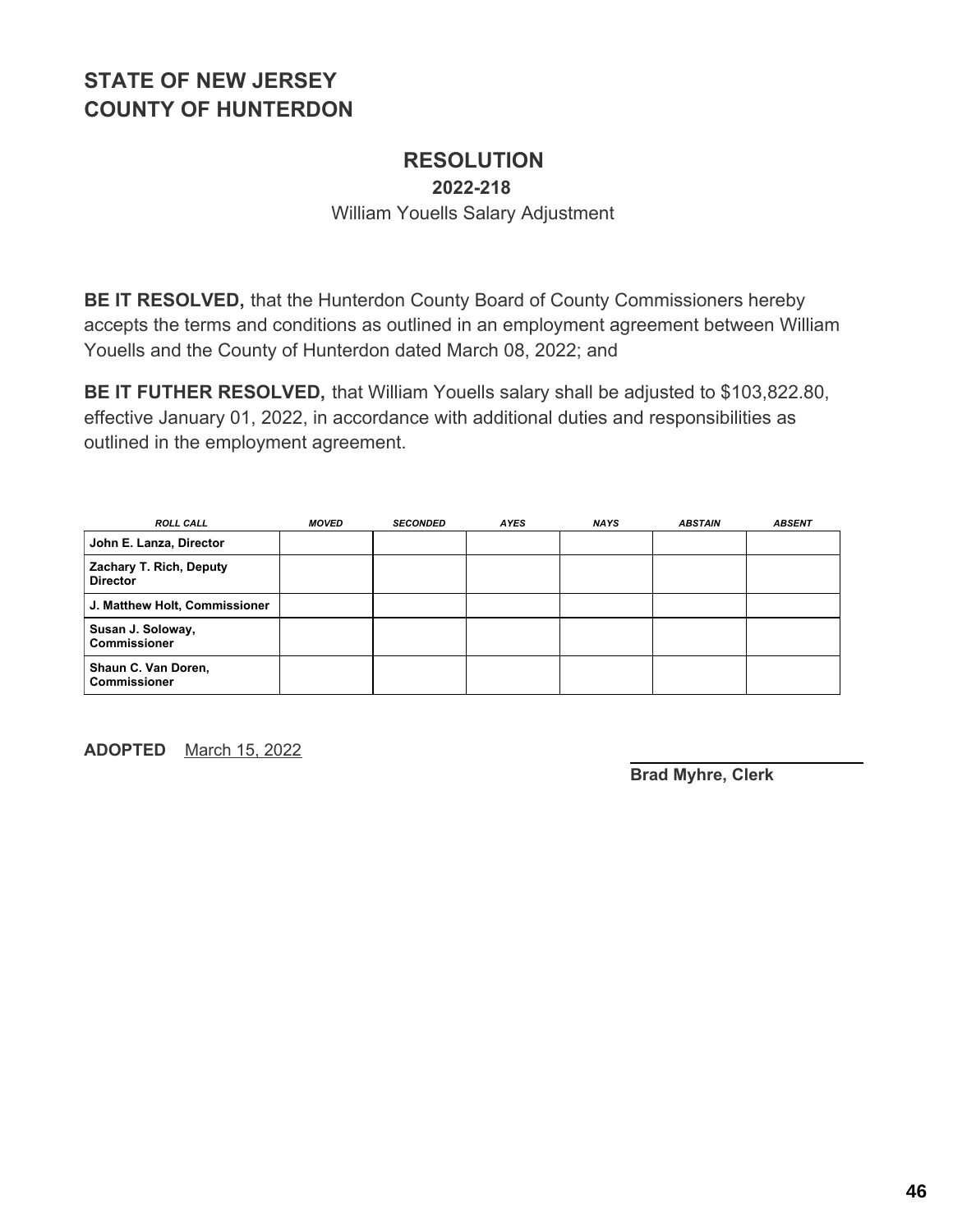### **RESOLUTION**

#### **2022-219**

Services Agreement County Competitive Contract, Visiting Nurse Association of Northern New Jersey

#### **Budget Account #(Acct. No. G-02-41-7822)**

(Acct. No. G-02-41-7822)

**BE IT RESOLVED** that the Director of the Board of County Commissioners of Hunterdon County is hereby authorized to execute a Certified Home Health Aide Services Agreement and Business Associates Agreement with Visiting Nurse Association of Northern New Jersey, Affiliated Health Services, Inc. for the provision of community based services known as Certified Home Health Aide pursuant to the terms and conditions set forth the Department of Human Services, Division of Senior, Disabilities and Veterans Services 2022 Request for Proposals 0046-2021, for the period of January 1, 2022 through December 31, 2024. Funding for the term shall not exceed \$6,048.00 (\$2,016.00 per year). Years two and three of the term are contingent upon funding availability.

| <b>ROLL CALL</b>                           | <b>MOVED</b> | <b>SECONDED</b> | <b>AYES</b> | <b>NAYS</b> | <b>ABSTAIN</b> | <b>ABSENT</b> |
|--------------------------------------------|--------------|-----------------|-------------|-------------|----------------|---------------|
| John E. Lanza, Director                    |              |                 |             |             |                |               |
| Zachary T. Rich, Deputy<br><b>Director</b> |              |                 |             |             |                |               |
| J. Matthew Holt, Commissioner              |              |                 |             |             |                |               |
| Susan J. Soloway,<br><b>Commissioner</b>   |              |                 |             |             |                |               |
| Shaun C. Van Doren,<br><b>Commissioner</b> |              |                 |             |             |                |               |

**ADOPTED** March 15, 2022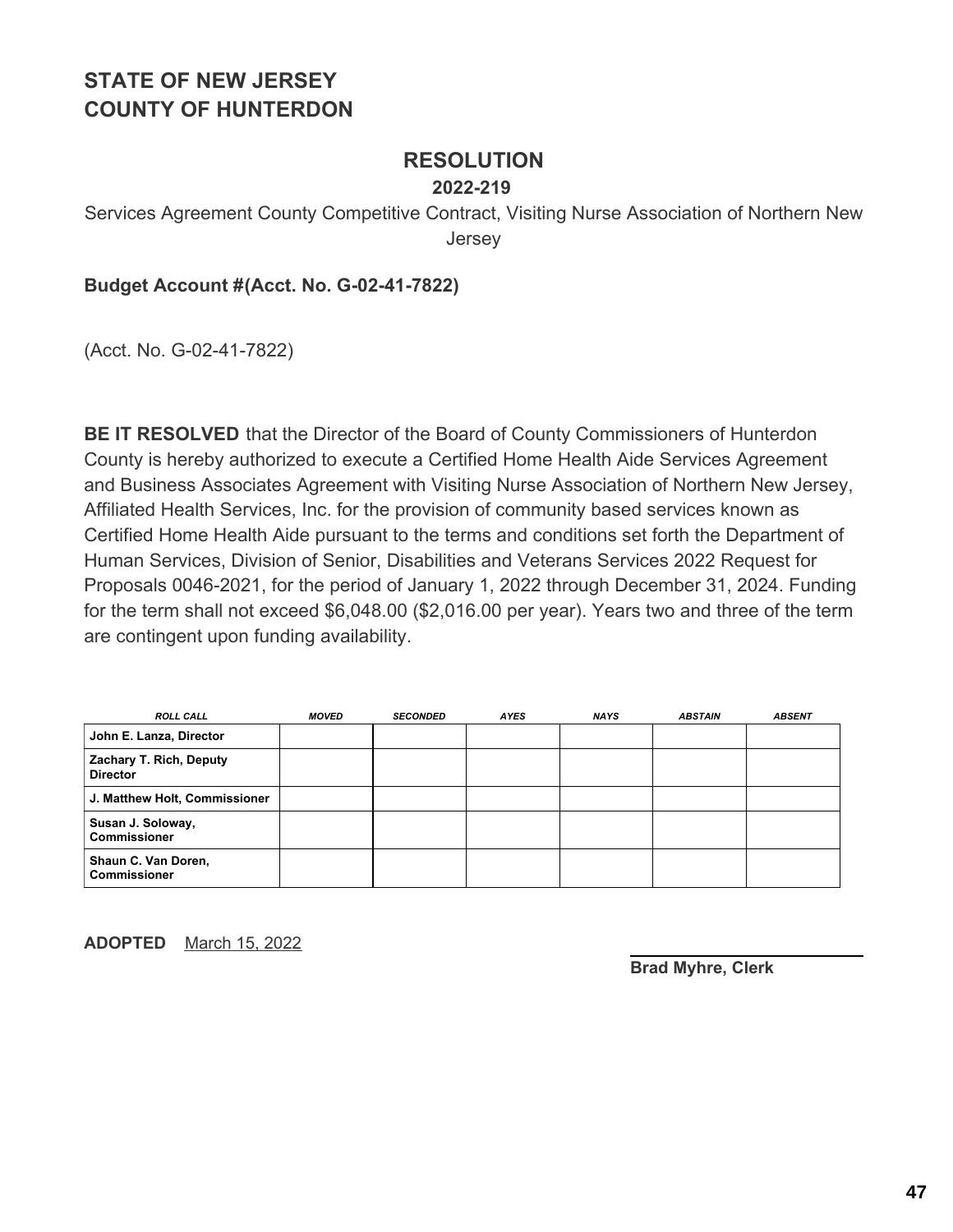# **RESOLUTION**

#### **2022-220**

Riparian Mitigation Credits, Replacement of County Culvert L-1, Township of Lebanon

#### **Budget Account #C-04-55-1901-139**

**BE IT RESOLVED** that the Director of the Board of County Commissioners of the County of Hunterdon is hereby authorized to sign, on behalf of the County, an agreement with Evergreen Environmental, LLC for the purchase and sale of Riparian Mitigation Credits for the Replacement of County Culvert L-1 in the Township of Lebanon, County of Hunterdon, for the amount of \$18,873.00.

| <b>ROLL CALL</b>                           | <b>MOVED</b> | <b>SECONDED</b> | <b>AYES</b> | <b>NAYS</b> | <b>ABSTAIN</b> | <b>ABSENT</b> |
|--------------------------------------------|--------------|-----------------|-------------|-------------|----------------|---------------|
| John E. Lanza, Director                    |              |                 |             |             |                |               |
| Zachary T. Rich, Deputy<br><b>Director</b> |              |                 |             |             |                |               |
| J. Matthew Holt, Commissioner              |              |                 |             |             |                |               |
| Susan J. Soloway,<br><b>Commissioner</b>   |              |                 |             |             |                |               |
| Shaun C. Van Doren,<br><b>Commissioner</b> |              |                 |             |             |                |               |

**ADOPTED** March 15, 2022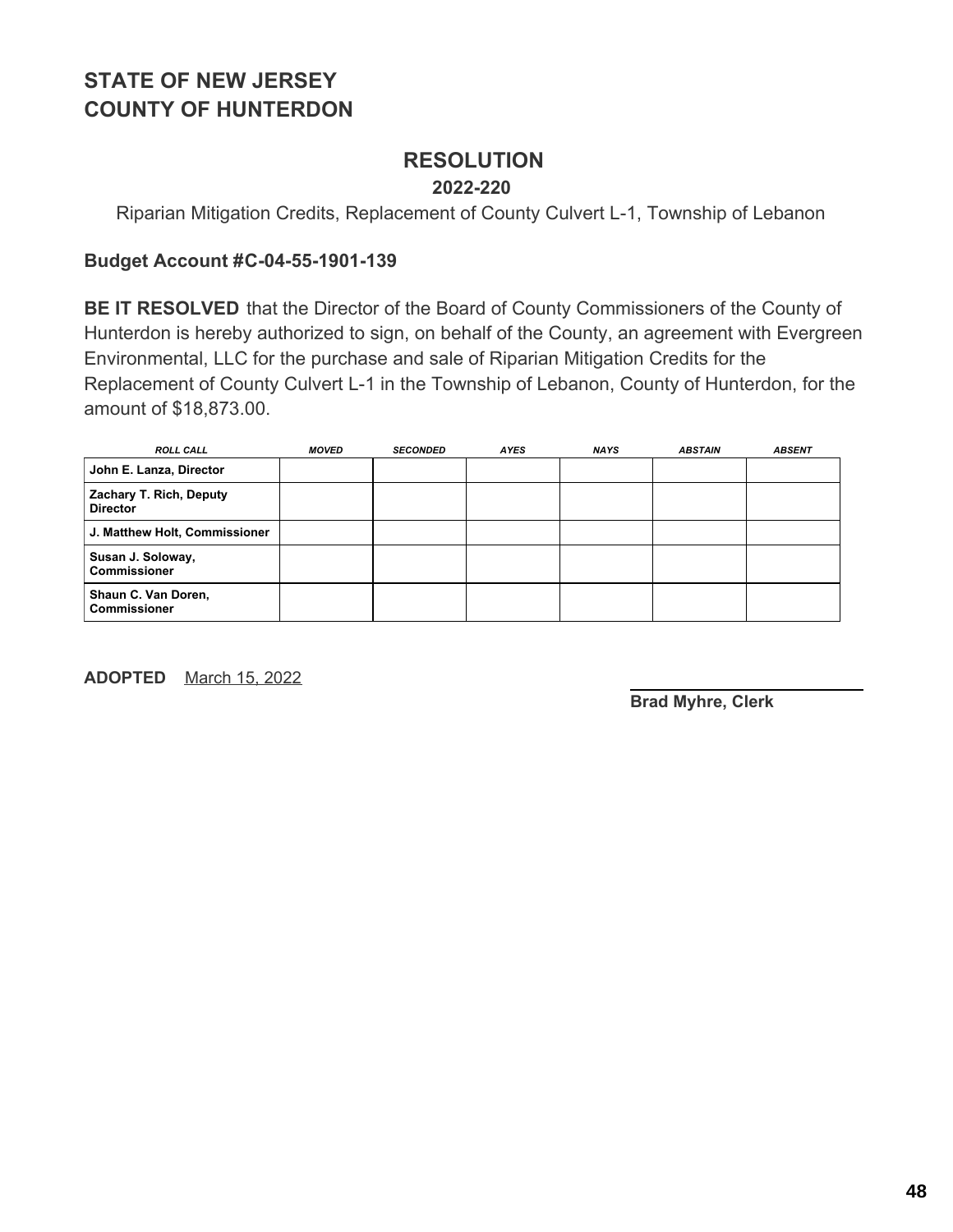### **RESOLUTION**

#### **2022-221**

Agreement to Enter into a MOU, the County of Somerset and The County of Hunterdon, IDRC

#### **Budget Account #(Acct. No. G-02-41-7662)**

(Acct. No. G-02-41-7662)

**WHEREAS**, pursuant to N.J.S.A. 39:4-50(f), each County within the State of New Jersey, subject to the approval of the Division of Mental Health and Addiction Services, shall designate or establish an Intoxicated Driver Resource Center on a county or regional basis (hereinafter "IDRC"). The counties may establish such a center themselves or in cooperation with other counties. The counties may either operate the IDRCs themselves, or they may contract for the operation of the IDRC; and

**WHEREAS**, the "Intoxicated Driver Resource Center" or "IDRC" means the facility approved by the Intoxicated Driving Program of the State of New Jersey, that detains and determines the extent, if any, of an individual's alcohol and/or drug related problem and that evaluates, educates, monitors and refers to approved treatment programs; and

**WHEREAS**, Hunterdon previously contracted with a provider for IDRC services until the provider ceased operations and therefore is in need of designating a new IDRC for Hunterdon County; and

**WHEREAS**, pursuant to N.J.S.A. 40A:65-1, et seq., local government units in the State of New Jersey can enter into shared services agreements for any services or circumstances intended to reduce property taxes through the reduction of local expenses; and

**WHEREAS**, Somerset and Hunterdon desire to jointly establish a "bi-County IDRC" operated entirely through Somerset's IDRC, a unit of Operations and Planning within a division of the Somerset County Department of Human Services; and

**WHEREAS**, Hunterdon County will guarantee a minimum 154 client referrals per year (prorated to 103 clients for 2022) to Somerset County; clients will pay the mandatory \$264.00 fee directly to Somerset County. If Hunterdon referrals do not meet the minimum, Hunterdon County will pay the difference at \$264.00 per client. In addition, Hunterdon County will pay Somerset County a \$88.00 administrative fee per "carry over" case. The not to exceed amount will be \$17,000.00 per year for the term May 1, 2022, through December 31, 2024;

**NOW THEREFORE BE IT RESOLVED**, that the Board of County Commissioners of the County of Hunterdon hereby designates Somerset County IDRC as the provider of 12-Hour IDRC services for Hunterdon County which shall be known as the Bi-County IDRC; and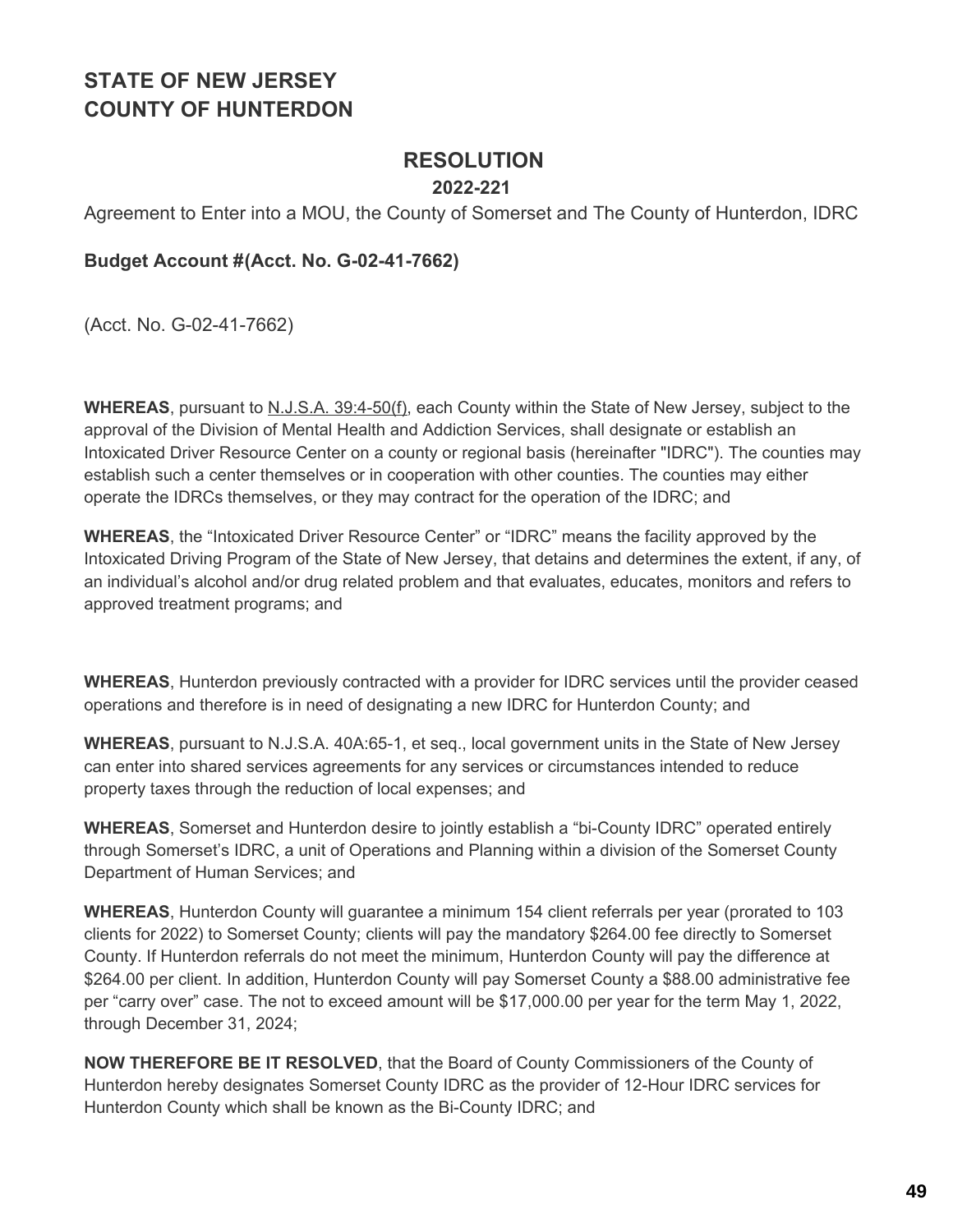**BE IT FURTHER RESOLVED** that the Board of County Commissioners is hereby authorized to execute a shared services Memorandum of Understanding with Somerset County for the provision of communitybased services known as the Bi-County IDRC for the period of May 1, 2022 through December 31, 2024, with a not to exceed amount of \$17,000.00 per year.

| <b>ROLL CALL</b>                                  | <b>MOVED</b> | <b>SECONDED</b> | <b>AYES</b> | <b>NAYS</b> | <b>ABSTAIN</b> | <b>ABSENT</b> |
|---------------------------------------------------|--------------|-----------------|-------------|-------------|----------------|---------------|
| John E. Lanza, Director                           |              |                 |             |             |                |               |
| <b>Zachary T. Rich, Deputy</b><br><b>Director</b> |              |                 |             |             |                |               |
| J. Matthew Holt, Commissioner                     |              |                 |             |             |                |               |
| Susan J. Soloway,<br>Commissioner                 |              |                 |             |             |                |               |
| Shaun C. Van Doren,<br>l Commissioner             |              |                 |             |             |                |               |

**ADOPTED** March 15, 2022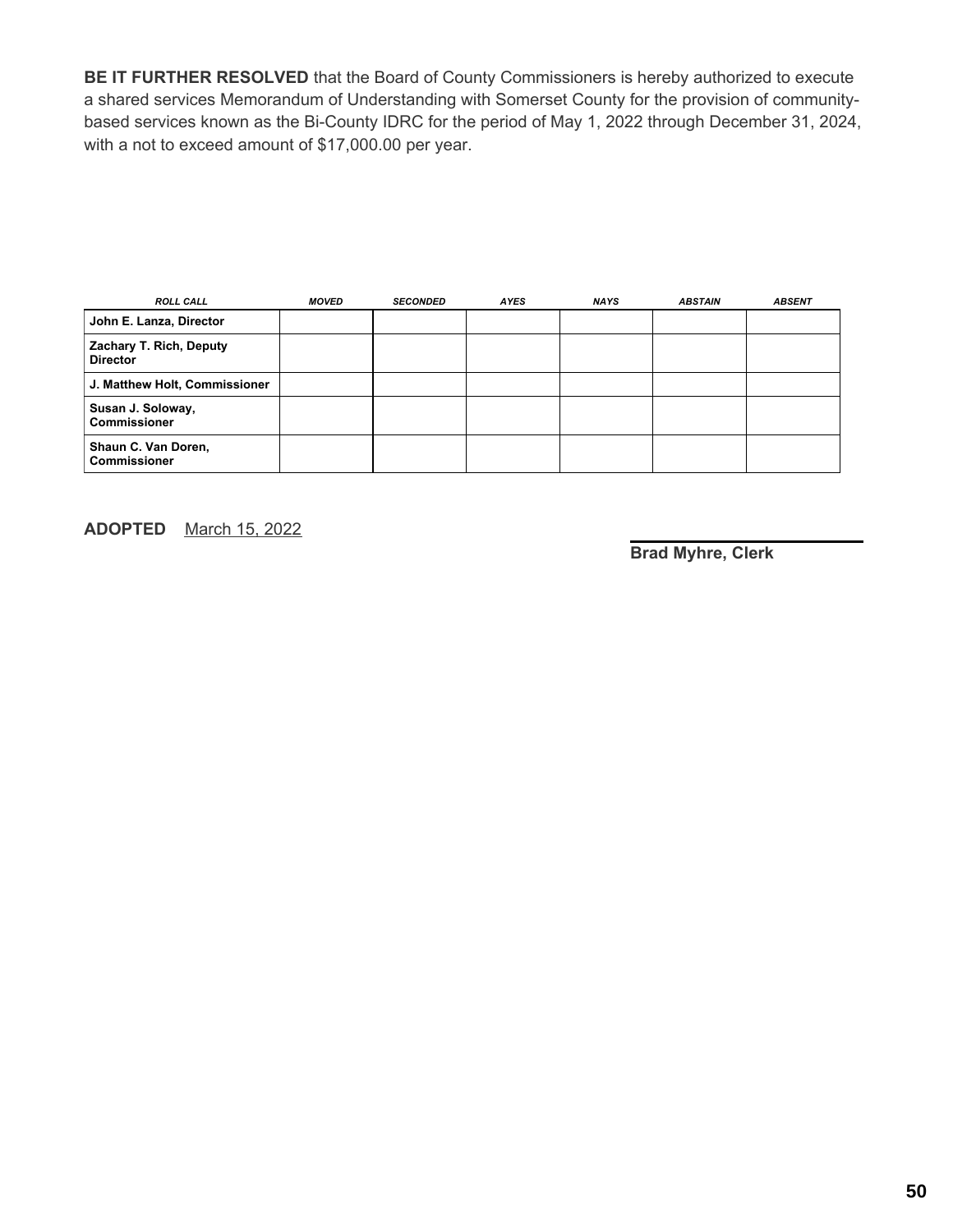### **RESOLUTION 2022-222**

Special Provisions and Plans, Resurfacing and Safety Improvements for County Route 604, Townships Delaware and East Amwell

**WHEREAS,** the Hunterdon County Engineer has prepared the Specifications for the Resurfacing and Safety Improvements for County Route 604 in Delaware Township and East Amwell Township, Hunterdon County

**NOW, THEREFORE, BE IT RESOLVED,** that the Board of County Commissioners approve the Resurfacing and Safety Improvements for County Route 604 in Delaware Township and East Amwell Township, Hunterdon County

**BE IT FURTHER RESOLVED** that the County Purchasing Agent be directed to advertise for bids for this project.

| <b>ROLL CALL</b>                           | <b>MOVED</b> | <b>SECONDED</b> | <b>AYES</b> | <b>NAYS</b> | <b>ABSTAIN</b> | <b>ABSENT</b> |
|--------------------------------------------|--------------|-----------------|-------------|-------------|----------------|---------------|
| John E. Lanza, Director                    |              |                 |             |             |                |               |
| Zachary T. Rich, Deputy<br><b>Director</b> |              |                 |             |             |                |               |
| J. Matthew Holt, Commissioner              |              |                 |             |             |                |               |
| Susan J. Soloway,<br><b>Commissioner</b>   |              |                 |             |             |                |               |
| Shaun C. Van Doren,<br><b>Commissioner</b> |              |                 |             |             |                |               |

**ADOPTED** March 15, 2022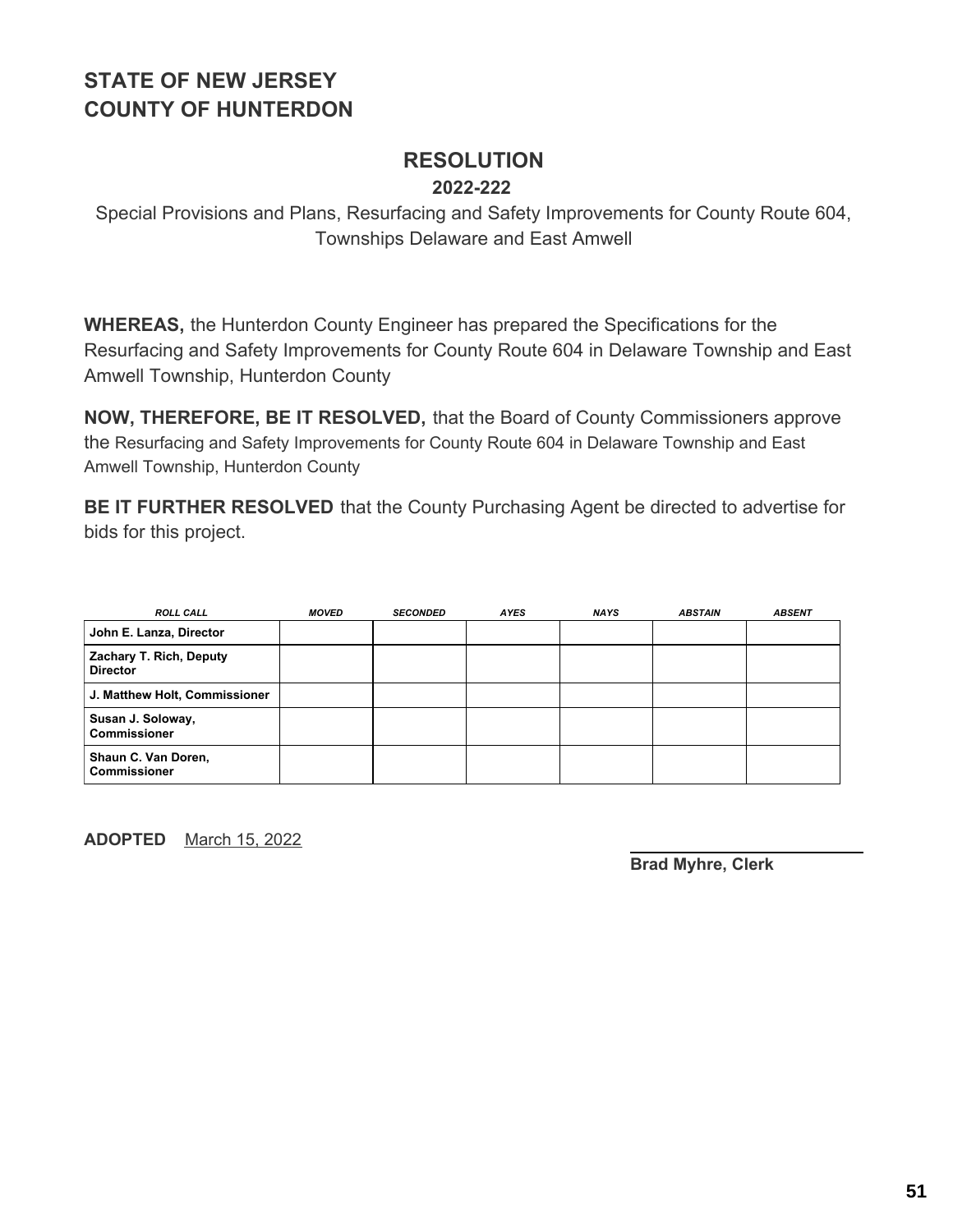### **RESOLUTION 2022-223**

Special Provisions and Plans for the IDA Storm Damage Drainage Repairs for County Route 601 in the Township of West Amwell

**WHEREAS,** the Hunterdon County Engineer has prepared the Specifications for the IDA Storm Damage Drainage Repairs for County Route 601 in West Amwell Township, Hunterdon **County** 

**NOW, THEREFORE, BE IT RESOLVED,** that the Board of County Commissioners approve the IDA Storm Damage Drainage Repairs for County Route 601 in West Amwell Township, Hunterdon County

**BE IT FURTHER RESOLVED** that the County Purchasing Agent be directed to advertise for bids for this project.

| <b>ROLL CALL</b>                           | <b>MOVED</b> | <b>SECONDED</b> | <b>AYES</b> | <b>NAYS</b> | <b>ABSTAIN</b> | <b>ABSENT</b> |
|--------------------------------------------|--------------|-----------------|-------------|-------------|----------------|---------------|
| John E. Lanza, Director                    |              |                 |             |             |                |               |
| Zachary T. Rich, Deputy<br><b>Director</b> |              |                 |             |             |                |               |
| J. Matthew Holt, Commissioner              |              |                 |             |             |                |               |
| Susan J. Soloway,<br>Commissioner          |              |                 |             |             |                |               |
| Shaun C. Van Doren,<br><b>Commissioner</b> |              |                 |             |             |                |               |

**ADOPTED** March 15, 2022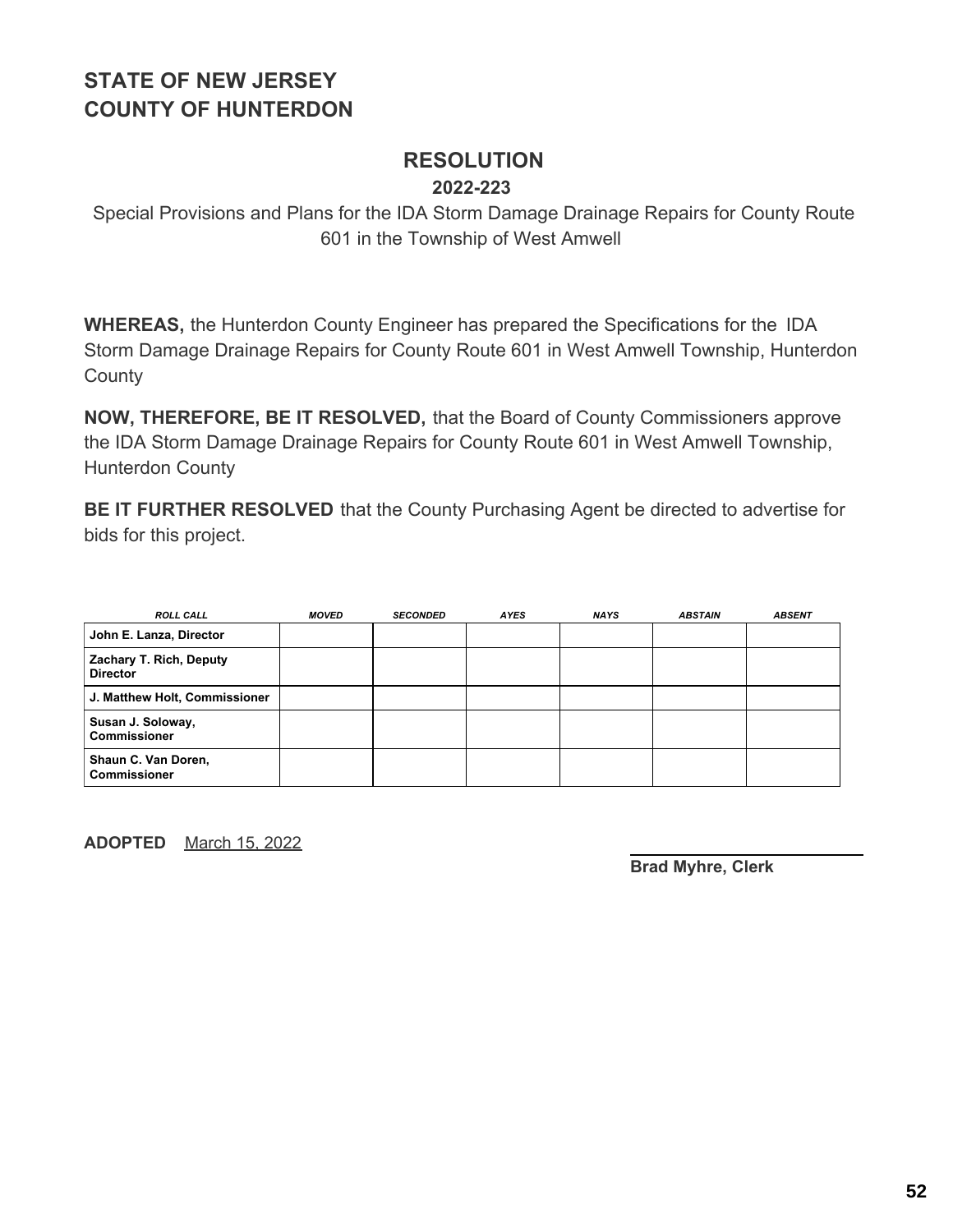# **RESOLUTION**

**2022-224**

#### Annual Reorganization of the Board of Elections

**BE IT RESOLVED** that the Hunterdon County Board of County Commissioners acknowledges the following titles and salaries of the members of the Hunterdon County Board of Elections as established at the Board's annual reorganization that occurred on March 8, 2022

| <b>Name</b>         | <b>Position</b>        | Salary                    |
|---------------------|------------------------|---------------------------|
| Stephanie Pierce    | Secretary-Commissioner | $\frac{1}{2}$ \$11,000.00 |
| Joyce Santos        | Chairperson            | \$11,000.00               |
| Marianne Rampulla   | Member                 | $\$\,7,300.00$            |
| John Philip Greiner | Member                 | \$7,300.00                |

| <b>ROLL CALL</b>                           | <b>MOVED</b> | <b>SECONDED</b> | AYES | <b>NAYS</b> | <b>ABSTAIN</b> | <b>ABSENT</b> |
|--------------------------------------------|--------------|-----------------|------|-------------|----------------|---------------|
| John E. Lanza, Director                    |              |                 |      |             |                |               |
| Zachary T. Rich, Deputy<br><b>Director</b> |              |                 |      |             |                |               |
| J. Matthew Holt, Commissioner              |              |                 |      |             |                |               |
| Susan J. Soloway,<br><b>Commissioner</b>   |              |                 |      |             |                |               |
| Shaun C. Van Doren,<br><b>Commissioner</b> |              |                 |      |             |                |               |

**ADOPTED** March 15, 2022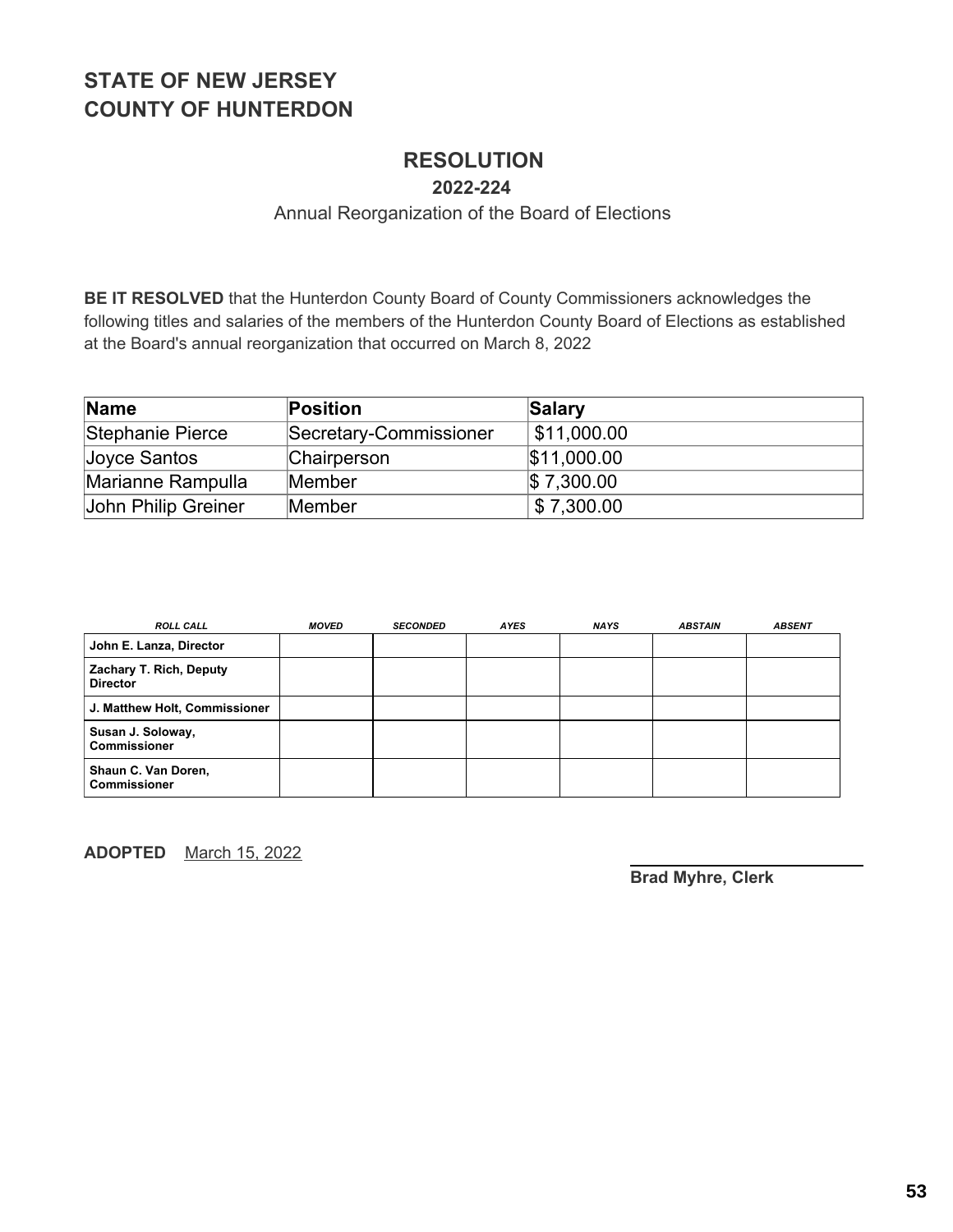# **RESOLUTION**

**2022-225**

New Hire, Anthony Mando, Department of Information Technology

BE IT RESOLVED, that the Hunterdon County Board of County Commissioners approves the hire and unclassified appointment of Anthony Mando as a Division Head in the Hunterdon County Department of Information Technology, contingent upon the successful outcome of post offer medical evaluation.

| <b>Effective Date:</b> | March 28, 2022 |
|------------------------|----------------|
| Base Salary:           | \$85,000.00    |
| <b>Weekly Hours:</b>   | 40             |
| Union:                 | Unclassified   |

| <b>ROLL CALL</b>                           | <b>MOVED</b> | <b>SECONDED</b> | <b>AYES</b> | <b>NAYS</b> | <b>ABSTAIN</b> | <b>ABSENT</b> |
|--------------------------------------------|--------------|-----------------|-------------|-------------|----------------|---------------|
| John E. Lanza, Director                    |              |                 |             |             |                |               |
| Zachary T. Rich, Deputy<br><b>Director</b> |              |                 |             |             |                |               |
| J. Matthew Holt, Commissioner              |              |                 |             |             |                |               |
| Susan J. Soloway,<br><b>Commissioner</b>   |              |                 |             |             |                |               |
| Shaun C. Van Doren,<br><b>Commissioner</b> |              |                 |             |             |                |               |

**ADOPTED** March 15, 2022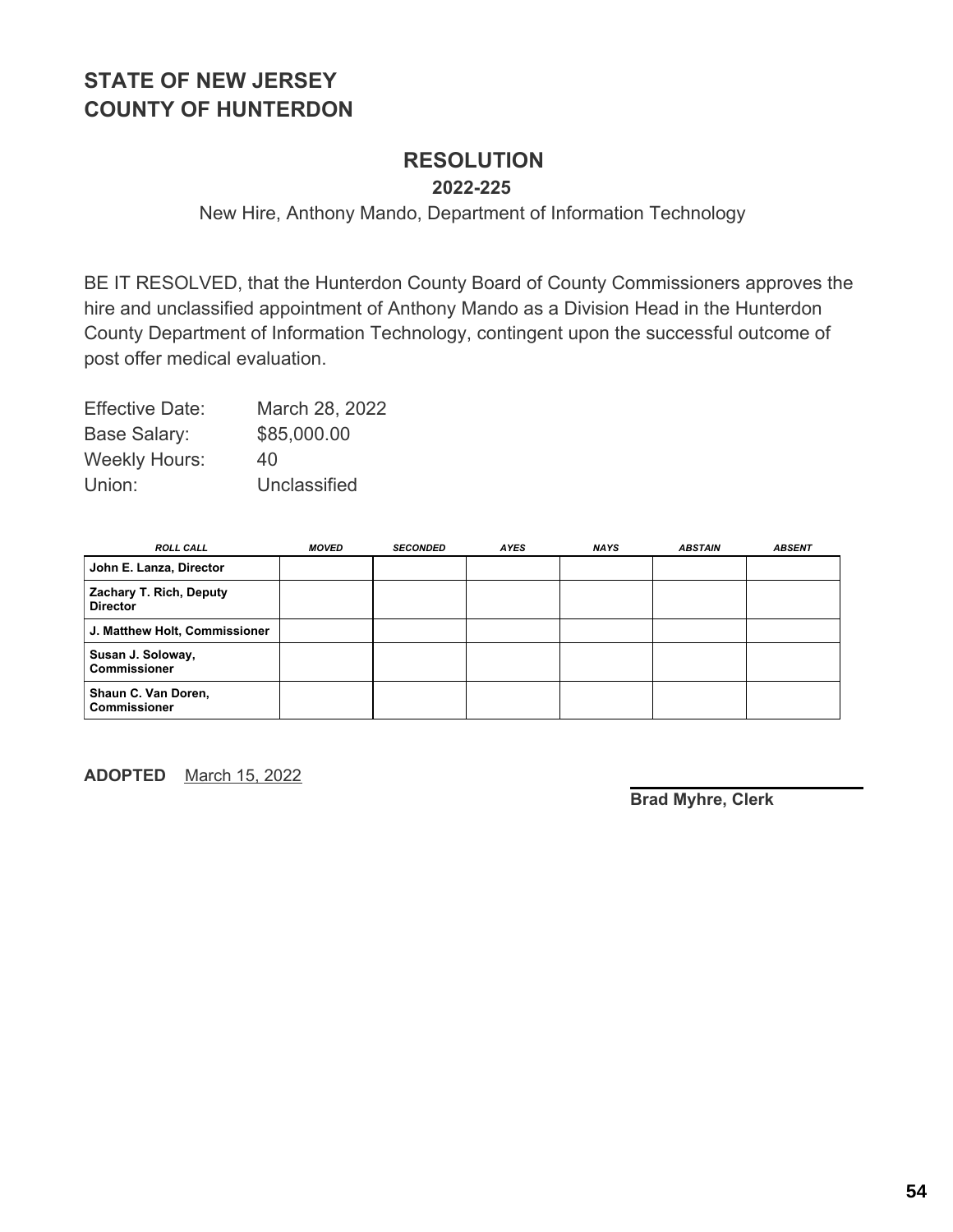### **RESOLUTION 2022-226** Tourism Marketing

#### **Budget Account #2-01-21-0190-830**

**WHEREAS** 40A:11-4.3(a) requires that in order to initiate competitive contracting, the governing body shall pass a resolution authorizing the use of competitive contracting each time specialized goods or services enumerated in 40A:11-1 are desired to be contracted; and

**WHEREAS** 40A:11-4.3(b) requires that the competitive contracting process shall be administered by a purchasing agent qualified pursuant to 40A:11-9, or, by legal counsel of the contracting unit, or by an administrator of the contracting unit.

**NOW, THEREFORE, BE IT RESOLVED,** that the Qualified County Purchasing Agent is hereby authorized to initiate competitive contracting for Tourism Marketing, per the Economic Development & Tourism of Hunterdon County.

| <b>ROLL CALL</b>                           | <b>MOVED</b> | <b>SECONDED</b> | <b>AYES</b> | <b>NAYS</b> | <b>ABSTAIN</b> | <b>ABSENT</b> |
|--------------------------------------------|--------------|-----------------|-------------|-------------|----------------|---------------|
| John E. Lanza, Director                    |              |                 |             |             |                |               |
| Zachary T. Rich, Deputy<br><b>Director</b> |              |                 |             |             |                |               |
| J. Matthew Holt, Commissioner              |              |                 |             |             |                |               |
| Susan J. Soloway,<br><b>Commissioner</b>   |              |                 |             |             |                |               |
| Shaun C. Van Doren,<br><b>Commissioner</b> |              |                 |             |             |                |               |

**ADOPTED** March 15, 2022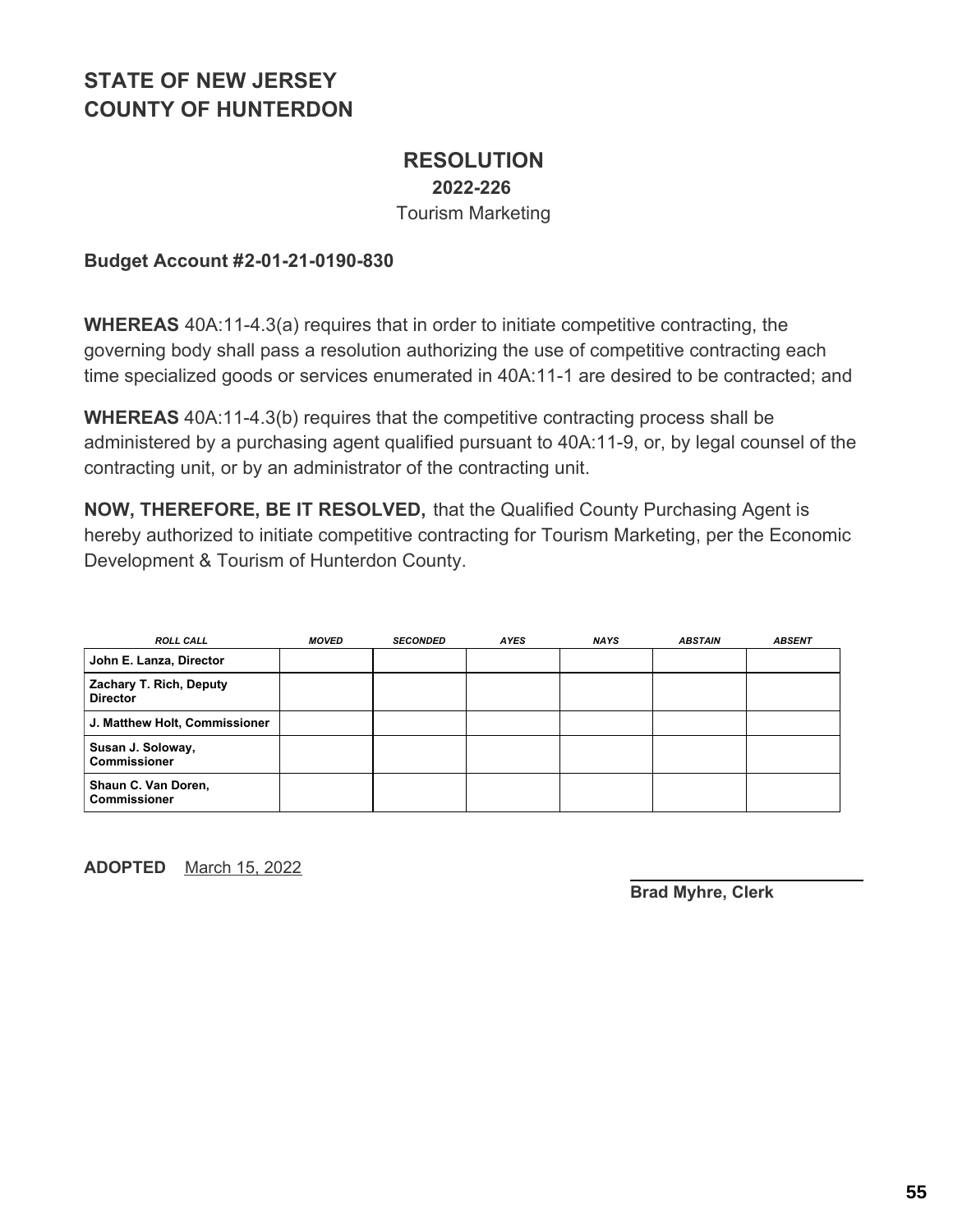### **RESOLUTION 2022-227** National Day of Prayer

**BE IT RESOLVED** that the Board of County Commissioners of the County of Hunterdon, does hereby approve a request from Lucy Bush to use the Historic Courthouse, to host the 71<sup>st</sup> Annual National Day of Prayer on Thursday, May 05, 2022, from 5:00 PM to 7:00 PM; and

**BE IT FURTHER RESOLVED** that the Commissioner Board agrees to waive the insurance requirement associated with this request and to provide access to an electrical receptacle.

| <b>ROLL CALL</b>                           | <b>MOVED</b> | <b>SECONDED</b> | <b>AYES</b> | <b>NAYS</b> | <b>ABSTAIN</b> | <b>ABSENT</b> |
|--------------------------------------------|--------------|-----------------|-------------|-------------|----------------|---------------|
| John E. Lanza, Director                    |              |                 |             |             |                |               |
| Zachary T. Rich, Deputy<br><b>Director</b> |              |                 |             |             |                |               |
| J. Matthew Holt, Commissioner              |              |                 |             |             |                |               |
| Susan J. Soloway,<br><b>Commissioner</b>   |              |                 |             |             |                |               |
| Shaun C. Van Doren,<br><b>Commissioner</b> |              |                 |             |             |                |               |

**ADOPTED** March 15, 2022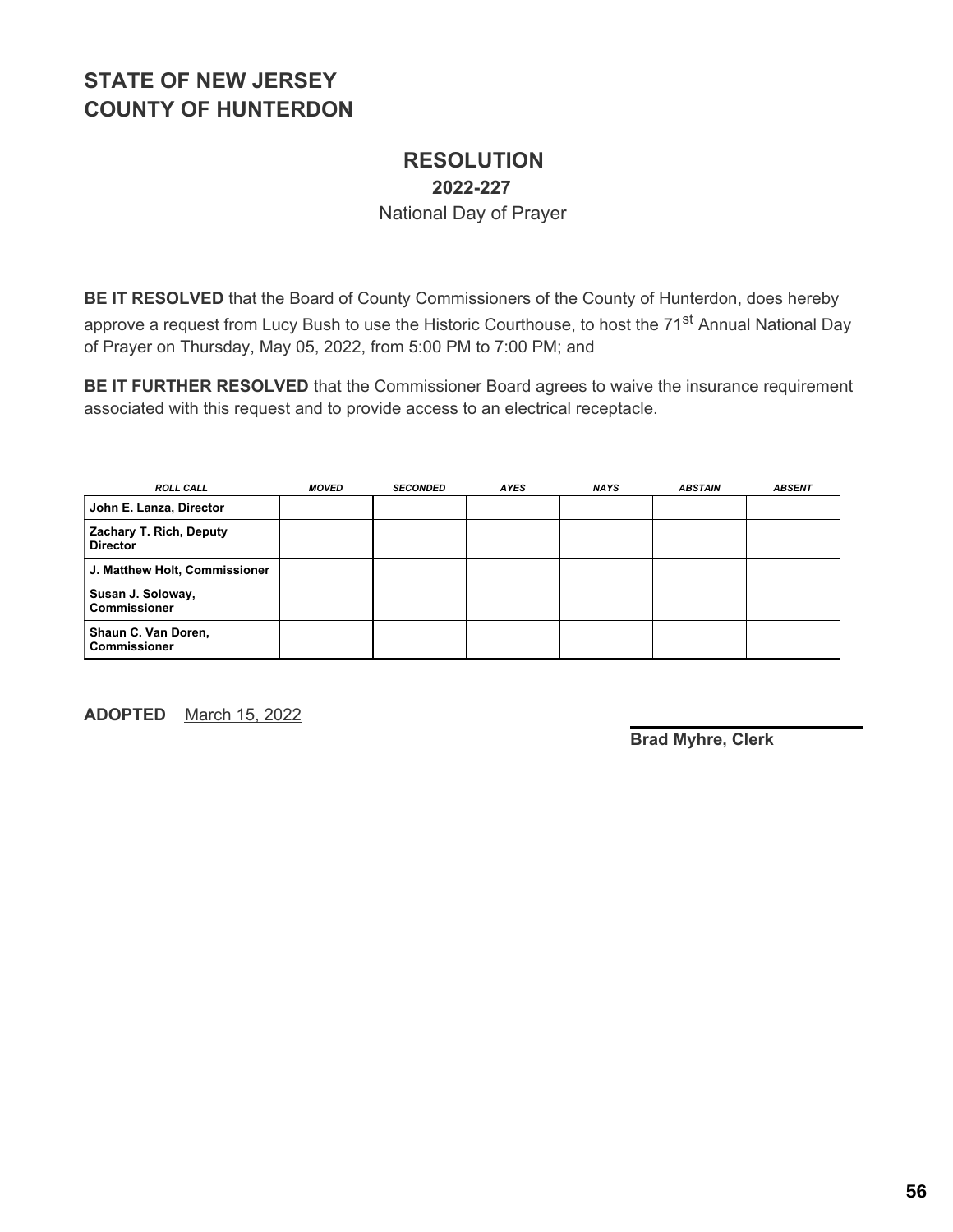### **RESOLUTION**

**2022-228**

Coin Toss, High Bridge Fire Department

**BE IT RESOLVED** that the Hunterdon County Board of County Commissioners hereby approves an application submitted by the High Bridge Fire Department to host a coin toss on Saturday, April 9, 2022, and Saturday, November 26, 2022, at 95 West Main Street, in the Borough of High Bridge.

| <b>ROLL CALL</b>                           | <b>MOVED</b> | <b>SECONDED</b> | <b>AYES</b> | <b>NAYS</b> | <b>ABSTAIN</b> | <b>ABSENT</b> |
|--------------------------------------------|--------------|-----------------|-------------|-------------|----------------|---------------|
| John E. Lanza, Director                    |              |                 |             |             |                |               |
| Zachary T. Rich, Deputy<br><b>Director</b> |              |                 |             |             |                |               |
| J. Matthew Holt, Commissioner              |              |                 |             |             |                |               |
| Susan J. Soloway,<br><b>Commissioner</b>   |              |                 |             |             |                |               |
| Shaun C. Van Doren,<br><b>Commissioner</b> |              |                 |             |             |                |               |

**ADOPTED** March 15, 2022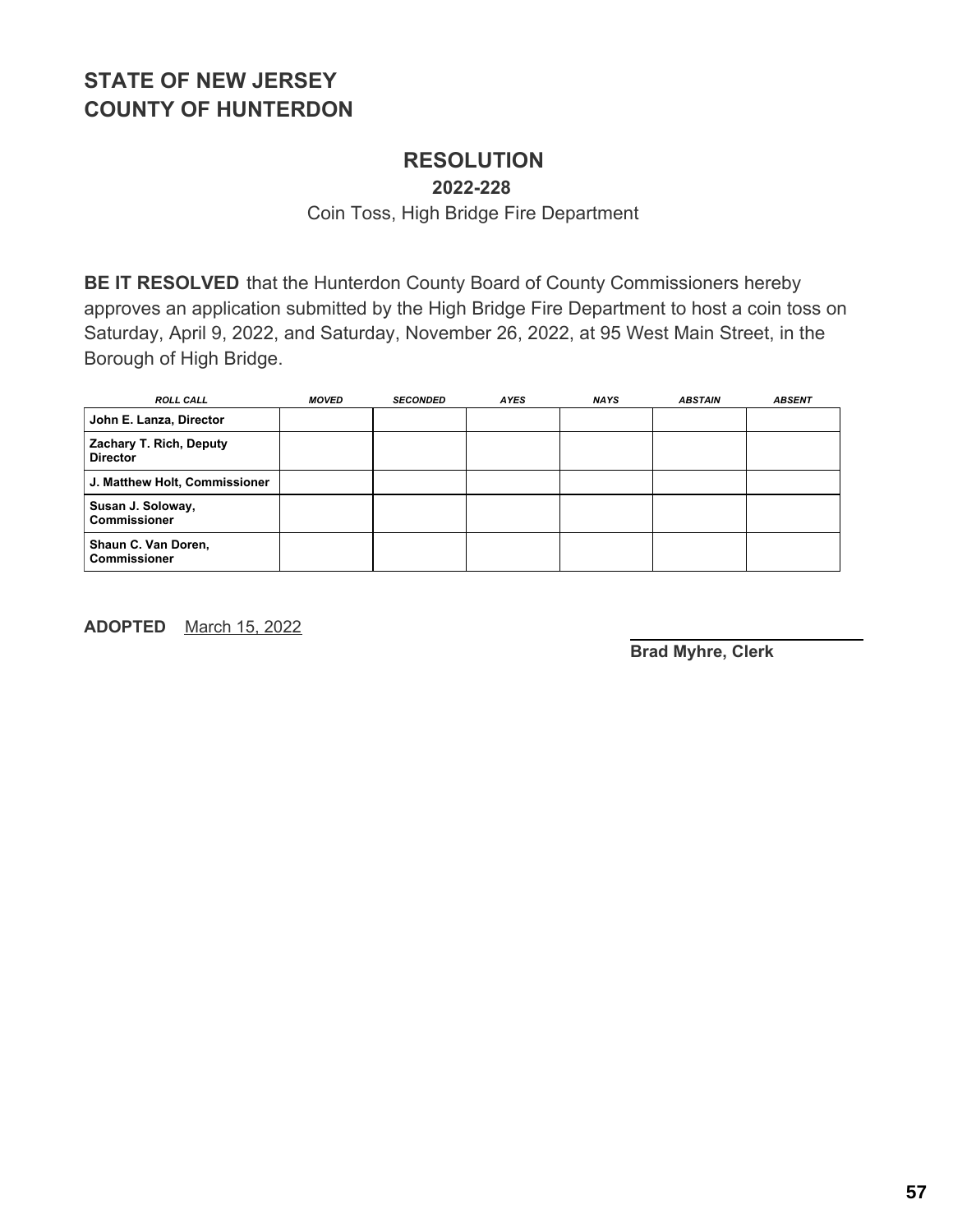# **RESOLUTION**

**2022-229**

Hunterdon County Bulldogs Coin Toss

**BE IT RESOLVED** that the Hunterdon County Board of County Commissioners hereby approves an application submitted by the Hunterdon County Bulldogs Detachment #927 Marine Corps League to host a coin toss on Saturday, May 07, 2022, from 9 a.m. to 3 p.m., at the intersection of County Route 519 and Bridge Street, in the Borough of Milford, with a rain date of Saturday, May 14, 2022.

| <b>ROLL CALL</b>                           | <b>MOVED</b> | <b>SECONDED</b> | <b>AYES</b> | <b>NAYS</b> | <b>ABSTAIN</b> | <b>ABSENT</b> |
|--------------------------------------------|--------------|-----------------|-------------|-------------|----------------|---------------|
| John E. Lanza, Director                    |              |                 |             |             |                |               |
| Zachary T. Rich, Deputy<br><b>Director</b> |              |                 |             |             |                |               |
| J. Matthew Holt, Commissioner              |              |                 |             |             |                |               |
| Susan J. Soloway,<br><b>Commissioner</b>   |              |                 |             |             |                |               |
| Shaun C. Van Doren,<br><b>Commissioner</b> |              |                 |             |             |                |               |

**ADOPTED** March 15, 2022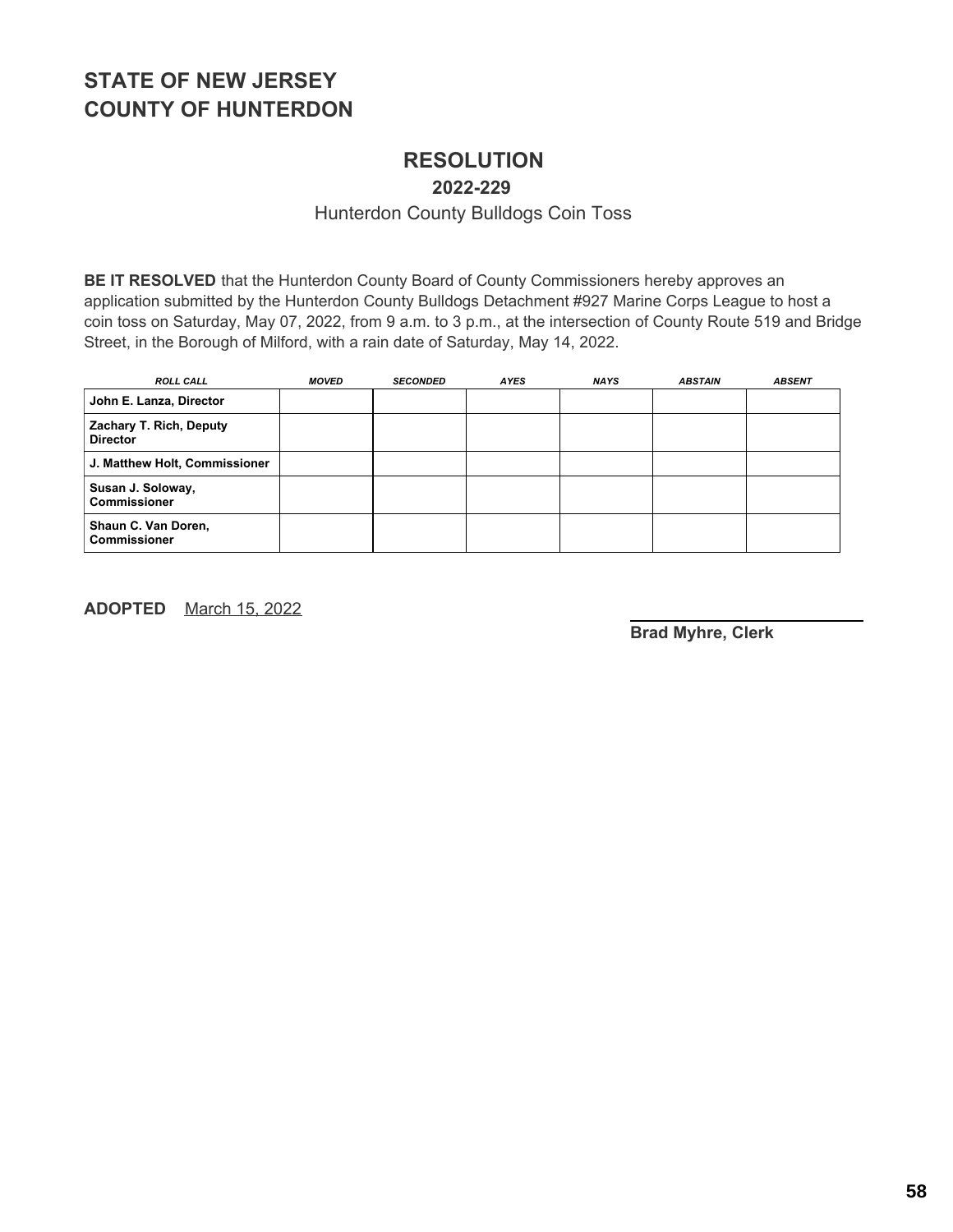#### **RESOLUTION 2022-230**

Califon Memorial Day Parade

**BE IT RESOLVED** that the Hunterdon County Board of County Commissioners hereby approves an application submitted by the Califon Recreation Committee to hold a Memorial Day Parade on Monday, May 30<sup>th</sup>, 2022, starting at 10:45 a.m. till about 12 p.m., starting at the Califon Public School on School Street, proceeding down Main Street/ County Route 512, and ending at Califon Island Park.

| <b>ROLL CALL</b>                           | <b>MOVED</b> | <b>SECONDED</b> | AYES | <b>NAYS</b> | <b>ABSTAIN</b> | <b>ABSENT</b> |
|--------------------------------------------|--------------|-----------------|------|-------------|----------------|---------------|
| John E. Lanza, Director                    |              |                 |      |             |                |               |
| Zachary T. Rich, Deputy<br><b>Director</b> |              |                 |      |             |                |               |
| J. Matthew Holt, Commissioner              |              |                 |      |             |                |               |
| Susan J. Soloway,<br><b>Commissioner</b>   |              |                 |      |             |                |               |
| Shaun C. Van Doren,<br><b>Commissioner</b> |              |                 |      |             |                |               |

**ADOPTED** March 15, 2022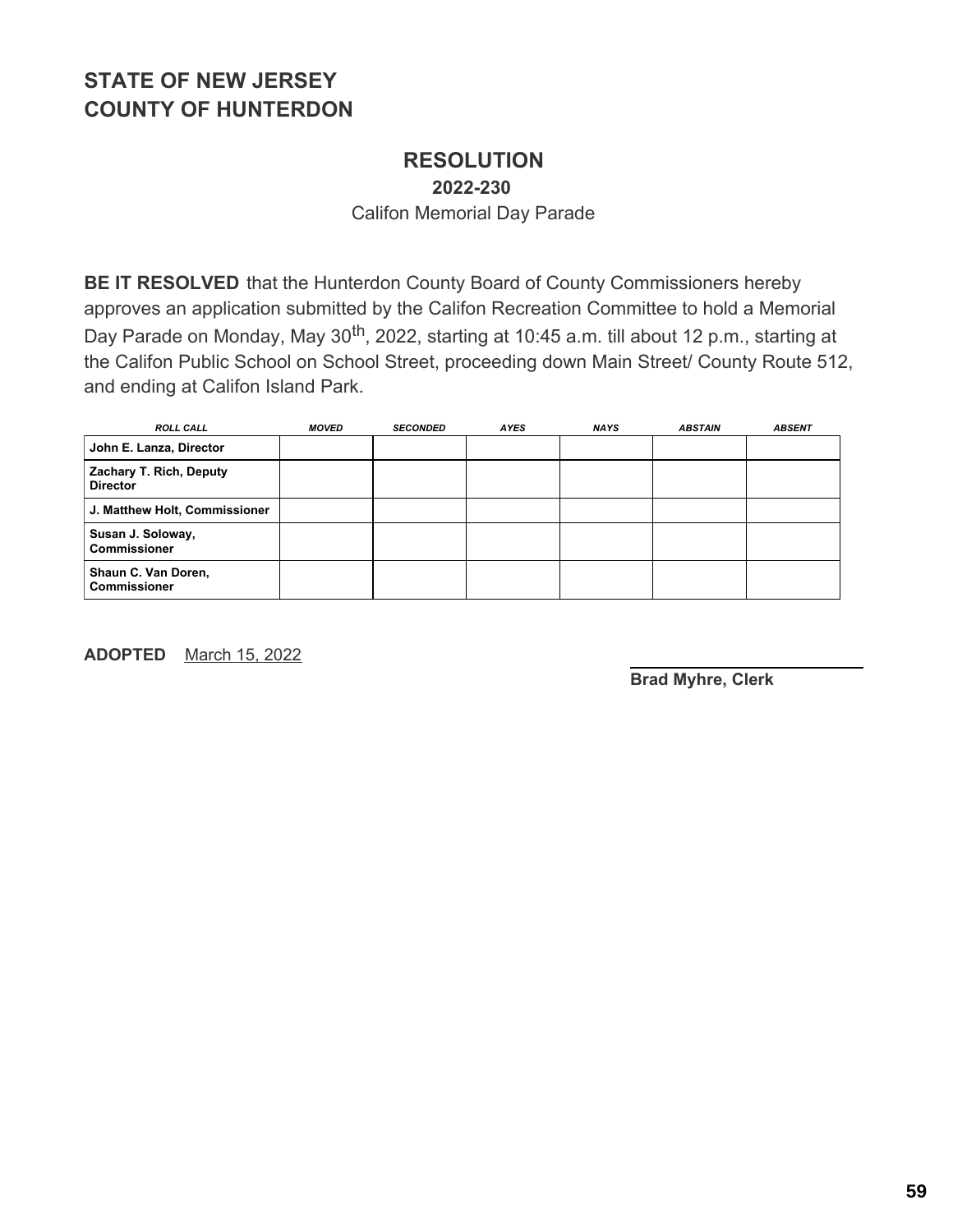### **RESOLUTION**

#### **2022-231**

#### NJ Division of Fish and Wildlife TIC Fish Stocking Permit

#### **Budget Account #NA**

**NOW, THEREFORE, BE IT RESOLVED,** the Commissioner Director is authorized to sign as water body owner the attached NJ Division of Fish and Wildlife Trout in the classroom TIC permits for the purpose of fish stocking in Hunterdon County Parks at Ramsey Road on the South Branch of the Raritan River for the following School districts:

Holland Township School

710 Milford Warren Glen Road, Milford NJ 08848

Alexandria Township Middle School

557 County Route 513 Pittstown NJ 08867

Clinton Public school

10 School Street Clinton NJ 08809

| <b>ROLL CALL</b>                           | <b>MOVED</b> | <b>SECONDED</b> | <b>AYES</b> | <b>NAYS</b> | <b>ABSTAIN</b> | <b>ABSENT</b> |
|--------------------------------------------|--------------|-----------------|-------------|-------------|----------------|---------------|
| John E. Lanza, Director                    |              |                 |             |             |                |               |
| Zachary T. Rich, Deputy<br><b>Director</b> |              |                 |             |             |                |               |
| J. Matthew Holt, Commissioner              |              |                 |             |             |                |               |
| Susan J. Soloway,<br><b>Commissioner</b>   |              |                 |             |             |                |               |
| Shaun C. Van Doren,<br><b>Commissioner</b> |              |                 |             |             |                |               |

#### **ADOPTED** March 15, 2022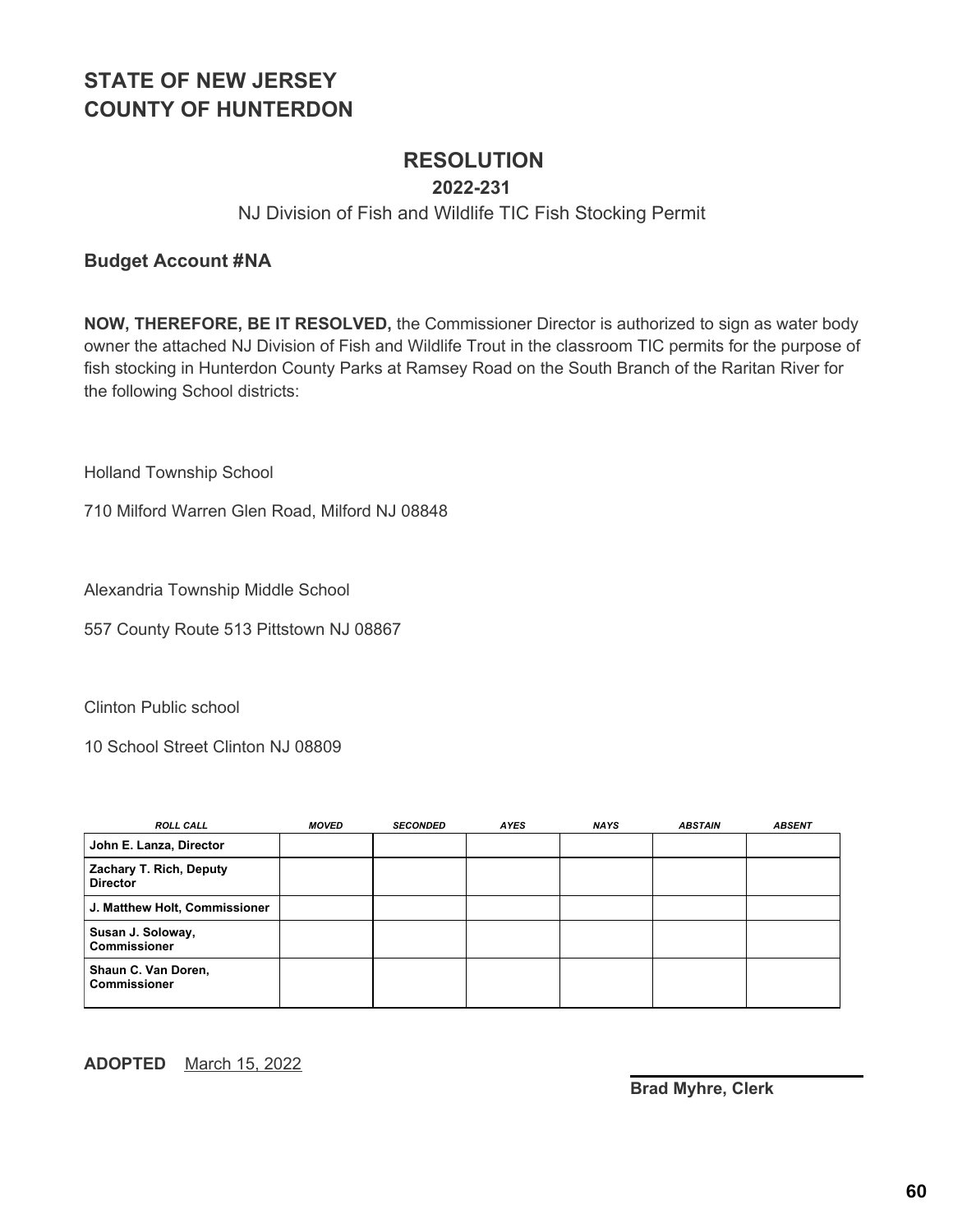# **RESOLUTION**

**2022-232**

Readington Township Memorial Day Parade

**BE IT RESOLVED** that the Hunterdon County Board of County Commissioners hereby approves an application submitted by the Township of Readington to hold a Memorial Day Parade on Monday, May 30<sup>th</sup>, 2022, starting at 10:30 a.m. till about 12 p.m., starting at the Whitehouse Mall on the corner of Route 22 East and County Route 523, ending at the Readington Township Municipal Building in Whitehouse Station.

| <b>ROLL CALL</b>                           | <b>MOVED</b> | <b>SECONDED</b> | AYES | <b>NAYS</b> | <b>ABSTAIN</b> | <b>ABSENT</b> |
|--------------------------------------------|--------------|-----------------|------|-------------|----------------|---------------|
| John E. Lanza, Director                    |              |                 |      |             |                |               |
| Zachary T. Rich, Deputy<br><b>Director</b> |              |                 |      |             |                |               |
| J. Matthew Holt, Commissioner              |              |                 |      |             |                |               |
| Susan J. Soloway,<br><b>Commissioner</b>   |              |                 |      |             |                |               |
| Shaun C. Van Doren,<br><b>Commissioner</b> |              |                 |      |             |                |               |

**ADOPTED** March 15, 2022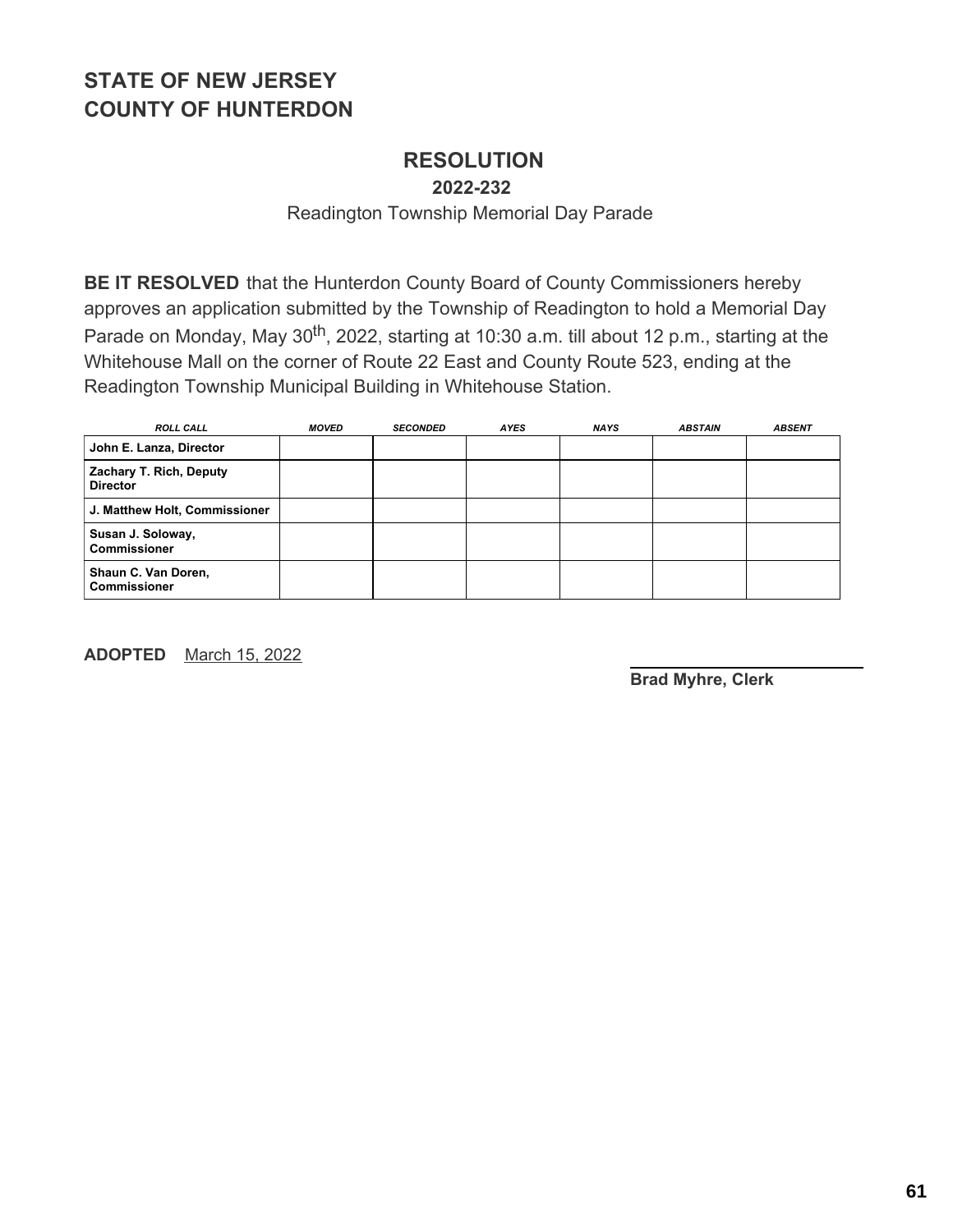#### **RESOLUTION 2022-233**

Acceptance of the 2020 Audit Report by the State of New Jersey

**BE IT RESOLVED,** that the Hunterdon County Board of County Commissioners hereby acknowledges a letter from Christine M. Zapicchi, Bureau Chief of Local Government Services, of the New Jersey Department of Community Affairs dated February 04, 2022, accepting receipt of the 2020 Hunterdon County Audit.

| <b>ROLL CALL</b>                           | <b>MOVED</b> | <b>SECONDED</b> | <b>AYES</b> | <b>NAYS</b> | <b>ABSTAIN</b> | <b>ABSENT</b> |
|--------------------------------------------|--------------|-----------------|-------------|-------------|----------------|---------------|
| John E. Lanza, Director                    |              |                 |             |             |                |               |
| Zachary T. Rich, Deputy<br><b>Director</b> |              |                 |             |             |                |               |
| J. Matthew Holt, Commissioner              |              |                 |             |             |                |               |
| Susan J. Soloway,<br><b>Commissioner</b>   |              |                 |             |             |                |               |
| Shaun C. Van Doren,<br><b>Commissioner</b> |              |                 |             |             |                |               |

**ADOPTED** March 15, 2022